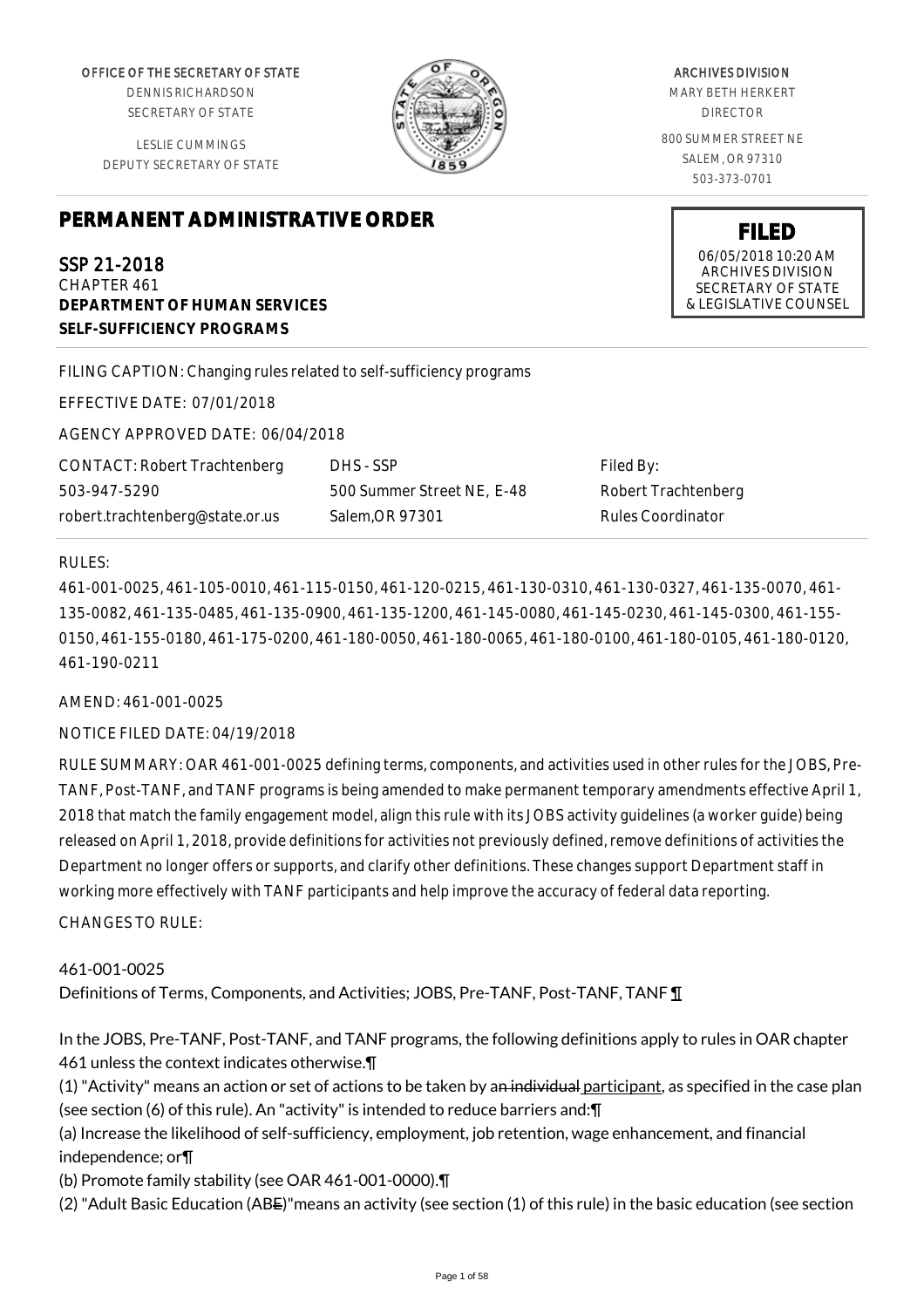(5) of this rule) component (see section (89) of this rule) that involves remedial education coursework intended to ensure functional literacy and numeracy.¶

(3) "Assessment" means an activity of the program entry (see section (3028) of this rule) component that involves gathering information to identify the strengths, interests, family circumstances, status in the JOBS program, and vocational aptitudes and preferences of the individualparticipant and to mutually determine an employment goal, the level of <del>participation of the individual</del> engagement of the participant in the JOBS program, and which support services (see section (375) of this rule) are needed. This activity includes providing screenings and evaluations (if appropriate) to determine the level of participationengagement, accommodation, and modification for the individualparticipant in the JOBS program. The screenings include, but are not limited to, physical and mental health needs, substance abuse, domestic violence (see OAR 461-001-0000), and learning needs. [ (4) "Barrier" means a personal condition or circumstance that reduces the likelihood the individualparticipant will become employed or the ability of the individual to participat participant to engage in an activity listed in the case plan.¶

(5) "Basic education" means a component of non-core activities (see section (25) of this rule) intended to ensure functional literacy for all JOBS clieparticipants. "Basic education" activities are high school attendance, English as a second language (ESL) (see section (154) of this rule) instruction, job skills training (see section (240) of this rule), adult basic education (ABE) (see section (2) of this rule) instruction, and services that result in obtaining a general equivalency diploma (GED). The component is discussed in OAR 461-190-0171 and 461-190-0181.¶ (6) "Case plan" (formerly also known as an employment development plan (EDP), a personal plan, or personal development plan) means a written outline, developed in partnership by the individual and case manager participant and family coach, with input from community partners as appropriate, listing activities and goals for the individual. The "case plan" also identifies the support service payments, accommodations, and modifications to help the individualparticipant complete the plan. The DHS 1543 - Domestic Violence Assistance Agreement - is the "case plan" for individualparticipants with safety concerns about domestic violence. (7) "Child Health & Development (CH)" means an activity that enables participants to gain skills in successful

parenting, balancing work and family, and contributing to the well-being and health of the child (see OAR 461- 001-0000).¶

(78) "Community service program (CP)" means an activity in the unpaid employment (see section (398) of this rule) component in which the individualparticipant works without pay at a job site to enhance the likelihood the individualparticipant will become employed and perform work for the direct benefit of the community. This activity is available through nonprofit organizations or public agencies.¶

(89) "Component" means a set of one or more activities of the JOBS program including paid unsubsidized employment (see section (286) of this rule), paid subsidized employment (see section (275) of this rule), unpaid employment, vocational training (see section  $(440)$  of this rule), job search and readiness (see section  $(2012)$  of this rule), and basic education activities.¶

(910) "Core activities" means federally defined countable work activities including paid unsubsidized employment; paid subsidized employment; work experience (see section (42) of this rule); on-the-job training (see section (261) of this rule); job search and readiness; community service program (see section (78) of this rule); and vocational training; and providing child care services to a community service program participant (see section (32) of this rule).¶

(101) "Crisis intervention (CI)" means short-term services to address an immediate crisis need. T (11) "Degree Completion Initiative (DCI)" means an activity in which a limited number of TANF recipients may participate for up to 12 months to complete an educational degree at a two- or four-year educational institution.¶ (12) "Drug and alcohol services" means an activity in the job search and readiness component that provides substance abuse screenings and evaluations, outpatient or resident treatment, and support groups such as AA or NAprotect family stability and safety due to an immediate crisis need.¶

(132) "Employer contact" means elieparticipant communication with an employer or employer's representative through a visit, phone call, or mail to request consideration for employment.¶

(143) "Employment Payments" means three transitional payments totaling \$225.00 paid as provided in OAR 461-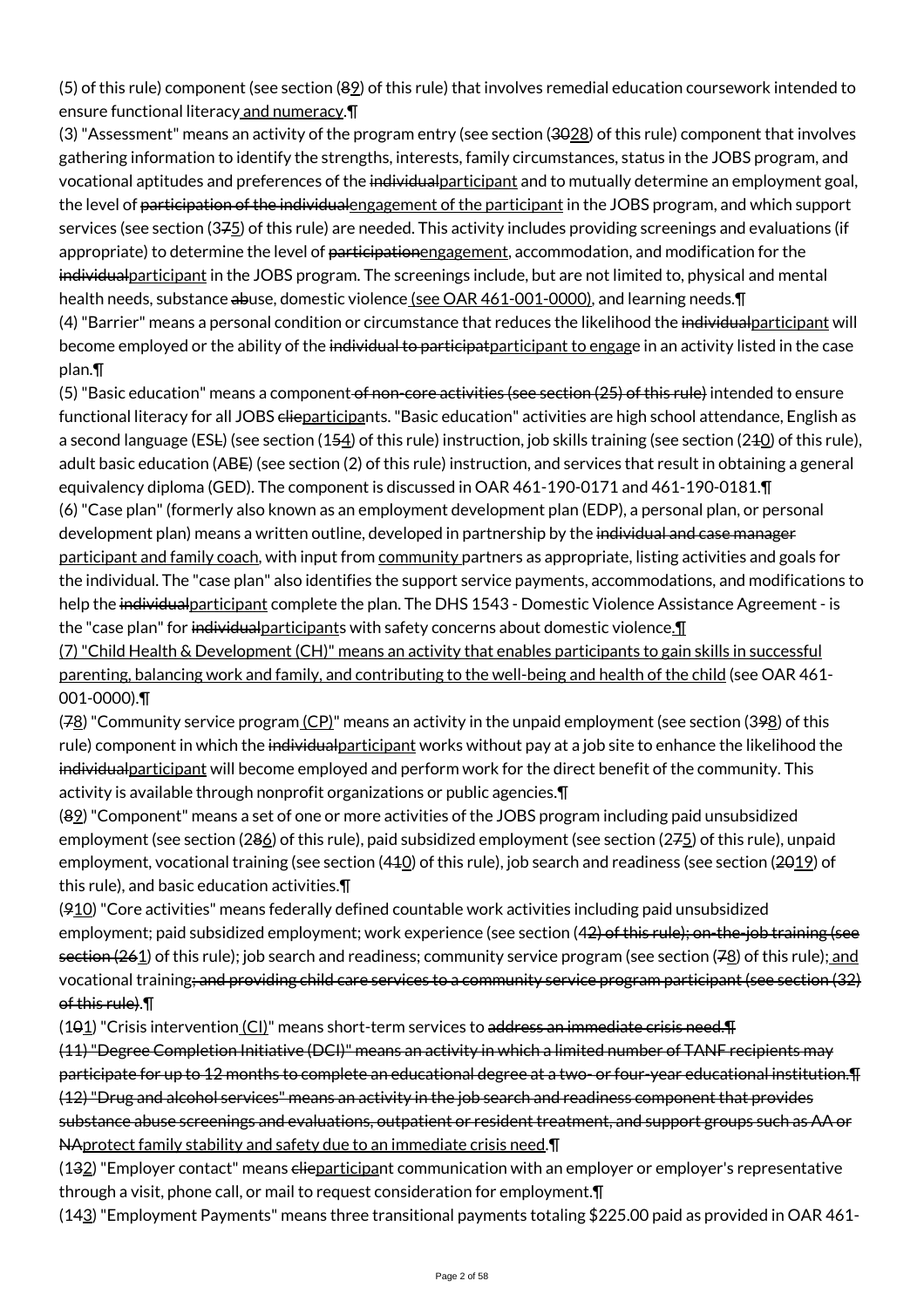135-1270 to a benefit group (see OAR 461-110-0750) with employment income to help transition families off TANF program services.¶

 $(154)$  "English as a sSecond I Language (ESL)" means an activity in the basic education component. "ESL" classes are designed to give individualparticipants with limited English proficiency better working skills in the language.¶ (165) "Fair Labor Standards Act (FLSA)" means the law that applies to subject employers with individual participants working in the unpaid employment component. "FLSA" requires that individual participants engaged in unpaid employment, in effect, may not "work off" their SNAPmore hours than the combined value of the TANF and TANFSNAP benefits at an hourly rate less than the statedivided by Oregon minimum wage. I

 $(176)$  "Federally required participation rates" means the participation rates required by section 407 of the Social Security Act (42 USC 607).¶

(187) "High School or GED Completion Attendance (HS)" means an activity in the basic education component that involves attendance at a secondary school or in a course of study that leads to the completion of the GED.¶  $(198)$  "Job search (initial or regular  $10$ )" means an activity in the job search and readiness component that focuses on elieparticipants looking for and obtaining employment designed to improve skills in locating and competing for employment in the local labor market and may include writing resumes, receiving instruction in interviewing skills, and participatengaging in group and individual "job search". There are two categories of "job search": "initial job search" and "regular job search". "Initial job search" may occur during the Pre-TANF program. "Regular job search" begins not later than the day after the Department finds the individual eligible for TANF benefits.¶ (2019) "Job search and readiness" means a component designed to prepare individual participants to compete in the local labor market. Job search (see section (198) of this rule), life skills (see section (232) of this rule), drug and alcoholsubstance abuse disorder services (see section (4234) of this rule), mental health services (see section (243 ) of this rule), and rehabilitation activities (see section (330) of this rule) are the activities of the "job search and readiness" component.¶

 $(240)$  "Job skills training  $(JS)$ " means an activity in the basic education component designed to provide classroom training in vocational and technical skills or equivalent knowledge and abilities in a specific job areain which unpaid training required by an employer is needed to gain the skills necessary to be hired, retain or advance in employment.¶

(221) "JOBS Plus program (JOBS PlusPL)" means an activity in the paid subsidized employment component that provides TANF elieparticipants with on-the-job training and pays their benefits as wages (see OAR 461-190-0401 to 461-190-0426).¶

 $(232)$  "Life skills  $(LS)$ " means an activity of the job search and readiness component. The activity develops employment-preparation skills and skills and attitudes that are commonly found in the workplace; and offer development of skills that prepare participants to be successful in daily living.¶

 $(243)$  "Mental health services  $(MH)$ " means an activity in the job search and readiness component that provides mental health screenings and assessments, counseling, medication management, and support groups.¶ (254) "Non-core activities" means federally defined countable work activities that include job skills training directly related to employment; education directly related to employment; and satisfactory school attendance at a secondary level or leading to a GED.¶

(265) "On-the-job training (OJT)" means an activity in the paid subsidized employment component in which an individual works for an employer for a contracted period. The employer trains the individual and is reimbursed by the Department, usually at 50 percent of the wages of the participant, for those training costs.¶

(27) "Paid subsidized employment" means a component in which individualPaid subsidized employment" means a component in which participants are employed in a subsidized public or private sector job. JOBS Plus (see section (221) of this rule), and work supplementation (see section (432) of this rule), and on-the-job training are the activities in the "paid subsidized employment" component.¶

(286) "Paid unsubsidized employment" means a component in which individual participants are employed full- or part-time in an unsubsidized job and receiving TANF benefits. Unsubsidized employment is a job that is not subsidized by TANF or any other public program. The UN work program (see section (4039) of this rule), working (see section (43) of this rule), and microenterprise (see OAR 461-001-0000) are the activities in the paid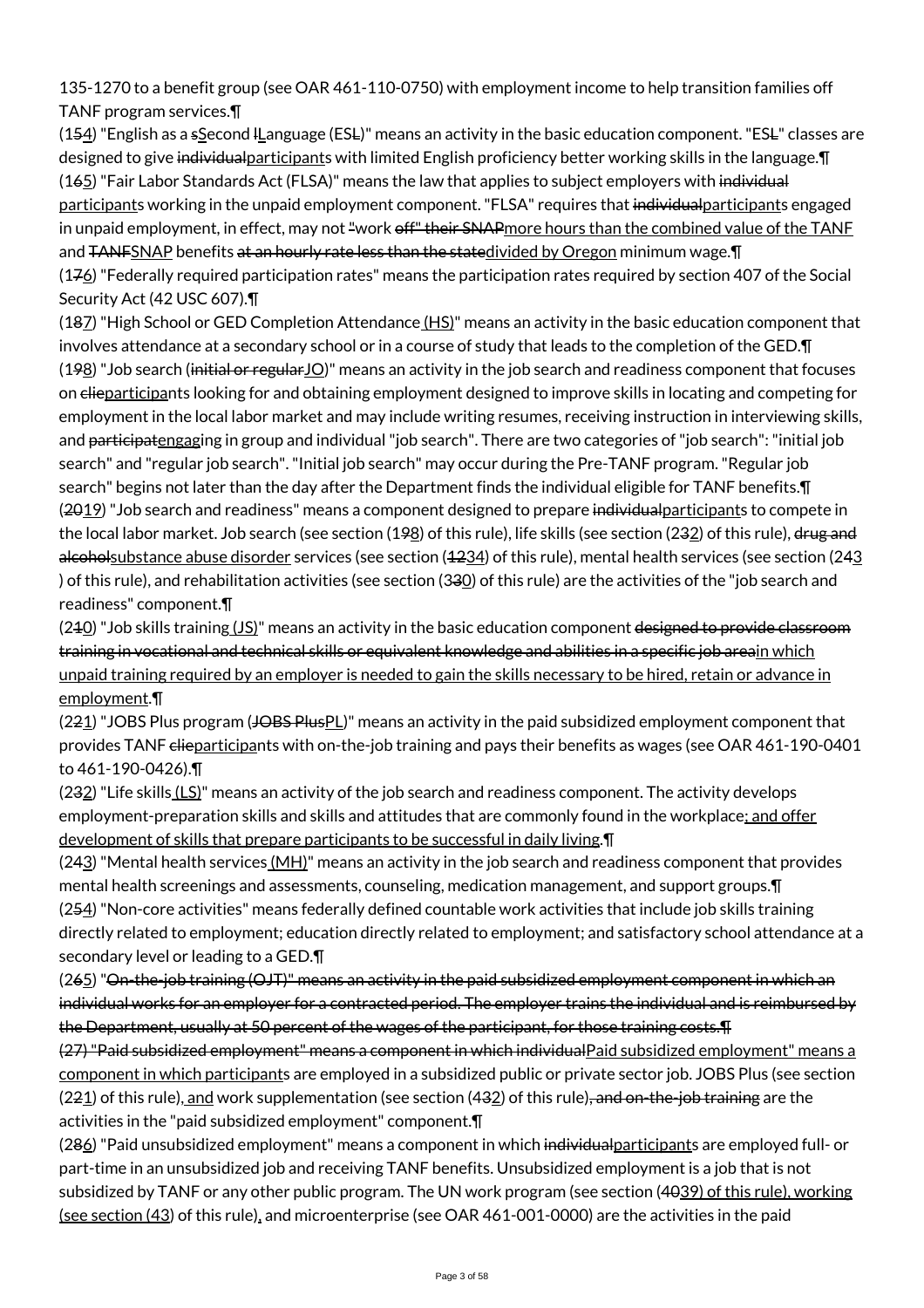unsubsidized employment component.¶

(297) "Parents as Scholars (PAS)" means a JOBS program component that assists TANF parents who are or will be undergraduates to begin or continue their education at a two- or four-year educational institution (see OAR 461- 190-0199).¶

(3028) "Program entry (PE)" means an activity that includes all the activities that prepare an individual to actively participate in the JOBS program including, but not limited tocaptures JOBS appointments, assessments (see section (3) of this rule) and writing the initialto identify a family's needs and strengths, determines JOBS status, and mutually develops a case plan.¶

(3129) "Progress (good or satisfactory)" means, for federal reporting purposes, an individual participatnt engaging in an education or training activity makes "good progress" or "satisfactory progress" by receiving a passing grade or progressing toward completion of high school or GED completion at no less than the normal rate of a half-time student.¶

(32) "Providing child care services to a community service program participant" means an activity in the unpaid employment component.¶

(330) "Rehabilitation activities (RA)" means an activity in the job search and readiness component that provides medical or therapeutic screenings, assessments, and treatment. This activity also includes medical management and support groups.¶

(341) "Self-initiated training (SI)" means a JOBS program component that is training needed to be competitive in the job market. Participation in this component is limited to six months. The component may be used to extend an approved vocational training activityn activity in which participants are enrolled in a two or four year program, earning credit toward a college degree.¶

(352) "Supported worktabilized living (SL)" means an activity in the unpaid employment component that gives individuals intensive staff support, skill training, intervention, and counseling that will enable them to function independently at worktended to stabilize participant housing concerns that prevent or limit employment or selfsufficiency.¶

(363) "Stabilization, intervention, and other activities" means activities that are non-countable for federal participation purposes including child health and development, crisis intervention (see section (101) of this rule), domestic violence services, family stability activities, medical services, retention services, services to child welfare families, social security application, and stabilized living services.¶

(374) "Support services" means services that case-managed clients need to participate successfully in activities outlined in their case plan, seek and maintain employment, or remove barriers.¶

(38bstance use disorder services" means an activity in the job search and readiness component to help participants identify and overcome substance use disorders that prevent or limit their employability and selfsufficiency.¶

(35) "Support services" means services that participants need to engage successfully in activities outlined in their case plan, seek and maintain employment, or remove barriers.¶

(36) "Supported work (SW)" means an activity in the unpaid employment component that gives participants intensive staff support, skill training, intervention, and counseling that will enable them to function independently at work.¶

(37) "Transition services" means services included in a<del>n individual <u>participant</u>'</del>s case plan when the i<del>ndividual</del> participant becomes employed or becomes ineligible for cash benefits because of an increase in income or resources.¶

(398) "Unpaid employment" means a component in which an individual participant is placed in an unpaid job to develop good work habits, training, and knowledge to obtain employment. Employment may be in the private or public sector or through a work simulation program. Work experience, community service program, providing child care services to a (see section (41) of this rule), community service program participant, and supported work (see section (356) of this rule) are the activities of the "unpaid employment" component.¶

(4039) "UN work program" means an activity in the paid unsubsidized employment component in which TANF clients work in unsubsidized employment and may also participate in another JOBS work site training activity.¶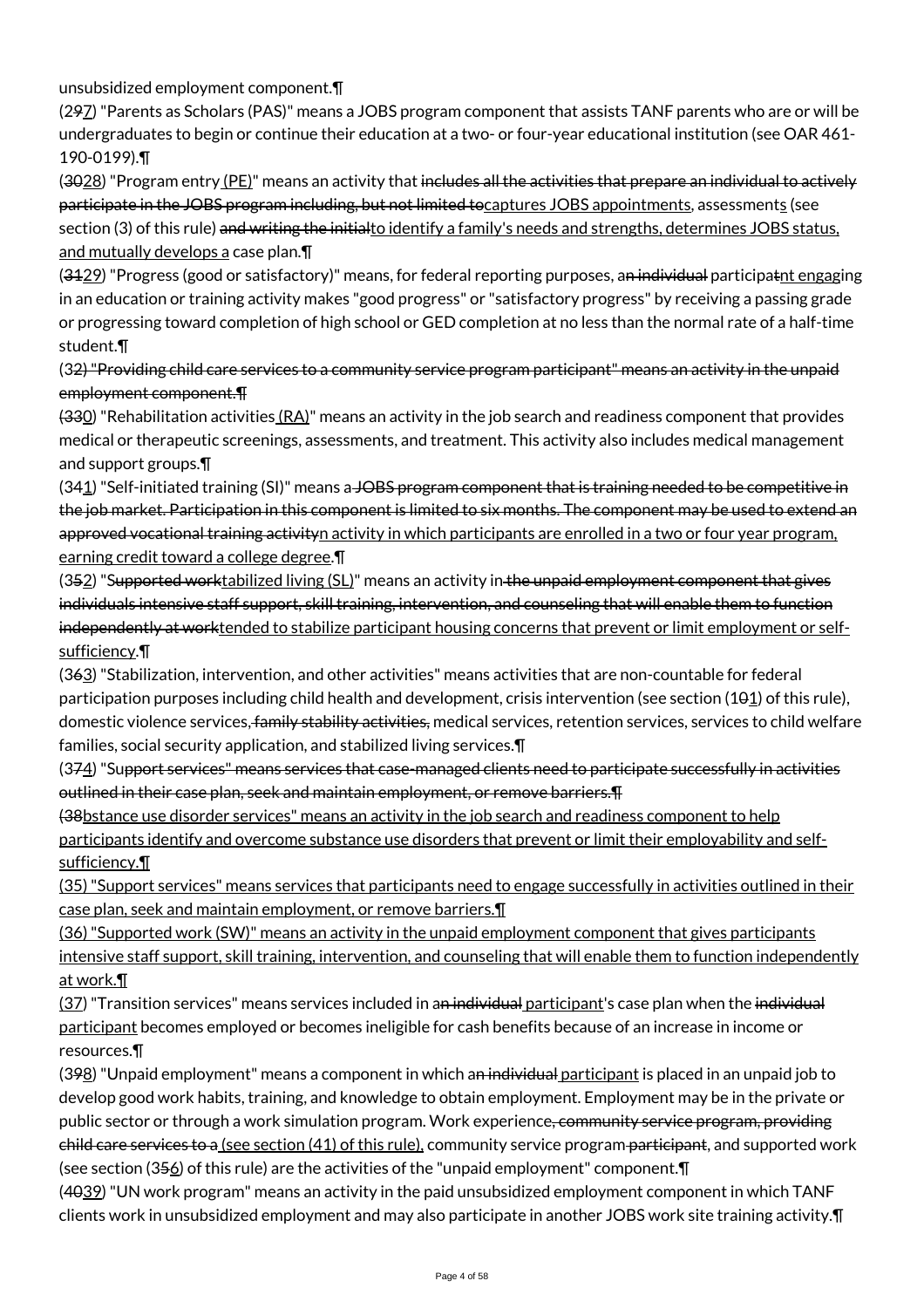(410) "Vocational training" means an activity and component of the JOBS program that provides JOBS participants with up to 128 months access to specific "vocational training" that will lead to a career with an appropriate wage level and opportunity for employment.¶

 $(421)$  "Work experience" means an activity in the unpaid employment component in which the individual participant works without pay at a job site to develop good work habits and basic vocational skills that enhance the likelihood the individualparticipant will become employed. "Work experience" is available through private forprofit businesses, nonprofit organizations, or public agencies.¶

(432) "Work supplementation" means an activity in the unpaid employment component that is up to six months of work-site training provided by an employer. The component and activity are both called "work supplementation". In "work supplementation", the Department subsidizes the wages of the participant by providing up to \$200 per month to the employer.¶

(43) "Working" means an activity in the unsubsidized employment component in which a participant is working full- or part-time in the public or private sector.

Statutory/Other Authority: ORS 409.050, 411.060, 411.070, 411.878, 412.006, 412.009, 412.016, 412.049 Statutes/Other Implemented: ORS 409.010, 409.050, 411.060, 411.070, 411.878, 412.001, 412.006, 412.016, 412.009, 412.049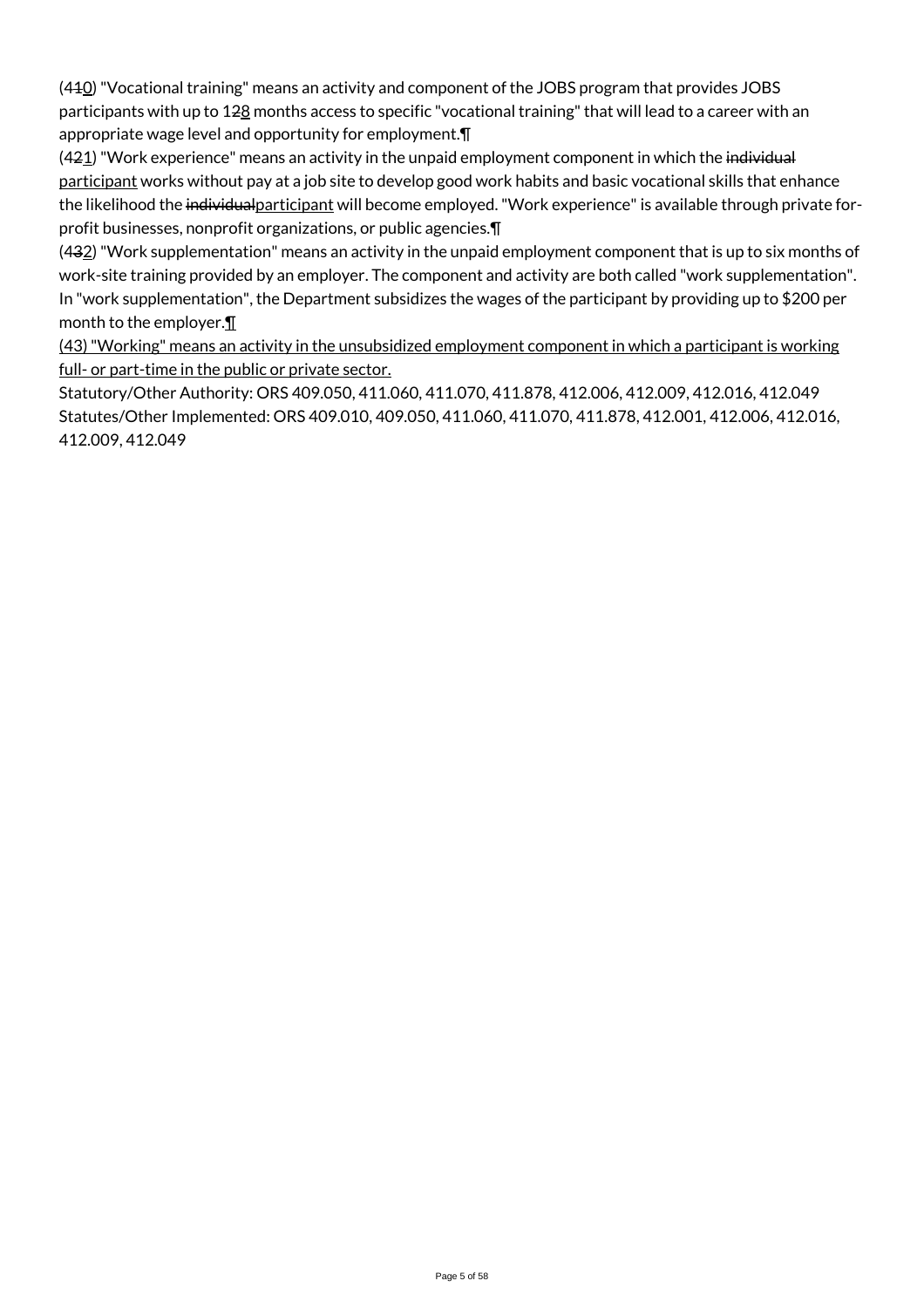### NOTICE FILED DATE: 04/19/2018

RULE SUMMARY: OAR 461-105-0010 about the rights of clients is being amended to clarify that applications may be requested in paper or electronic format, consistent with federal guidance.

CHANGES TO RULE:

461-105-0010 Rights of Clients ¶

Clients of the Department in programs regulated by Chapter 461 of these rules have the following rights and the right to be informed of them:¶

(1) The right to information about the programs administered by the Department.¶

(2) The right to confidentiality for individually identifiable information to the extent provided under federal and

state law, including the administrative rules of the Department.¶

(3) The right to refuse social services unless:¶

(a) The service is court-ordered;¶

(b) The service is related to a case plan as defined in OAR 461-001-0020 or 461-001-0025; or¶

(c) Treatment is required under OAR 461-135-0085.¶

(4) In the Pre-TANF, REF, SFPSS, and TANF programs:¶

(a) The right to be offered or request available screenings or evaluations at any time that identify barriers (see OAR 461-001-0025) or the existence of a disability (see OAR 461-001-0000), extent of the disability, or need for accommodations, or modifications relevant to the program.¶

(b) The right to decline a screening or evaluation that would disclose to the program the existence of a disability (see OAR 461-001-0000) unknown to the program.¶

(5) The right, at any time, to obtain the Department's standard form for requesting a hearing.¶

(6) The right to request a hearing to the extent provided in OAR 461-025-0310 and 461-025-0315.¶

(7) The right to request and receive an application to apply for any program administered by the Department in paper or electronic format.¶

(8) The right to have a decision on eligibility made by the Department within the timelines set forth in OAR 461- 115-0190 and 461-115-0210.¶

(9) The right to apply for and receive benefits and services from the Department and its contractors, grantees, agents, and providers of services who receive payments from the Department without discrimination on the basis of race, color, national origin, religion, gender, sexual orientation, disability, or political beliefs (see OAR 461-105- 0180 and 461-105-0190).¶

(10) The right to courteous, fair, and dignified treatment by Department personnel and to file a complaint with the Department about staff conduct or customer service to the extent provided in OAR 407-005-0100 to 407-005- 0120.¶

(11) The right to file a complaint with the Department about discrimination or unfair treatment as provided in Procedure DHS-010-005-01, "Filing a Client Complaint or Report of Discrimination" or OAR 407-005-0030. Statutory/Other Authority: ORS 329A.500, 409.050, 411.060, 411.816, 4182.0406, 412.009, 4182.0145, 412.049

Statutes/Other Implemented: ORS 329A.500, 409.010, 411.060, 411.816, 4182.0406, 412.009, 4182.0145, 412.049, 7 CFR 273.2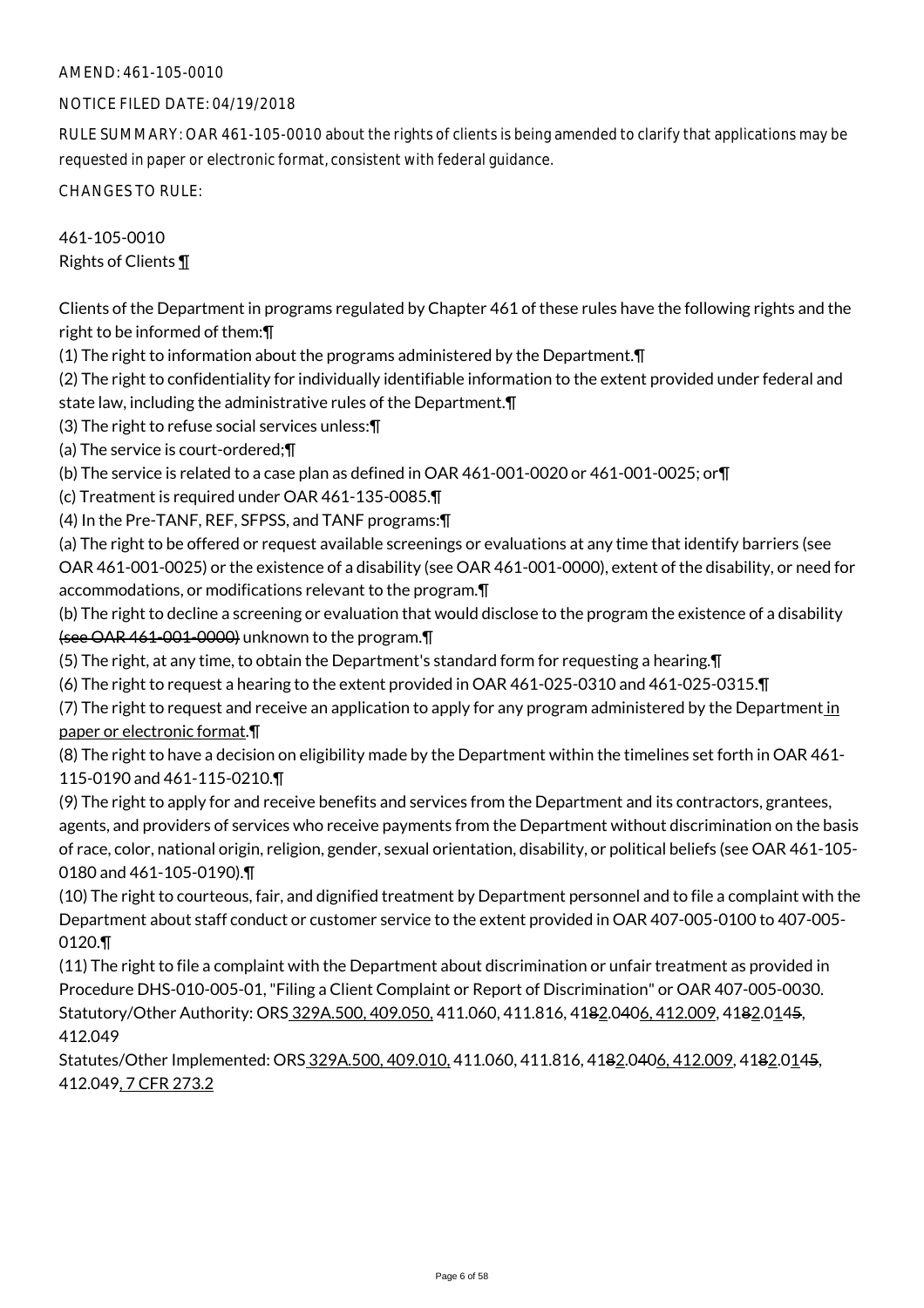### NOTICE FILED DATE: 04/19/2018

RULE SUMMARY: OAR 461-115-0150 about offices where clients apply is being amended to make permanent a temporary amendment effective February 1, 2018 that limited the types of clients who are required to apply for the Refugee and TANF programs through one of the local contracted refugee resettlement agencies. This amendment is part of a transition to clients applying through Department branch offices.

CHANGES TO RULE:

# 461-115-0150 Offices Where Clients Apply ¶

(1) For all programs, applicants must apply at the branch office (see OAR 461-001-0000) serving the area in which they live or work. Applicants temporarily in another area of the state should apply at the branch office serving that area. Applicants may also apply at other locations for the following programs:¶

(a) Homeless clients may apply with a Community Action Agency for the Housing Stabilization program.¶

(b) Applicants may apply for health coverage by:¶

(A) Calling the OHP Customer Service toll-free number;¶

(B) Applying through the OregonHealthCare.gov online portal;¶

(C) Contacting a trained community partner who can help an applicant complete an application; or¶

(D) Contacting a federally qualified health center, a qualified hospital, a disproportionate-share hospital, or another entity authorized by rule.¶

(2) The Department has designated liaison branch offices for some groups of applicants (such as patients in state medical institutions and refugees). Those applicants must apply at the designated liaison branch office.¶ (3) REF and TANF applicants who meet the following requirements of OAR 461-135-0082 must apply through

one of the local contracted refugee resettlement agencies: F

(a) Have been in the US for eight months or less according to OAR 461-135-0900(4);¶

(b) Reside in Multnomah, Washington, or Clackamas County; and¶

(c) Meet the alien status requirements of OAR 461-120-0125(5)(a)-(h).¶

(4) SNAP applicants may apply at an office of the Social Security Administration if all members of the filing group (see OAR 461-110-0370) are applying for or are receiving SSI, and the filing group has not applied for or received SNAP benefits during the previous 30 days.

Statutory/Other Authority: ORS 329A.500, 409.050, 411.060, 411.070, 411.404, 411.816116, 411.121, 411.404, 411.816, 412.014, 412.049

Statutes/Other Implemented: ORS 329A.500, 409.0510, 411.060, 411.070, 411.404, 411.816116, 411.121, 411.404, 411.816, 412.014, 412.049, 45 CFR 400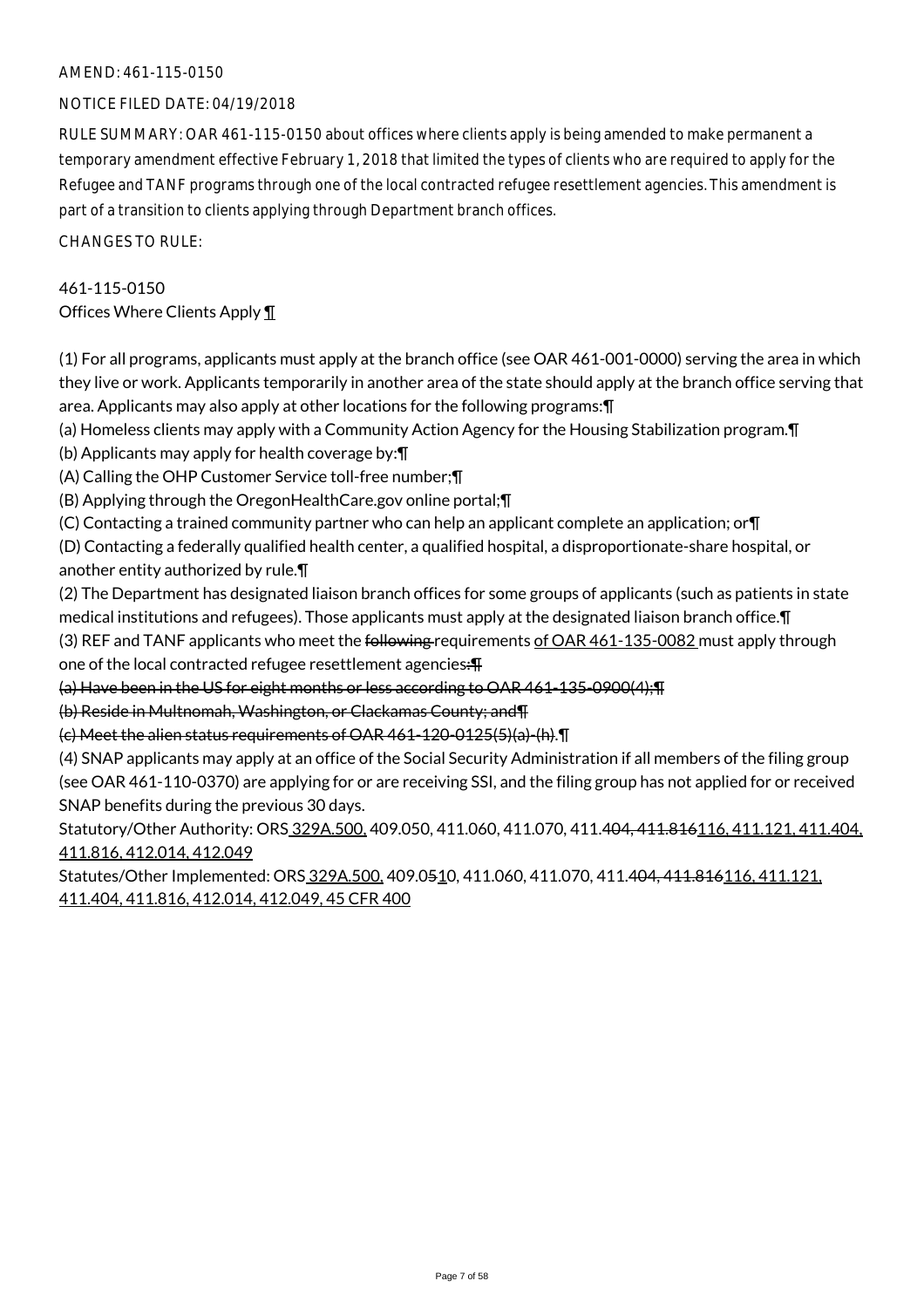### ADOPT: 461-120-0215

#### NOTICE FILED DATE: 04/19/2018

RULE SUMMARY: OAR 461-120-0215 about illegal activity is being adopted to make permanent a temporary rule effective April 1, 2018 setting out Department policy that income from illegal activity is counted for purposes of determining eligibility, that support services are not used to support employment in illegal activity, and that employment in illegal activity does not make one eligible for jobs participation incentive, reduced co-pay, or employment payments. This rule also treats an activity as illegal if either Oregon or federal law makes the activity illegal. This rule keeps the Department aligned with federal funding requirements.

CHANGES TO RULE:

461-120-0215

Illegal Activity

(1) As used in this rule, "illegal activity" means an activity that is illegal under either Oregon law or federal law, or both. Working in the marijuana industry is considered an "illegal activity" under this rule.¶

(2) In all programs, income received from an illegal activity (see section (1) of this rule) is considered countable (see OAR 461-001-0000) income.¶

(3) In the TANF JOBS and REP programs:¶

(a) Support services, including child care, are not allowed for a participant seeking employment in or engaged in an illegal activity.¶

(b) An illegal activity is not counted towards JOBS engagement and may not be indicated as an activity or

employment goal in the participant's Personal Development Plan.¶

(c) For a participant working in an illegal activity, activity hours and employment placement may not be documented by the Department.¶

(4) In the TANF program, a participant who gains employment in an illegal activity is not eligible for any of the following transitional benefits:¶

(a) Jobs Participation Incentive (JPI).¶

(b) Reduced Co-Pay (RCP).¶

(c) Employment Payments (EP).¶

(5) In the SNAP program:¶

(a) Support services are not allowed for an ABAWD seeking employment in or engaged in an illegal activity.¶

(b) The hours looking for work and the hours worked in an illegal activity are not counted as part of the required 80 hours in work-related activities for an ABAWD in a non-waived area per OAR 461-135-0520.

Statutory/Other Authority: ORS 329A.500, 409.050, 411.060, 411.070, 411.404, 411.816, 412.014, 412.049, 413.085, 414.685

Statutes/Other Implemented: ORS 291.003, 329A.500, 409.010, 409.040, 411.060, 411.070, 411.404, 411.816, 412.014, 412.049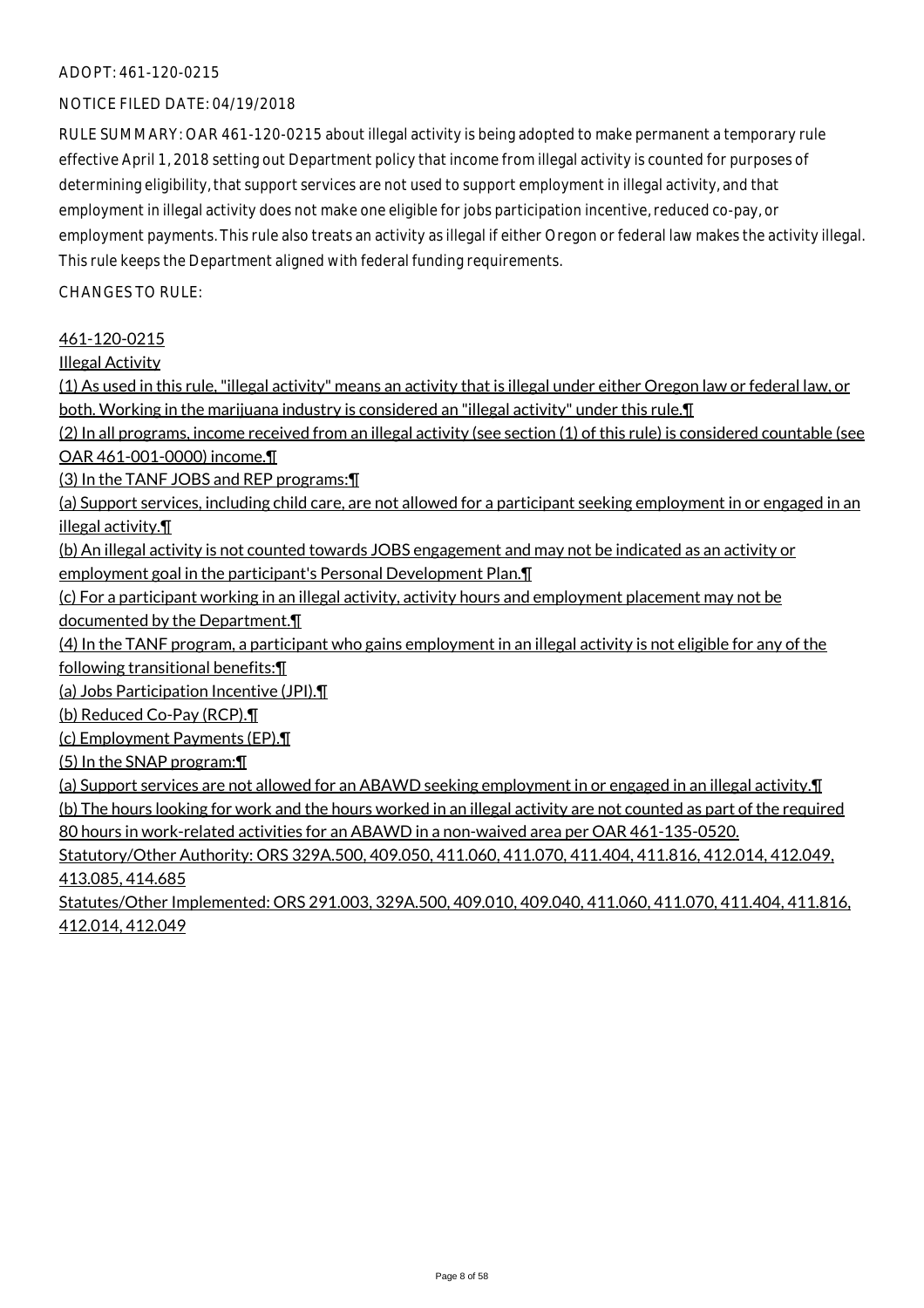### NOTICE FILED DATE: 04/19/2018

RULE SUMMARY: OAR 461-130-0310 about participation classifications and exemptions is being amended to make permanent temporary amendments effective February 1, 2018 and April 1, 2018 that corrected an incorrect cross reference in the rule and expanded when a SNAP participant may be exempt due to medical reasons. The SNAP program allows some exemptions from the work programs and from the SNAP time limit. A participant may be exempt from the SNAP work requirements and from the SNAP time limit if they have a disability or are responsible for the care of an incapacitated person.

CHANGES TO RULE:

### 461-130-0310

Participation Classifications: Exempt, Mandatory, and Volunteer ¶

(1) In the Post-TANF, Pre-TANF, REF, SNAP, and TANF programs:¶

(a) The Department assigns an individual to one or more employment program participation classifications: exempt, mandatory, and volunteer (see OAR 461-130-0305 for definitions of all three terms).¶ (b) Notwithstanding OAR 461-130-0503(2)(c), in the Post-TANF program or while receiving Employment Payments (see OAR 461-001-0025) under OAR 461-135-1270, an individual is classified as a volunteer.¶ (2) In the Pre-TANF and TANF programs:¶

(a) An individual in the need group (see OAR 461-110-0630) is JOBS exempt from employment program participation and disqualification if the individual meets the requirements of at least one of the following paragraphs. The individual is: $-\P$ 

(A) A parent (see OAR 461-001-0000) providing care for a family member who is an individual with a disability (see OAR 461-001-0000) and is in the household group (see OAR 461-110-0210) with the parent. Medical documentation to support the need for the care is required.¶

(B) A noncitizen who is not authorized to work in the United States.¶

(C) An individual who is eligible for and receives supplemental security income (SSI) from the Social Security Administration.¶

(D) A caretaker relative (see OAR 461-001-0000) who is non-needy.¶

(b) A caretaker relative of a dependent child or unborn who receives TANF program benefits is JOBS eligible if the caretaker relative is in the same filing group with the dependent child (see OAR 461-001-0000) or unborn (even if the caretaker relative is not in the TANF program benefit group under OAR 461-110-0750), unless the caretaker relative is otherwise JOBS exempt from participation under subsection (a) of this section.¶

(c) A JOBS volunteer is an individual who is federally mandatory and eligible to participate in an employment program, but who may not be disqualified as they meet at least one of the following state exemptions:¶ (A) Pregnant and the pregnancy has reached the first of the calendar month prior to the month in which the due date falls.¶

(B) Pregnant and experiencing medical complications due to the pregnancy that prohibit participation in activities of the program and are documented by a qualified and appropriate professional.¶

(C) A parent, who is 20 years old and older, or has a high school diploma or GED and is age 18 or 19, during the first six months after the birth of the parent's dependent child except that the Department may require the parent to participate in parenting classes or a family stability activity (see OAR 461-001-0000). An exemption allowed under this paragraph may apply only to one JOBS Eligible participant in each filing group (see OAR 461-110- 0330).¶

(D) A parent under age 20 years old without a high school diploma or GED, during the first 16 weeks after the birth of the parent's dependent child except that the Department may require the parent to participate in parenting classes, a family stability activity, or an educational track if the parent has not completed high school, GED, or equivalency program.¶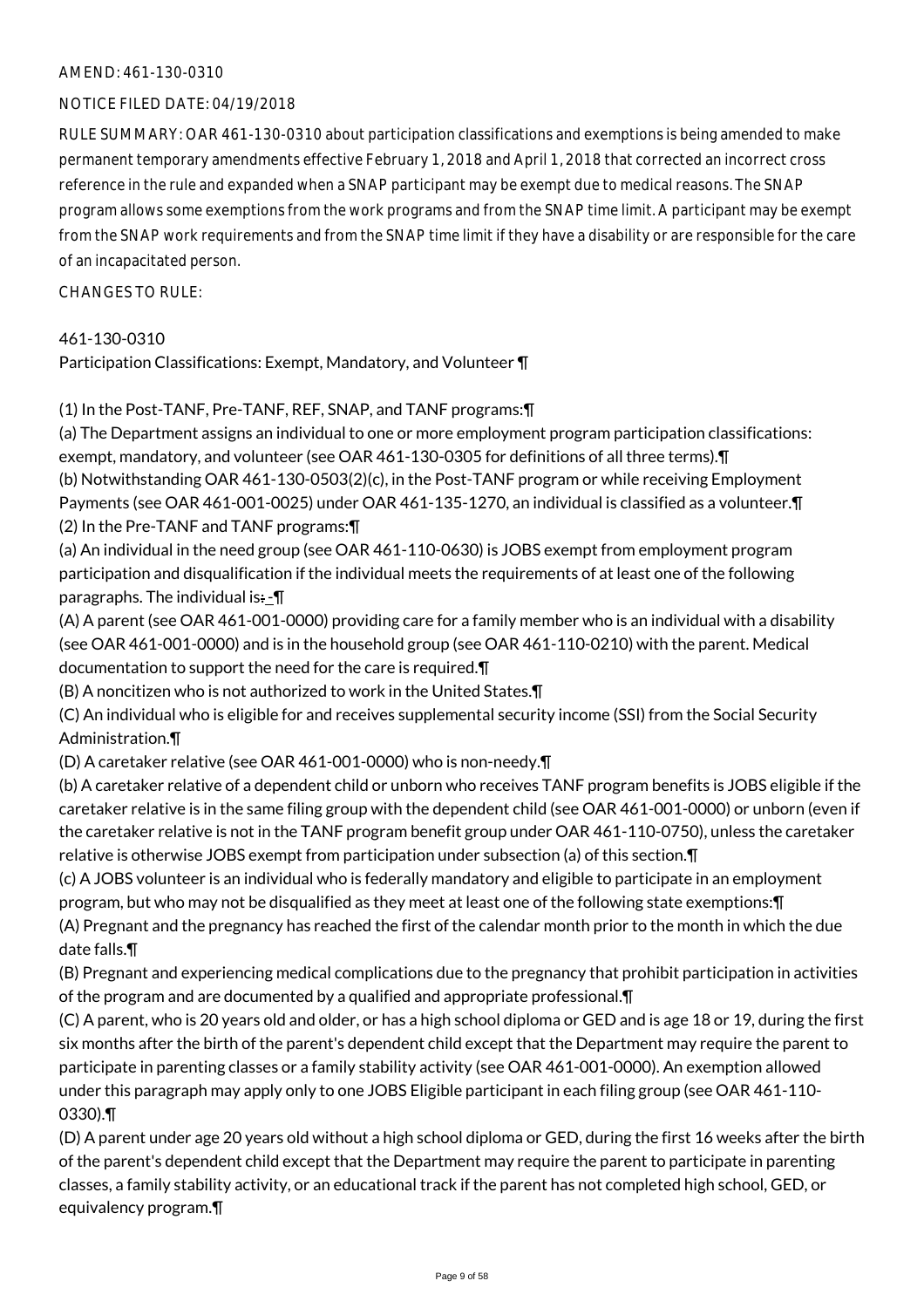(E) An individual whose participation is likely to cause undue hardship or is contrary to the best interests of the dependent child or needy caretaker relative.¶

(F) Pregnant and participating more than 10 hours per week during the first two months of the third trimester.¶ (G) A VISTA volunteer.¶

(3) In the SNAP program:¶

(a) An individual is exempt from registration in an employment program and disqualification if the individual meets the requirements of one of the following paragraphs. The individual is:¶

(A) An individual with a physical or mental condition that prevents performance of any work, mental, or behavioral health condition that prevents performance of work or the ability to obtain or maintain employment, including but not limited to:¶

(i) Having a disability (see OAR 461-001-0015) or receiving disability income, or has applied for disability benefits pending a decision or is in the appeal process.¶

(ii) Pregnant and a medical practitioner has limited their work due to medical complications related to the pregnancy.¶

(iii) Receiving "wrap-around services" focused on physical or mental health. "Wrap-around services" means a range of services provided by a Community Based Organization (CBO) addressing a participant's needs which include medical or health issues preventing a participant from obtaining or maintaining employment.¶

(B) Responsible for the care of a child (see OAR 461-001-0000) in the filing group under 6 years of age.¶ (C) Responsible for the care of an individual with a disability (see OAR 461-001-0015)n incapacity that substantially reduces or eliminates the individual's ability to care for hithemself or herselfves, and providing this

care prevents the participant from obtaining or maintaining employment.¶

(D) A student enrolled at least half-time, as defined by the school, in any high school or equivalent program recognized by a school district or enrolled at least half-time in any school, training program, or institution of higher education. An individual remains exempt during normal periods of class attendance, vacation, and recess but no longer qualifies for the student exemption when a break in enrollment occurs due to graduation, suspension or expulsion, or when the student drops out of school or does not enroll in classes for the next regular school term (excluding summer term).¶

(E) A regular participant in a drug addiction or alcoholic treatment and rehabilitation program.¶

(b) An individual is mandatory for registration in an employment program and the requirements in OAR 461-130- 0315 if the individual meets the requirements of one of the following paragraphs. These individuals may be disqualified under OAR 461-130-0330 for failing to meet the requirements in OAR 461-130-0315. The individual is not required to participate in any SNAP employment and training program and is not subject to the SNAP time limit under OAR 461-135-0520. The individual is:¶

(A) Working a minimum of 30 hours a week or earning money equal to at least the federal minimum wage multiplied by 30 hours per week multiplied by 4.3 weeks. An individual who is self-employed with allowable costs must meet the earnings threshold after allowing the 50 percent deduction. This includes migrant and seasonal farm workers (see OAR 461-001-0015) who are under contract or similar agreement with an employer or crew chief to begin employment within 30 days.¶

(B) Engaged in the TANF JOBS program under Title IV-A of the Social Security Act. ¶

(C) In receipt of unemployment insurance benefits, has completed an application for unemployment insurance benefits and is waiting for an initial decision on the claim, or is participating in at least one of the following Employment Department training programs: ¶

(i) The Trade Readjustment Allowance (TRA) program serving displaced workers under the Trade Act. ¶

(ii) The Training Unemployment Insurance (TUI) program. ¶

(iii) The Self-Employment Insurance (SEA) program. ¶

(iv) The Apprenticeship Program (APT).¶

(c) A mandatory client is an individual in the need group (see OAR 461-110-0630); who is 16 or 17 years of age and a primary person (see OAR 461-001-0015), or 18 years of age and older and 59 years of age and younger; and who is not exempt under subsection (a) of this section.¶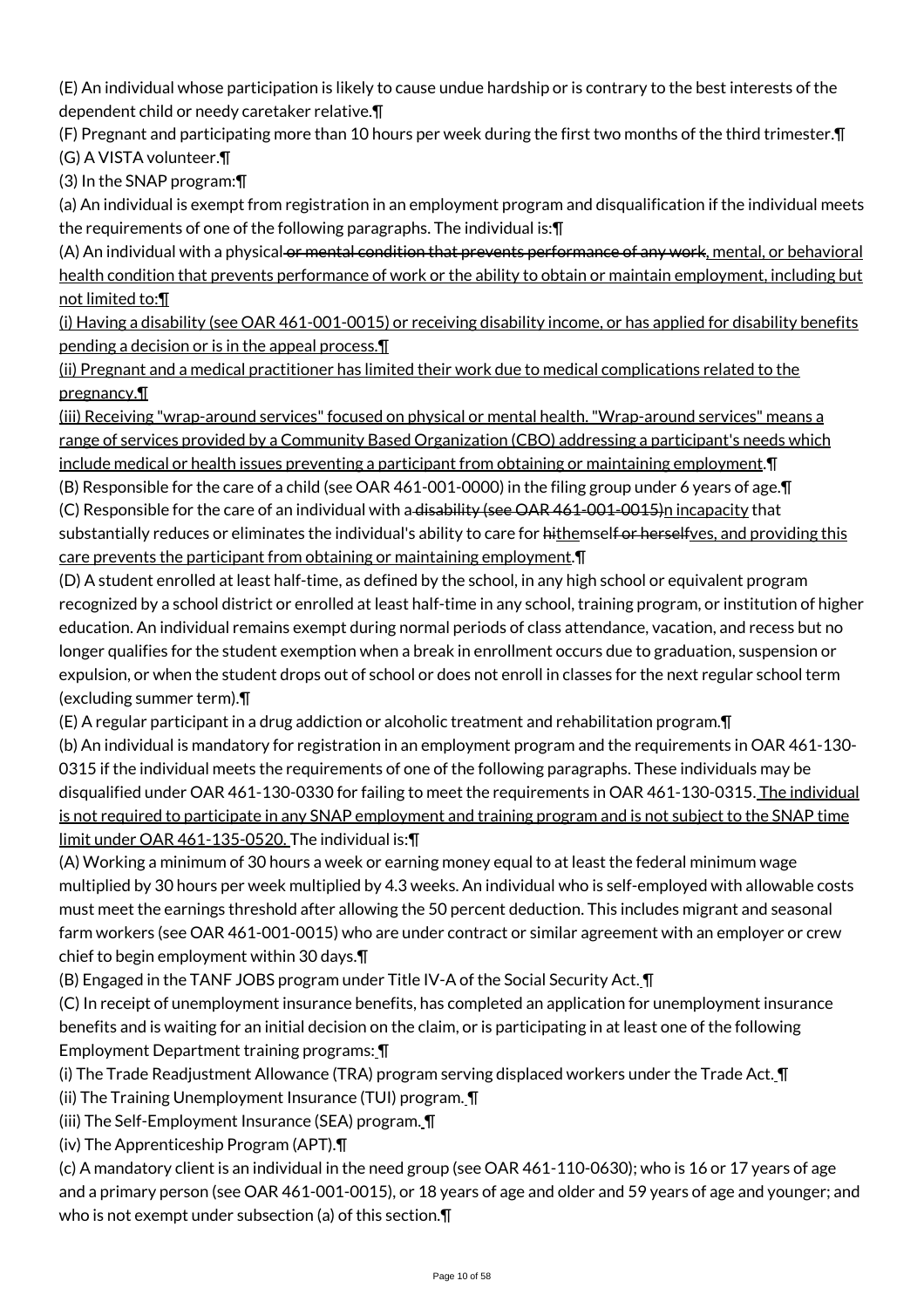(4) In the REF program, an individual in the need group is exempt from the REP program participation and disqualification if the individual meets the requirements of at least one of the following subsections. The individual is÷\_¶

(a) 65 years of age or older.¶

(b) An individual providing care for a family member who is in the household group and has a disability (see OAR 461-001-0000). Medical documentation to support the need for the care is required. I

(c) An individual whose participation is likely to cause undue hardship to that individual.¶

(d) Pregnant and the pregnancy has reached the first of the calendar month prior to the month in which the due date falls.¶

(e) Pregnant and experiencing medical complications due to the pregnancy that prohibit participation in activities of the program and are documented by a qualified and appropriate professional.¶

(f) Pregnant and participating more than 10 hours per week during the first two months of the third trimester. Statutory/Other Authority: 412.014, 412.049, ORS 409.050, 411.060, 411.070, 411.816, 412.006, 412.009, 412.014, 412.049

Statutes/Other Implemented: ORS 409.010, 409.750, 411.060, 411.070, 411.816, 411.837, 412.006, 412.009, 412.014, 412.049, 7 USC 2015(d), 7 CFR 273.7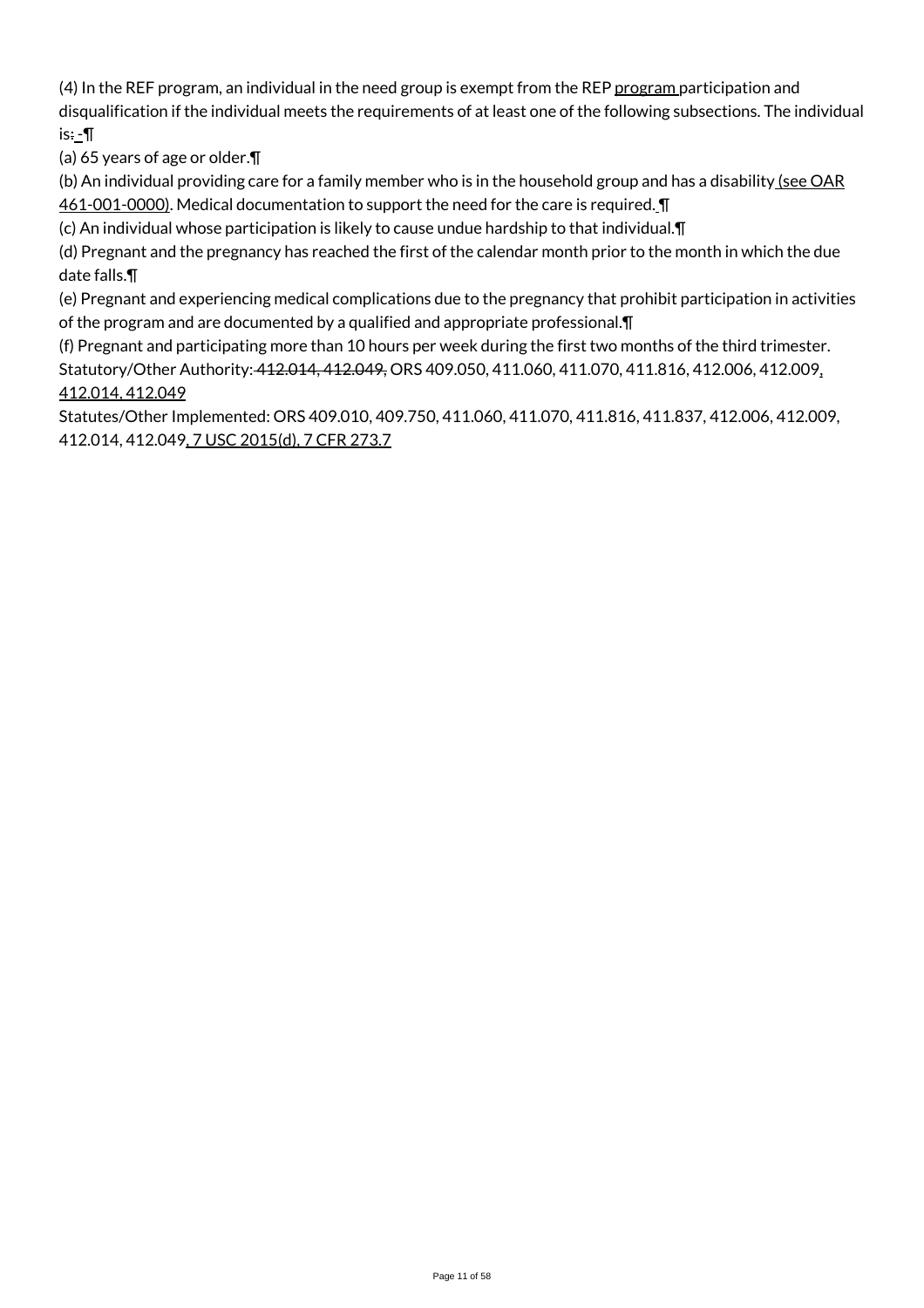### NOTICE FILED DATE: 04/19/2018

RULE SUMMARY: OAR 461-130-0327 about when clients meet good cause criteria for not following Department requirements is being amended to expand these criteria by setting out broader criteria for caretakers who are unable to obtain needed child care. These criteria incorporate federal considerations of reasonable distance, affordable child care arrangements, and unsuitability of informal child care.

CHANGES TO RULE:

461-130-0327 Good Cause ¶

In a Department program administered under OAR 461-130-0305 to OAR 461-130-0335 and OAR 461-135- 0085 and OAR 461-135-0089:¶

(1) The Department does not require a clieparticipant to provide verification of "good cause" if providing the verification would expose the clieparticipant to increased risk of domestic violence (see OAR 461-001-0000).¶  $(2)$  If in making a determination under this rule a elieparticipant's physical or mental impairment is in question, the Department may require the elieparticipant to provide documentation from a qualified and appropriate medical professional.¶

(3) A client is excused for good cause from aparticipant is granted "good cause" and not held to a penalty for failure to comply with a <u>work program requirement</u>, including an activity in a case plan (both terms defined in OAR 461-001-0025) in the following circumstances:¶

(a) Participation in a required activity in a case plan would have an adverse effect on or risk to the elieparticipant's physical or mental health or would expose the elieparticipant to increased risk of domestic violence (see OAR 461-001-0000).¶

(b) Except in the SNAP program, participation is likely to cause undue hardship for the dependent child (see OAR 461-001-0000) or the elieparticipant.

(c) Appropriate child care, or day care for an individual in the household who has a disability (see OAR 461-001- 0000 and 461-001-0015 as applicable) that substantially reduces or eliminates the individual's ability to care for himself or herself, cannot be obtained. "Appropriate child care" means that: - T

(A) Both the provider and the place where care is provided meet health, safety, and provider requirements as required in OAR 461-165-0180;¶

(B) The care accommodates the parent's work schedule; and¶

(C) The care meets the specific needs of the dependent child, such as age and special-needs requirements.¶ (d) Child care, or day care for an individual in the household group (see OAR 461-110-0210) who has a disability (see OAR 461-001-0000) that substantially reduces or eliminates the individual's ability to care for themselves, cannot be obtained within a reasonable distance. "Reasonable distance" means that the parent's total travel time from home to the child care provider and the workplace or JOBS activity will be no more than one hour either way unless a longer commute time is customary in the community.¶

(e) The only child care, or day care for an individual in the household group who has a disability that substantially reduces or eliminates the individual's ability to care for themselves, that is available to the participant or in the participant's area is considered informal and unsuitable. "Informal and unsuitable" means the Department has not approved a provider as meeting its background check and health and safety standards ("informal"), and the criteria for appropriate child care in subsection (c) of this section are not met ("unsuitable").¶

(f) Affordable child care arrangements, or day care for an individual in the household group who has a disability that substantially reduces or eliminates the individual's ability to care for themselves, cannot be obtained. "Affordable child care arrangements" means the expense to the parent or parents is less than ten percent of countable (see OAR 461-001-0000) income of the financial group (see OAR 461-110-0530).¶ (g) The work attachment position or employment offered is vacant due to a strike, lockout, or other labor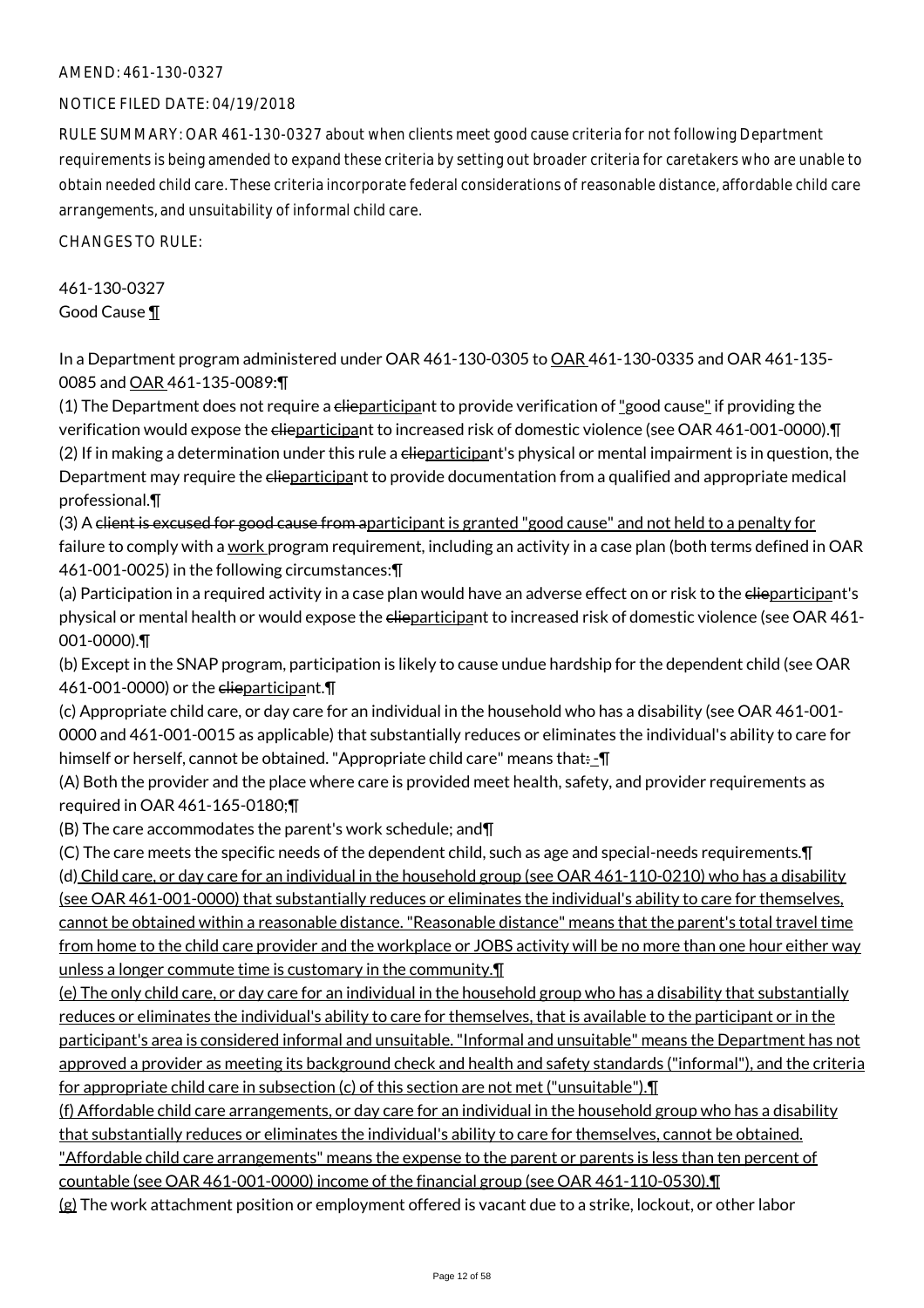dispute.¶

(eh) The work attachment position or employment requires the elieparticipant to join a union, and the elieparticipa nt has religious objections to unions.¶

(fi) The elieparticipant belongs to a union and the employment violates the conditions of the elieparticipant's membership in the union.¶

(gi) The wage for the elieparticipant's current or potential job is: []

(A) Less than applicable minimum wage; or¶

(B) If minimum wage laws do not apply, the wage (rate for piece work) is less than that normally paid for similar work.¶

(hk) The clieparticipant's prospective employer engages in employment practices that are illegally discriminatory on the basis of age, sex, race, religious or political belief, marital status, disability, sexual orientation, or ethnic origin.¶

(il) The client's participationparticipant's engagement in a required activity in a case plan would prevent or interfere with the client's participation participant's engagement in an activity of the Grande Ronde Tribe's NEW program.¶

(im) The clieparticipant's failure to participatengage is due to a circumstance beyond his or herthe participant's reasonable control.¶

(kn) When the failure to comply is caused by an aspect of the elieparticipant's disability, including the Department's failure to provide a reasonable accommodation.¶

 $(h_2)$  The elieparticipant quits a job to accept another job with a monthly income at least equal to the monthly income of the first job.¶

 $(m<sub>B</sub>)$  The Department determines there are no appropriate activities or necessary support services (see OAR 461-001-0025) to support an activity (see OAR 461-001-0025) in order for the elient to participat participant to engag e. ¶

 $(nq)$  In the REF program:  $\P$ 

(A) If the elieparticipant has no means of transportation and would have to walk an unreasonable distance to <del>meet</del> the participation requirementengage in their plan. An "unreasonable distance" is a distance that requires a commute of more than two hours each day; or. I

(B) If the hours or nature of the job interferes with the elieparticipant's religious observances, convictions, or beliefs.¶

(C) The service requirement or work site is in violation of applicable federal, state, or local health and safety standards.¶

(D) The daily hours of work and the weekly hours of work exceed those customary to the occupation.¶

(r) The participant enrolls into a registered pre-apprenticeship program approved by Bureau of Labor and Industries (BOLI).¶

(4) In the SNAP program, a <del>clie</del>participant is excused from not accepting employment or for leaving a job under the following circumstances:¶

(a) The hours or nature of the job interferes with the elieparticipant's religious observances, convictions, or beliefs.¶

(b) The elieparticipant accepts employment or enrolls at least half-time in any recognized school, training program, or institution of higher education that requires the elieparticipant to quit a job. [1]

(c) A clieparticipant accepts employment or enrolls in school in another county, requiring the benefit group (see OAR 461-110-0750) to move and the elieparticipant to quit a job. T

(d) A clieparticipant less than 60 years of age resigns, and the employer recognizes the resignation as retirement.¶

(e) The clieparticipant leaves a job to follow a type of employment that moves from one area to another, such as migrant labor or construction.¶

(f) The elieparticipant accepts a job that, for reasons beyond the control of the elieparticipant, does not materialize or results in fewer work hours or a lower wage than the elieparticipant's previous job. [1]

(g) Work demands or conditions, such as not being paid for work or not being paid on schedule, make employment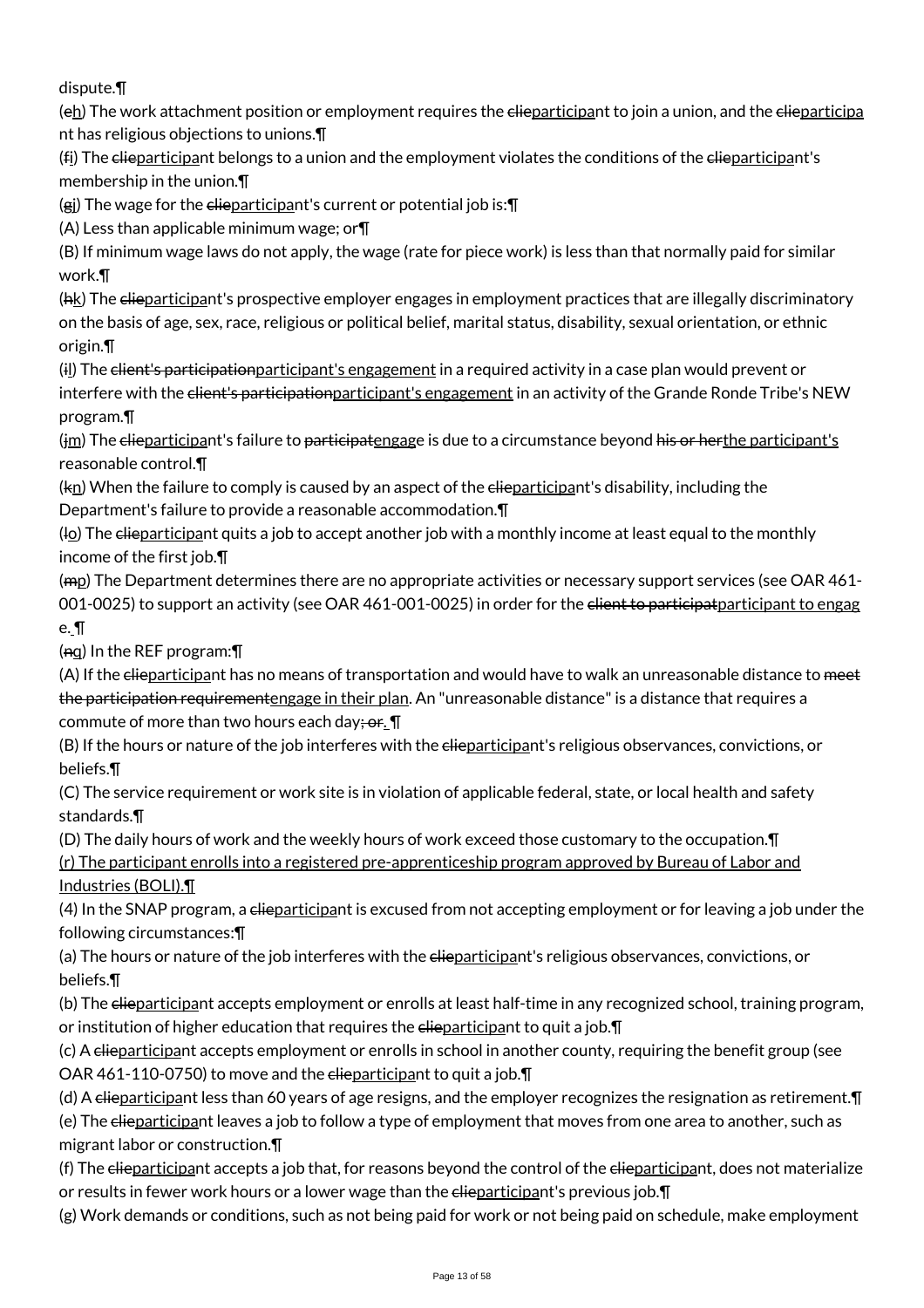### unreasonable.¶

(h) The wage for the elieparticipant's current or potential job is less than applicable minimum wage or, if minimum wage laws do not apply, the wage (rate for piece work) is less than that normally paid for similar work.¶ (i) The work schedule for the job in question does not conform to hours customary to the occupation or the hours

worked each week are more than those customary to the occupation.¶

(j) The elieparticipant is not obligated to accept a job during the first 30 days of registration for employment if the job is not in the client's field of experience.¶

(k) The elieparticipant has no means of transportation and would have to walk an unreasonable distance to meet the participation requirement. An "unreasonable distance" is a distance that requires a commute of more than two hours each day. The elieparticipant must make a good-faith effort to secure the needed transportation. In

(l) Lack of adequate child care for a child who is six years of age or older and less than 12 years of age.

Statutory/Other Authority: ORS 409.050, 411.060, 411.816, 412.006, 412.009, 412.049

Statutes/Other Implemented: ORS 409.010, 411.060, 411.117, 411.816, 412.006, 412.009, 412.049, 45 CFR 261.56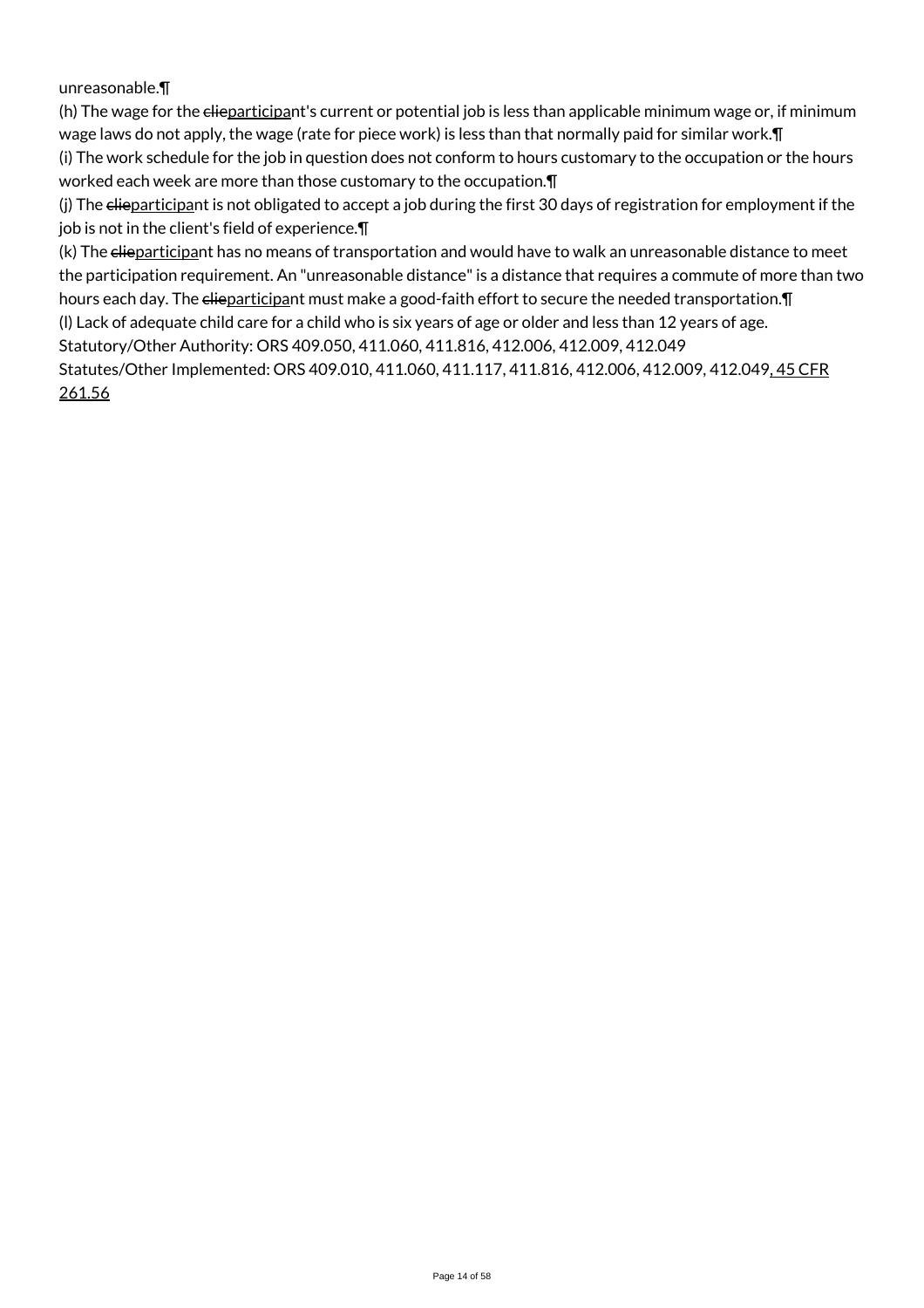### NOTICE FILED DATE: 04/19/2018

RULE SUMMARY: OAR 461-135-0070 about TANF eligibility requirements is being amended to reflect that a child receiving foster care payments does not also receive TANF payments. This amendment corrects the amendment of October 1, 2017 by removing an exception that covered the first 30 days.

CHANGES TO RULE:

461-135-0070 Specific Requirements; TANF ¶

(1) To be eligible for TANF program benefits:¶

(a) An individual must be one of the following:¶

(A) A dependent child (see OAR 461-001-0000). However, a dependent child for whom foster care payments are made for more than 30 days is not eligible while the payments are being made for the dependent child. The match (B) A caretaker relative (see OAR 461-001-0000) of an eligible dependent child.¶

(C) A caretaker relative of a dependent child, when the dependent child is ineligible for TANF program benefits

because of one of the following reasons:¶

(i) The child is receiving SSI.¶

(ii) The child is in foster care, but is expected to return home within 30 days.¶

(D) A parent (see OAR 461-001-0000) of an unborn, as follows:¶

(i) For the TANF program, any parent whose only child is an unborn child once the mother's pregnancy has reached the calendar month before the month in which the due date falls.¶

(ii) For the TANF program, the parent of an unborn child, if there is another dependent child in the filing group.¶ (b) Unless the individual is exempt from JOBS participation and JOBS disqualification under OAR 461-130-0310, an individual must demonstrate two-consecutive weeks of cooperation in appropriate activities (see OAR 461- 001-0025) if:¶

(A) TANF program benefits had closed within the prior three consecutive calendar months from the filing date (see OAR 461-115-0040) for TANF with an active level 1 through level 4 TANF program disqualification (see OAR 461-130-0330 and 461-135-0085); or¶

(B) The filing date for TANF program benefits is within the prior three consecutive calendar months after the end of a two consecutive month period of TANF ineligibility according to OAR 461-130-0330(5)(e).¶ (2) As used in this rule:¶

(a) Except as provided otherwise in this section, "good cause" means a reasonable person of normal sensitivity, exercising ordinary common sense under similar circumstances, would have:-- \[

(A) Quit work, including in anticipation of discharge;¶

(B) Participated in behavior leading to the individual's discharge; or¶

(C) Voluntarily reduced work hours.¶

(b) For an individual with a physical or mental impairment (as defined at 29 CFR 1630.2(h)), except as provided otherwise in subsection (c) of this section, "good cause" for leaving work means that a reasonable person with the characteristics and qualities of such individual under similar circumstances would have: --¶

(A) Quit work, including in anticipation of discharge;¶

(B) Participated in behavior leading to the individual's discharge; or¶

(C) Voluntarily reduced work hours.¶

(c) There is no "good cause" if the reason for separation from employment is a labor dispute.¶

(3) Except as provided under section (4) of this rule, a need group (see OAR 461-110-0630) is not eligible for

TANF program benefits for 120 days from the date a parent or caretaker relative was separated from or voluntarily reduced work hours at his or her last employment in which a parent or caretaker relative in the need group was hired to work 100 or more hours per month or worked or was scheduled to work 100 or more hours in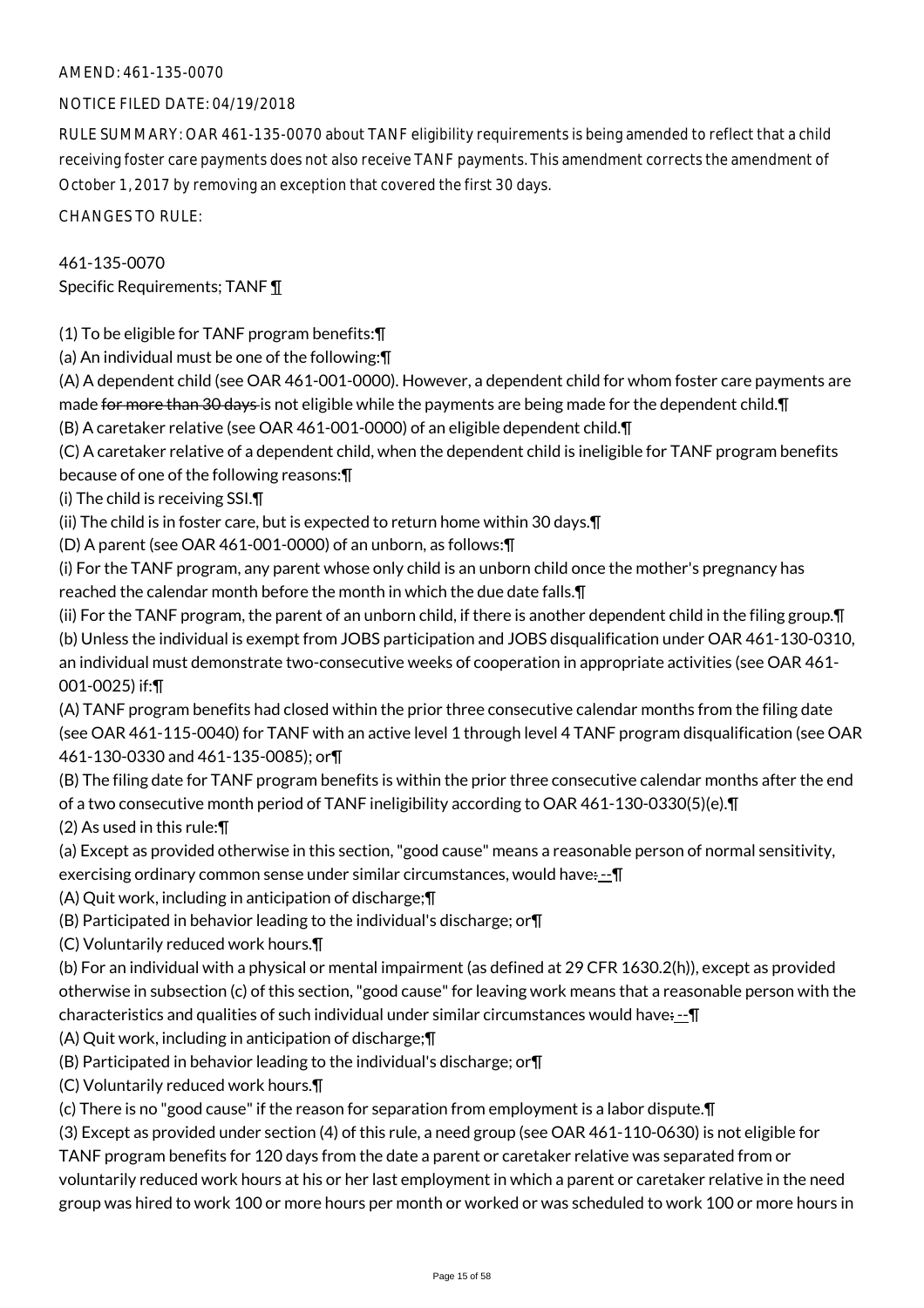the last full calendar month of employment. This applies at initial certification, recertification, and is a condition of ongoing eligibility (see OAR 461-001-0000).¶

(4) A need group (see OAR 461-110-0630) may not be reduced or denied TANF program benefits based on section (3) of this rule if the parent or caretaker relative is one of the following:¶

(a) A Parents as Scholars (PAS) participant who temporarily becomes ineligible for TANF program benefits for four months or less due to income from a paid work experience (see OAR 461-190-0199).¶

(b) A teen parent (see OAR 461-001-0000) returning to high school or equivalent.¶

(c) An individual fleeing from or at risk of domestic violence (see OAR 461-001-0000).¶

(d) An individual who is pregnant and the pregnancy has reached the first of the calendar month prior to the month in which the due date falls.¶

(e) An individual who is pregnant and experiencing medical complications due to the pregnancy that prohibit participation in activities of the program and are documented by a qualified and appropriate professional.¶ (f) An individual unable to work due to a disability or medical condition documented by a qualified and appropriate professional, and which is expected to last for 30 days or more from the filing date for TANF program benefits.¶ (g) An individual who was separated from employment for a reason the Department determines is good cause as defined in section (2) of this rule.¶

(h) An individual who was separated from employment as a result of a layoff.¶

(5) A family is ineligible for TANF program benefits if the family meets the requirements of all of the following subsections:¶

(a) The family lives in Klamath County.¶

(b) The family meets any of the following conditions:¶

(A) The family has a single custodial parent who is a member of the Klamath Tribes, or the single custodial parent is not a Klamath Tribes member and at least 50 percent of the dependent children are Klamath Tribes members;¶ (B) The family has two custodial parents (see OAR 461-001-0000) who are members of the Klamath Tribes, or only one of the two custodial parents is a Klamath Tribes member and at least 50 percent of the dependent children are Klamath Tribes members; or¶

(C) The family has a caretaker relative who is not the custodial parent and at least 50 percent of the dependent children are Klamath Tribes members.¶

(c) The family is eligible for the Klamath Tribes TANF program or would be eligible for the Klamath Tribes TANF program if not for the failure of the family to cooperate with program requirements.¶

(6) A family is ineligible for TANF program benefits if all of the following subsections apply to the family:¶

(a) A parent, caretaker relative, or child is a member of the Siletz Tribe (Confederated Tribes of Siletz Indians of

Oregon) and lives in one of the eleven service area counties: Benton, Clackamas, Lane, Lincoln, Linn, Marion, Multnomah, Polk, Tillamook, Washington, or Yamhill counties.¶

(b) The family includes members who are living in the same household and at least one of the following paragraphs applies:¶

(A) A two-parent family with one enrolled Siletz tribal member with a shared dependent.¶

(B) A single-parent family with one enrolled Siletz tribal member.¶

(C) A non-needy caretaker relative or essential person with one enrolled Siletz tribal member who is a minor.¶

(D) A pregnant enrolled Siletz tribal member in her eighth month of pregnancy.¶

(c) The family is eligible for the Siletz Tribes TANF program or would be eligible for the Siletz Tribes TANF program if not for the failure of the family to cooperate with Siletz TANF program requirements.¶

(7) If a parent or caretaker relative covered by section (5) or (6) of this rule fails to follow through with a Department referral to the Klamath or Siletz Tribal TANF program, the entire filing group is ineligible for TANF program benefits.

Statutory/Other Authority: ORS 409.050, 411.060, 411.070, 411.400, 411.404, 412.006, 412.016, 412.049, 412.124, ORS 409.050, 411.060, 411.070

Statutes/Other Implemented: ORS 409.010, 411.060, 411.070, 411.400, 411.404, 412.006, 412.016, 412.049, 412.064, 412.124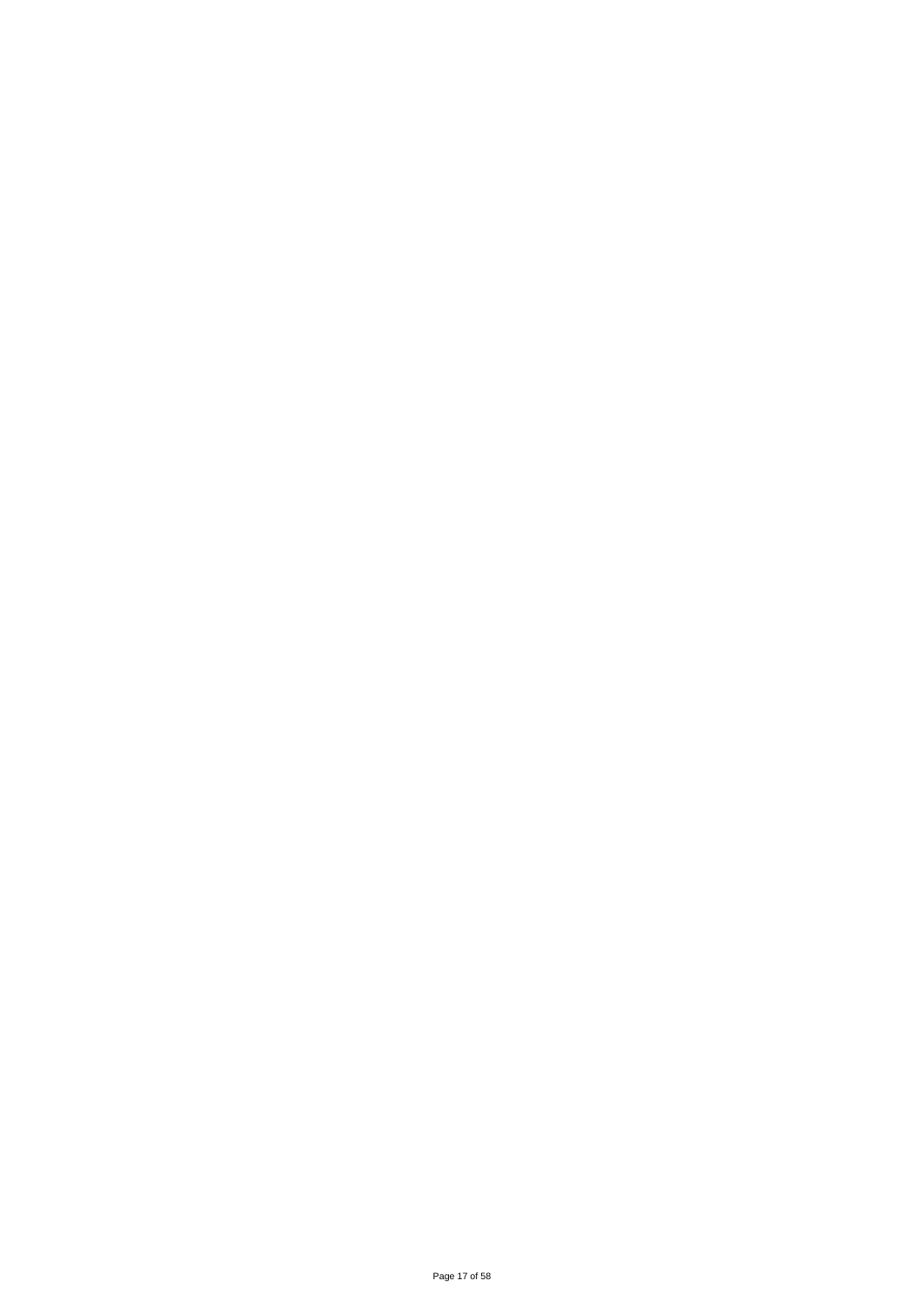### NOTICE FILED DATE: 04/19/2018

RULE SUMMARY: OAR 461-135-0082 about eligibility for refugees is being amended to make permanent a temporary amendment effective February 1, 2018 that added the requirement to apply for REF or TANF; removed the requirement to have entered the United States prior to October 1, 1997; added a date limitation of February 1, 2018 on the requirement to apply through local refugee resettlement agencies; clarified the time from which the individual's eight month time limited is calculated; added the requirement to be under the age of 65 years; and removed crossreferences. This amendment is part of a transition to clients applying through a process that more closely track the process for other Department clients.

CHANGES TO RULE:

461-135-0082 Eligibility for Refugees ¶

A clientn individual is eligible for the Refugee Case Services Project program(RCSP) if the or sheindividual meets the requirements of all of the following sections:¶

(1) Has an aeliegible immigration status listed in OAR 461-120-0125.

(2) Entered the United States on or after October 1, 1997Has applied for the REF or TANF programs. II

(3) Lives in Clackamas, Multnomah, or Washington County.¶

(4) Has resided in the United States less thanfor eight months or has been granted asylum within the last eight months. The month in which the refugee was admitted to the United States as a refugee, orless from the time their eligible immigration status was granted; as ylum, counts as the first month. The month in which the special immigrant was admitted to the United States as a special immigrant counts as the first month. If a special immigrant was granted special immigrant status after having already entered the United States, then the month that the status was granted counts as the first month.¶ (5) Meets the eligibility requirements contained in OAR 461-193-0000 to 461-193-1380nd¶

(a) Their filing date (see OAR 461-115-0040) is prior to February 1, 2018; or¶

(b) The individual was enrolled in RCSP prior to February 1, 2018¶

(5) Be 64 years old or under.

Statutory/Other Authority: ORS 441.06009.050, 411.060, 411.116, 411.121 Statutes/Other Implemented: ORS 411.0609.010, 411.060, 411.116, 411.121, 45 CFR 400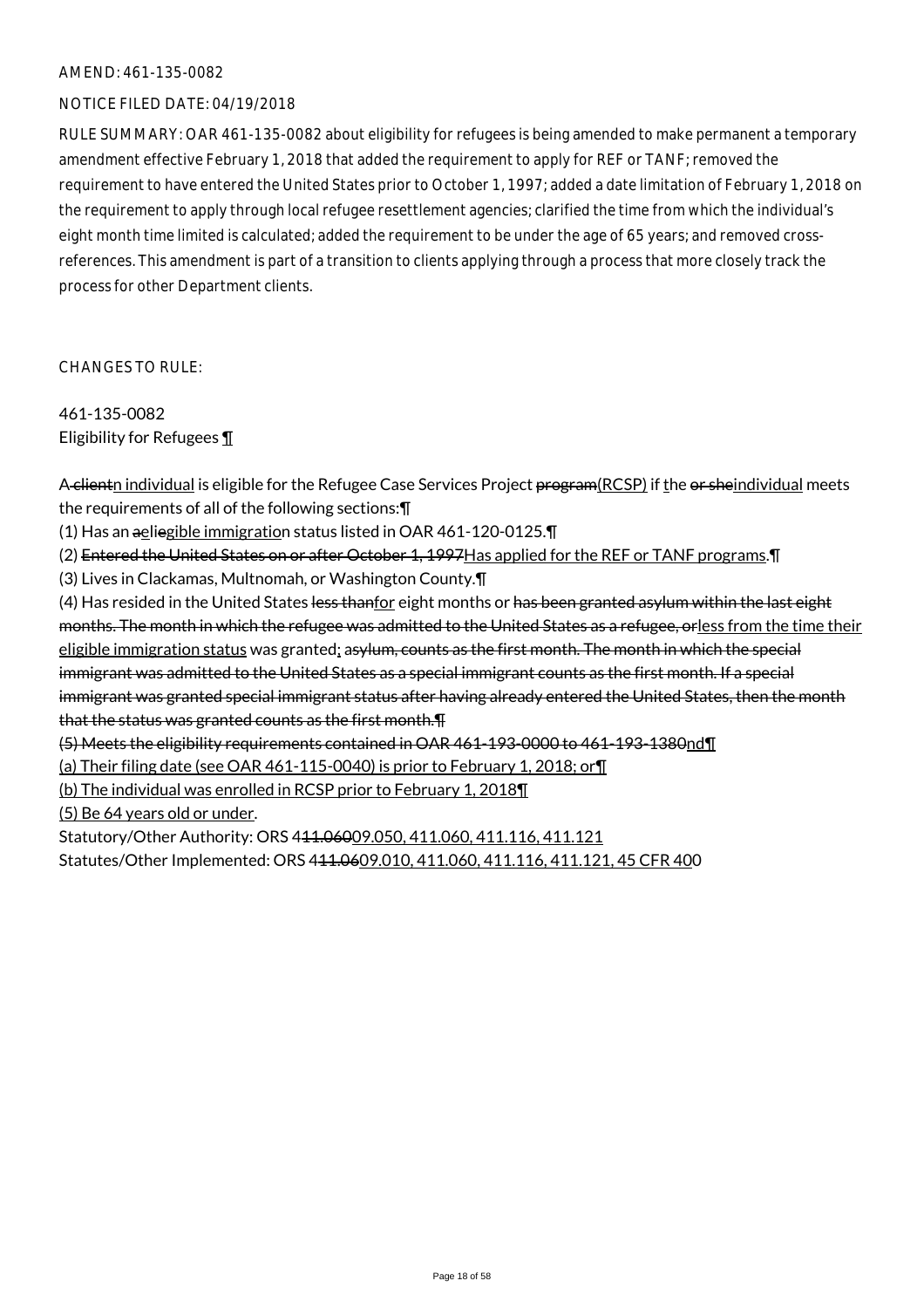### NOTICE FILED DATE: 04/19/2018

RULE SUMMARY: OAR 461-135-0485 about the requirement in the Pre-TANF and TANF programs to complete an employability screening and an overview of the Job Opportunity and Basic Skills (JOBS) program is being amended to make permanent temporary amendments effective April 1, 2018. This amendment revises the definition of "employment screening" to reflect the changing of forms for these programs. This amendment also states that individuals who are not authorized to work in the United States do not have to complete the employability screening, and that if all adults in the need group are not authorized to work in the United States, they are not required to participate in the JOBS program overview, clarifying Department policy.

#### CHANGES TO RULE:

### 461-135-0485

Requirement to Complete an Employability Screening and Overview of the Job Opportunity and Basic Skills (JOBS) Program; Pre-TANF and TANF ¶

### (1) As used in this rule:¶

(a) "Employability screening" means the <del>DHS 7823A - Eform or forms DHS has designated as the employability Ss</del> creening Ttool for the DHS 7823C - Family Assessment TANF program eligibility. T

(b) "Overview of the JOBS program" means a discussion with the caretaker relative (see OAR 461-001-0000) in the need group (see OAR 461-110-0630) about the requirements and services provided under the JOBS program.¶

(2) To be eligible for Pre-TANF and TANF benefits, the following must be completed prior to the end of the application processing time frames in OAR 461-115-0190:¶

(a) Each caretaker relative in the need group, authorized to work in the United States, must complete an employability screening (see section (1) of this rule); and¶

(b) At least one caretaker relative in the need group, when the need group contains at least one caretaker relative authorized to work in the United States, must participate in an overview of the JOBS program (see section (1) of this rule).¶

(3) The employability screening and overview of the JOBS program must be offered during the initial eligibility intake for Pre-TANF and TANF program benefits.

Statutory/Other Authority: ORS 409.050, 411.060, 411.070, 412.006, 412.049, 412.124 Statutes/Other Implemented: ORS 409.010, 411.060, 411.070, 412.006, 412.049, 412.064, 412.124, 45 CFR 261.2, 45 CFR 261.10, 45 CFR 261.11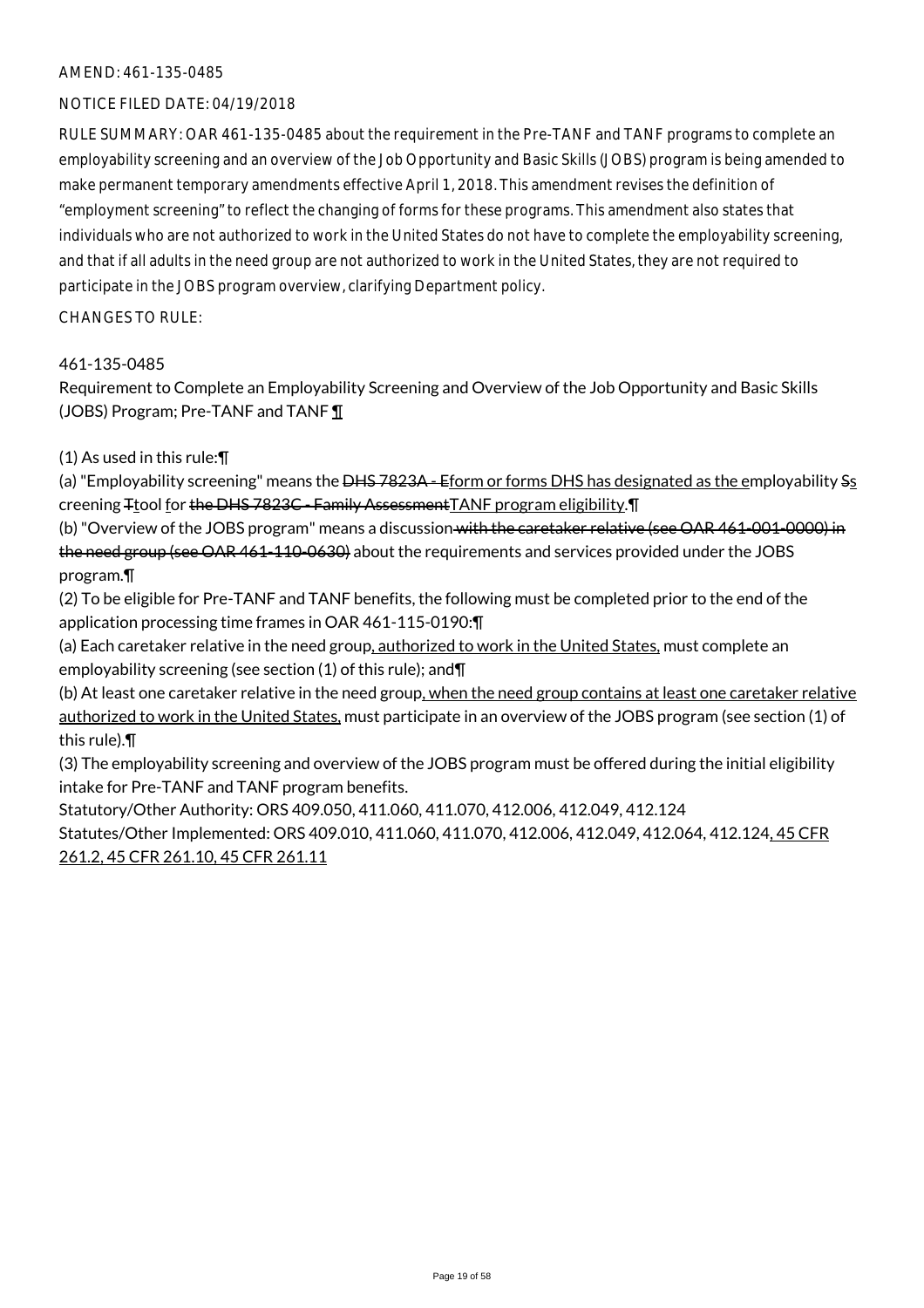### NOTICE FILED DATE: 04/19/2018

RULE SUMMARY: OAR 461-135-0900 about specific requirements for the Refugee and Refugee Medical programs is being amended to make permanent a temporary amendment effective February 1, 2018 that clarified the time from which the individual's eight month time limit is calculated, removed cross-references, and added a date limitation of February 1, 2018 for Refugee Case Services Project (RCSP) eligibility. This amendment is part of a transition to clients applying through a process that more closely tracks the process for other Department clients.

#### $CHANGESTORUIF$

# 461-135-0900 Specific Requirements; REF, REFM ¶

(1) In addition to the eligibility (see OAR 461-001-0000) requirements in other rules in OAR chapter 461, an individual must meet all of the requirements in this rule to be eligible for the REF and REFM programs.¶ (2) An individual must meet the alien status requirements of OAR 461-120-0125, except a child (see OAR 461- 001-0000) born in the United States to an individual in the REF or REFM program meets the alien status requirements for the REF and REFM programs as long as each parent (see OAR 461-001-0000) in the household group (see OAR 461-110-0210) meets the alien status requirements of OAR 461-120-0125.¶ (3) An individual is not eligible to receive REF and REFM program benefits if the individual is a full-time student of "higher education", unless such education is part of a cash assistance case plan. Any education or training allowable under an approved case plan must be less than one year in length. For the purposes of this rule, "higher education" means education that meets the requirements of one of the following subsections:¶ (a) Public and private universities and colleges and community colleges that offer degree programs regardless of whether a high school diploma is required for the program. However, GED, ABE, ESL, and high school equivalency programs at these institutions are not considered "higher education".¶

(b) Vocational, technical, business, and trade schools that normally require a high school diploma or equivalency certificate for enrollment in the curriculum or in a particular program at the institution. However, programs at those institutions that do not require the diploma or certificate are not considered "higher education".¶

(4) Eligibility for REF and REFM program benefits is limited to the first eight months infrom the United States:¶ (a) For an individual who meets the alien status requirements of OAR 461-120-0125(5)(a), (c), (d), or (e), the month that the individual endate the immigration status was granted. Months in the United Staters the U.S.are countsed as the first month.¶

(b) For an individual who meets the alien status requirements of OAR 461-120-0125(5)(b), (f), or (g), the month that the individual was granted the individual's status counts as the firstwhole months. There is no prorating of months.¶

(e5) For an individual who meets the alien status requirements of OAR 461-120-0125(5)(h) section (4) of this rule :¶

 $(A<sub>a</sub>)$  If When the individual enters the U.S. with the special immigrant status, the month that the individual enters the U.S. counts as the first month.resides in Clackamas, Multnomah, or Washington County; and: [7]

(BA) If the individual is granted special immigrant status after the individual has already entered the U.S., then the month in which the special immigrant status was granted counts as the first month.¶

(d) Months in the United StateEstablishes a filing date prior to February 1, 2018; or reapplies for benefits and was apre counted as whole months. There is no prorating of months, except as described in OAR 461-193-0320.¶ (5) For an individual who meets the requirements of section (4) of this rule:¶

(a) When the individual resides in Clackamas, Multnomah, or Washington Countyviously enrolled in the Refugee Case Service Project (RCSP) program:¶

(Ai) The individual is not eligible to receive REF, REP, TANF, or TANF-related employment services through the Department. ¶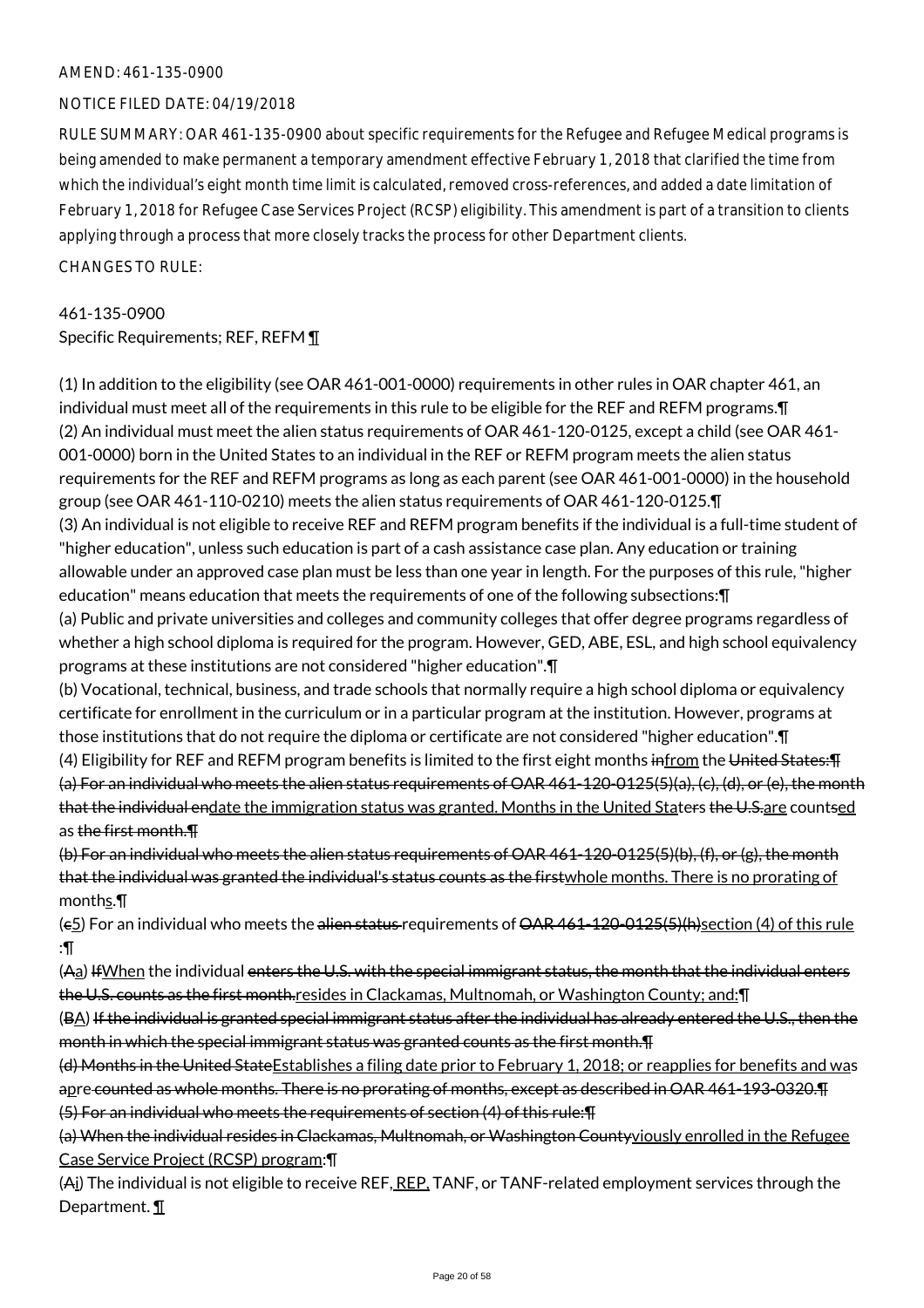(ii) To receive benefitREF, REP, TANF, or TANF-related employment services, the individual is required to participate in the Refugee Case Service Project (RCSP) program. This individual is referred to the individual's local resettlement agency to be enrolled in the RCSP program and receives all other Department services through the individual's local Department office.¶

(B) Establishes a filing date on or after February 1, 2018 and was not previously enrolled in the RCSP program, the individual is not eligible to receive cash, case management, or employment services through the RCSP program. ¶ (b) When the individual resides in a county other than Clackamas, Multnomah, and Washington, the RCSP program is not available. The individual is served at the individual's local Department office.¶

(6) An individual who no longer meets the requirements of section (4) of this rule is no longer eligible to receive cash or case management services through the RCSP program. If this individual has been in the United States for 12more than eight months orand less than 13 months, the individual is referred to the employment program that is available to RCSP participants through the contractor for employment services.¶

(b7) WheIn the individual resides in a county other than Clackamas, Multnomah, and Washington, the RCSP program is not available. The individual is served at the individual's local Department office.¶

(6) For REF and REFM programs, if an individual was originally resettled in Oregon through the federal refugee resettlement process, then the individual must provide the name of the local resettlement agency that resettled them.

Statutory/Other Authority: ORS 409.050, 411.060, 411.070, 411.404116, 411.121, 412.1.4049, 414.685 Statutes/Other Implemented: ORS 409.010, 409.050, 411.060, 411.070, 411.116, 411.121, 411.404, 411.878, 412.049, 414.685, 45 CFR 400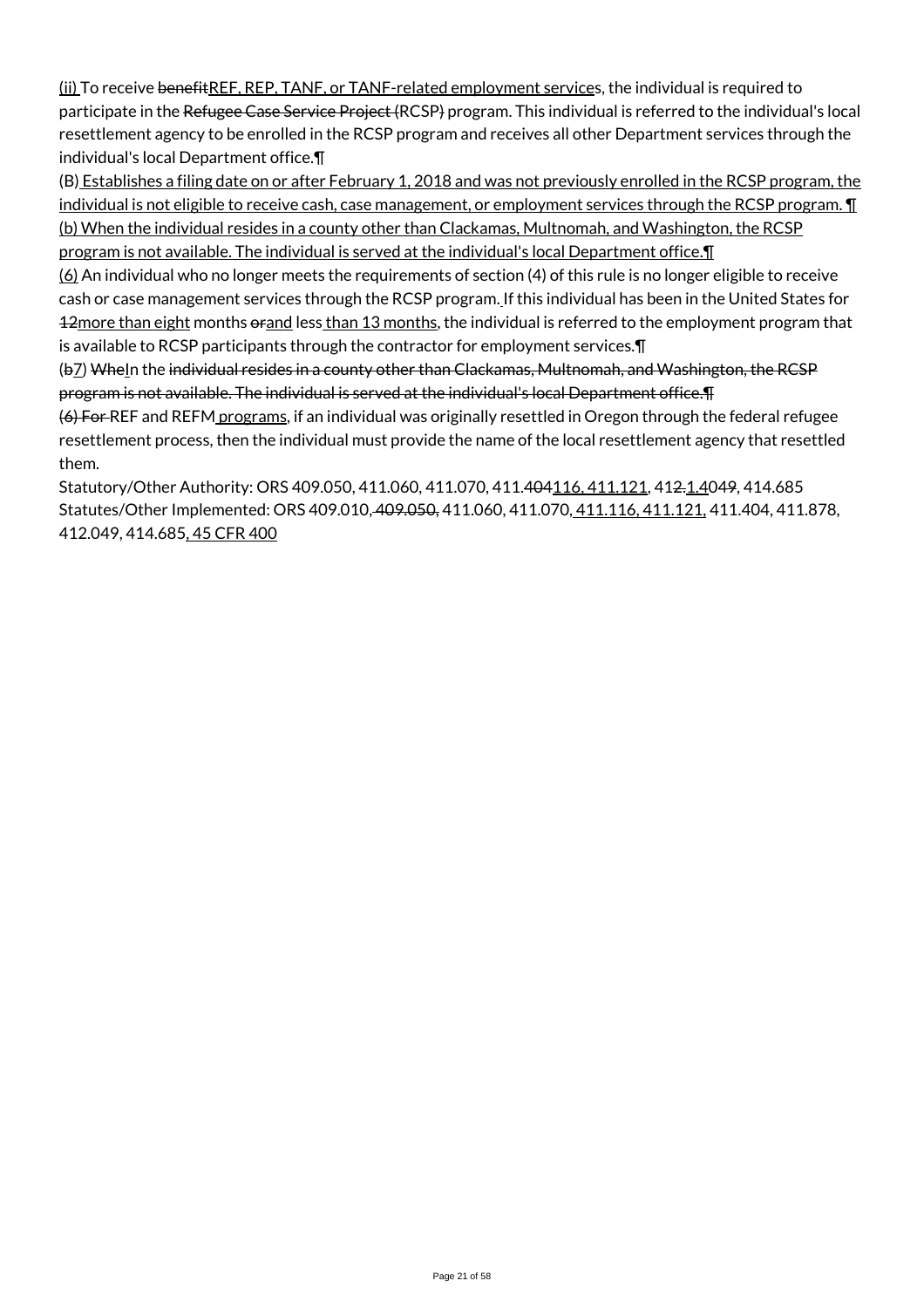### NOTICE FILED DATE: 04/19/2018

RULE SUMMARY: OAR 461-135-1200 about specific requirements in the TA-DVS program is being amended to indicate that the abuser is not part of the filing group. The filing group consists of individuals whose circumstances are considered in the eligibility determination process, and the TA-DVS program is seeking to protect the filing group from the abuser.

CHANGES TO RULE:

# 461-135-1200 Specific Requirements; TA-DVS ¶

(1) The TA-DVS program addresses temporary needs of individuals -- ¶

(a) Who are currently victims of domestic violence (see OAR 461-001-0000), have been victims of domestic violence, or are at risk of victimization by domestic violence; ¶

(b) Whose safety is at risk because of domestic violence or the current threat of domestic violence; and ¶ (c) Who meet the financial and non-financial requirements of this rule.¶

(2) In the TA-DVS program, an individual must complete an application process as defined in OAR 461-115-0020. The Department is to follow the application time frames outlined in OAR 461-115-0190.¶

(3) The Department is authorized by ORS 411.117 to waive or modify requirements of the TANF program that make it more difficult for applicants to escape domestic violence or put them at risk of further or future domestic violence.¶

(4) The Department waives the TANF requirement in OAR 461-135-0070(1)(e) for a pregnant woman to have reached late pregnancy if an applicant is at risk of further or future domestic violence.¶

(5) The filing group requirements in the TA-DVS program are the same as for the TANF program (see OAR 461- 110-0330), except the abuser is not considered in the filing group.¶

(6) The financial eligibility requirements in the TA-DVS program are the same as for the TANF program except that:¶

(a) A TANF grant does not count as income.¶

(b) Income received during the budget month is not counted if the client does not have reasonable access to the money or cannot access the money independently of the abuser.¶

(c) Income received during the budget month is not counted if the client needs the money for expenses made necessary to flee from abuse.¶

(d) There is no resource limit.¶

(e) The income limit is the applicable TANF Countable Income Limit Standard (OAR 461-155-0030), but the TA-

DVS program uses net income, minus living deductions on the DHS Form 1542, against the amounts set out under the TANF Countable Income Limit.¶

(f) SSI income is countable (see OAR 461-001-0000), if available in time to meet the emergent need (the immediate safety need) of the applicant.¶

(67) The non-financial requirements in the TA-DVS program are the same as for the TANF program except that:¶ (a) Citizenship and alien status requirements (OAR 461-120-0110) are waived.¶

(b) There are no requirements to assign support rights.¶

(c) There are no requirements to pursue assets (see OAR 461-120-0330).¶

(d) There is no requirement of regular school attendance (OAR 461-120-0510), except that if the only dependent child (see OAR 461-001-0000) is at least the age of 18, the dependent child must meet requirements of OAR 461- 120-0510¶

(e) The recipient is not required to participate in an employment program. ¶

(f) The TANF program requirement for a caretaker relative (see OAR 461-001-0000) in the need group (see OAR 461-110-0630) to not have been separated from their most recent employment (see OAR 461-135-0070) is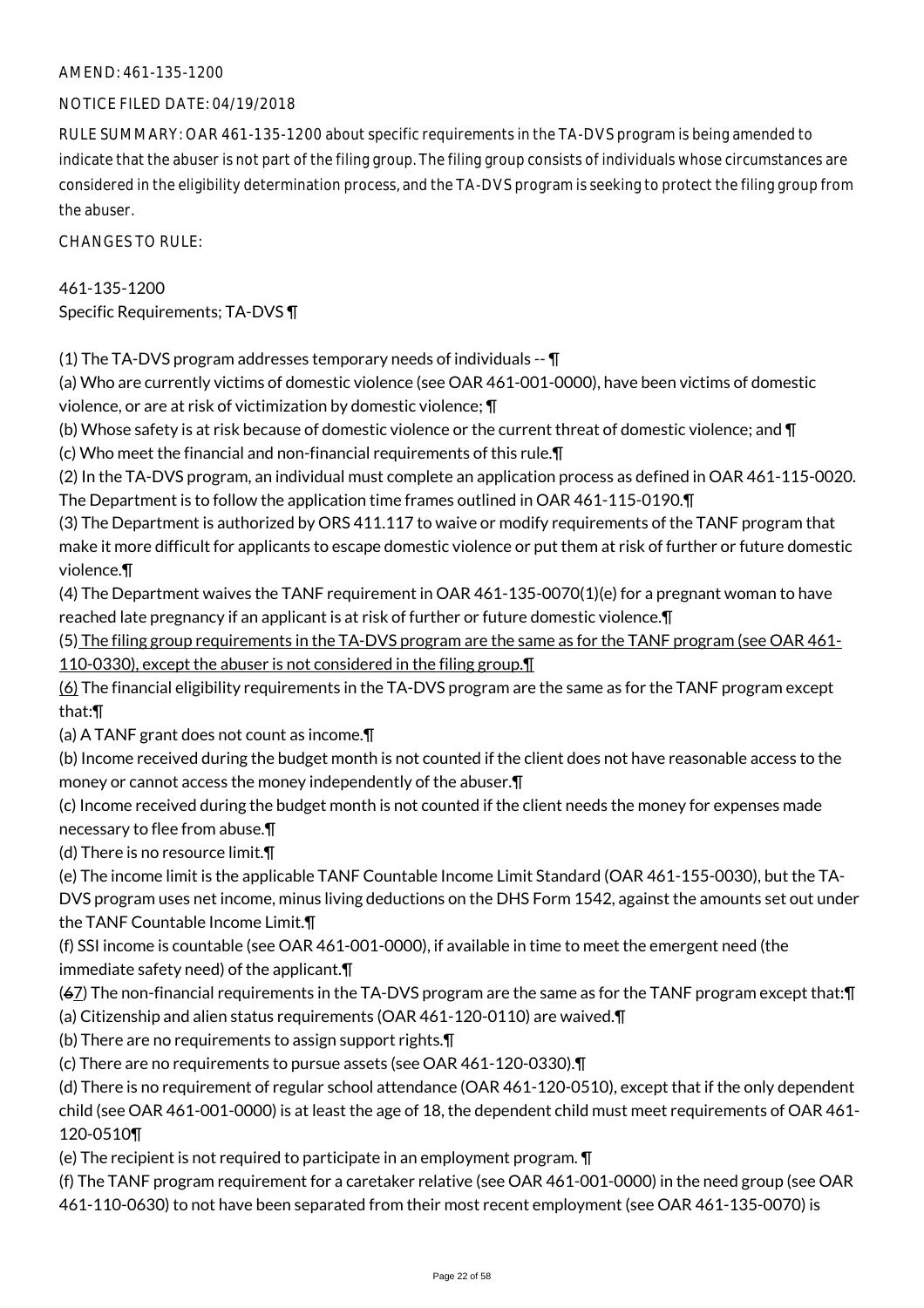waived when there is risk of further or future domestic violence.¶

(78) Verification in the TA-DVS program is required as in the TANF program. Verification of financial or nonfinancial eligibility factors is postponed if the delay in finding the applicant eligible would prevent the applicant from meeting an emergent need.¶

(89) No verification is required that the client is a victim of domestic violence or needs to flee from abuse unless:¶ (a) The individual has been arrested for or convicted of an act of domestic violence in the past and it is uncertain whether the individual is a victim of domestic violence. In this situation, the Department verifies that the individual is not or was not a perpetrator of domestic violence. ¶

(b) It is unclear who the abuser is because multiple individuals list each other as the perpetrator during overlapping applications or eligibility periods.¶

( $910$ ) Verification as needed in situations described in subsections ( $89$ )(a) and ( $89$ )(b) of this rule includes, but is not limited to, a statement from a law enforcement officer, a district attorney, the court, a batterer intervention program, a victim's advocate, a Child Welfare staff person, a mental health provider, a health care or other medical provider, a member of the clergy, or other professional from whom the individual has requested assistance to address the alleged domestic violence indicating that the individual is not a perpetrator of domestic violence or is a self-defending victim. This statement is adequate verification. If no verification is available, the Department's central office DV Policy Analyst may assist field in determining what other verification is acceptable.¶  $(101)$  The following TANF requirements remain in effect as described even if an individual is a victim of domestic violence or at risk of victimization by domestic violence:¶

(a) The TANF requirements in OAR 461-135-0070 to be a dependent child, a caretaker relative, or a parent (see OAR 461-001-0000).¶

(b) The TANF requirement in OAR 461-120-0630 that a dependent child live with a caretaker relative, except the latter requirement may be waived while the caretaker relative escapes from further or future domestic violence if the dependent child is expected to return within the 90-day eligibility period.¶

(c) The TANF requirement of residency (see OAR 461-120-0010) except when an individual does not intend to stay in Oregon if the reason for leaving is due to their current domestic violence situation.¶

(d) Income or resource limits except as specifically provided in OAR 461-140-0020 and OAR 461-140-0040.

Statutory/Other Authority: 411.117, ORS 409.050, 411.060, 411.117, 412.049

Statutes/Other Implemented: 411.117, ORS 409.010, 411.060, 411.117, 412.049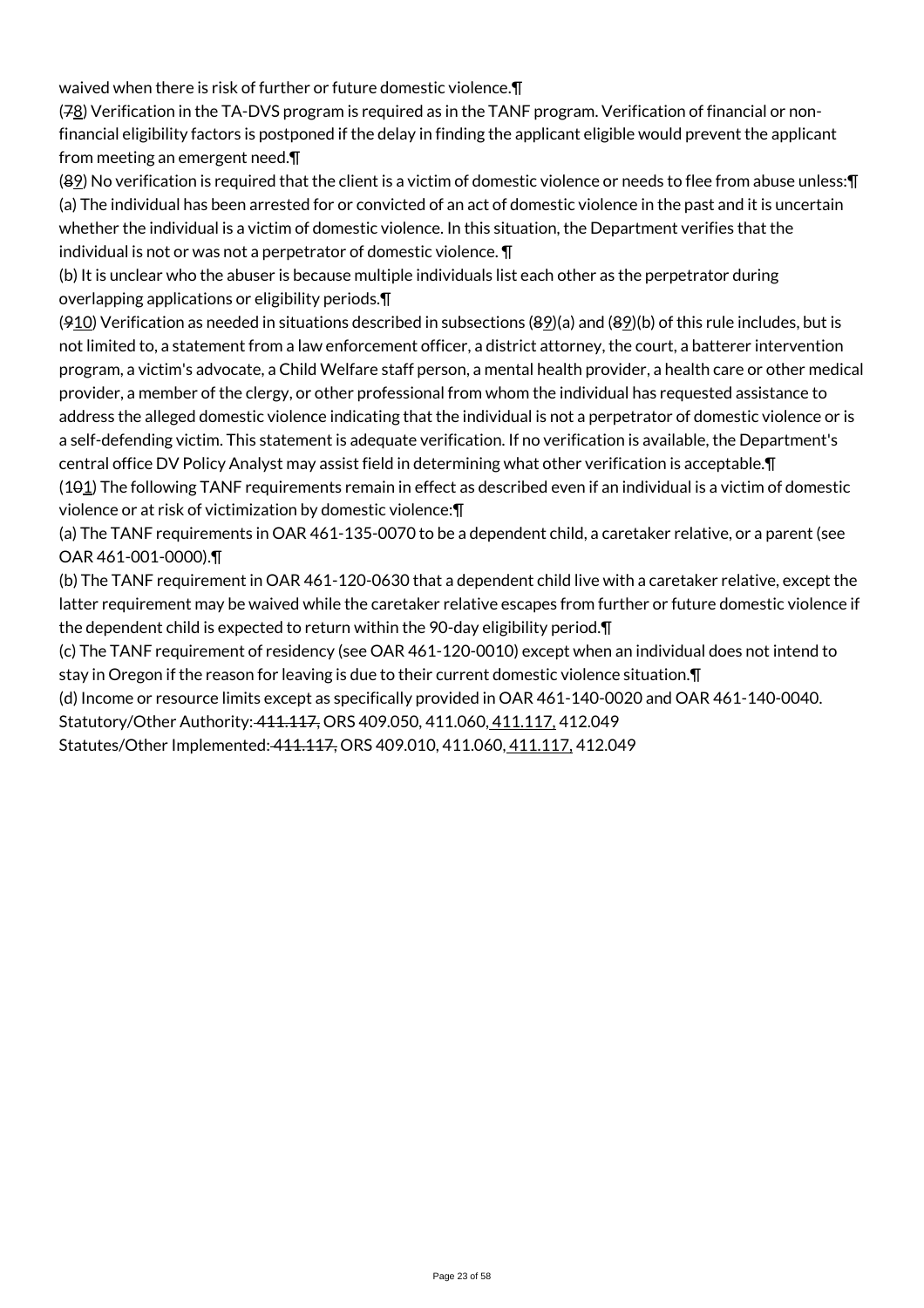### NOTICE FILED DATE: 04/19/2018

RULE SUMMARY: OAR 461-145-0080 about child support and cash medical support is being amended to reflect that the Department does not receive and transfer to the Division of Child Support (DCS) child support payments a participant receives directly from the obligor. This amendment aligns the rule with current practices under which the payments are turned over directly to DCS.

CHANGES TO RULE:

### 461-145-0080

Child Support and Cash Medical Support ¶

(1) Child support and cash medical support paid by a non-custodial parent for a dependent child (see OAR 461- 001-0000) or minor parent (see OAR 461-001-0000) in the financial group (see OAR 461-110-0530) are considered income of the dependent child or minor parent, whether the support is paid voluntarily or in accordance with an order to pay child support.¶

(2) For the purposes of this rule:¶

(a) "Absent parent" means a parent (see OAR 461-001-0000) whose parental rights have not been legally severed or a stepparent currently legally married (see OAR 461-001-0000) to a parent of a child (see OAR 461-001-0000) who does not live in the same household as the child.¶

(b) "Disregard" means child support, up to \$50 per dependent child or minor parent per financial group per month and not to exceed \$200 per financial group per month, that is not counted as income of the client. "Disregard" includes current child support only.¶

(c) "Pass-through" means child support, up to \$50 per dependent child or minor parent per financial group per month and not to exceed \$200 per financial group per month, that is sent to the client before any remaining amount of current child support is withheld by the State. "Pass-through" includes current child support only.¶ (3) In the ERDC program, child support is considered countable (see OAR 461-001-0000) unearned income if it is received by the financial group or is countable under OAR 461-145-0280. Otherwise it is excluded.¶

(4) In the SNAP program, child support and cash medical support are treated as follows:¶

(a) Child support payments the group receives that must be assigned to the Department to maintain TANF eligibility are excluded, even if the group fails to turn the payments over to the Department.¶

(b) Child support payments received by a filing group (see OAR 461-110-0370) with at least one member working under a TANF JOBS Plus agreement are excluded, except:¶

(A) It is considered countable unearned income in the calculation of the wage supplement; and¶

(B) Any pass-through pursuant to section (2) of this rule is considered countable unearned income.¶

(c) All other child support, including any pass-through pursuant to section (2) of this rule, is considered countable unearned income.¶

(d) Cash medical support is considered countable unearned income except to the extent it is used to reimburse (see OAR 461-145-0440) an actual medical cost.¶

(e) Payments made by a non-custodial parent to a third party for the benefit of the financial group are treated in accordance with OAR 461-145-0280.¶

(5) Except as provided otherwise in section (8) of this rule, in the TANF program:¶

(a) In determining initial eligibility (see OAR 461-001-0000), except for disregard pursuant to section (2) of this rule, child support received by the Oregon Department of Justice, Division of Child Support (DCS) is considered countable unearned income, if continued receipt of the child support is reasonably anticipated. These payments are excluded when determining the benefit amount.¶

(b) In determining on-going eligibility, except for clients working under a TANF JOBS Plus agreement and except for child support passed through to the client and disregarded pursuant to section (2) of this rule, child support received by the DCS is considered countable unearned income, if continued receipt of the child support is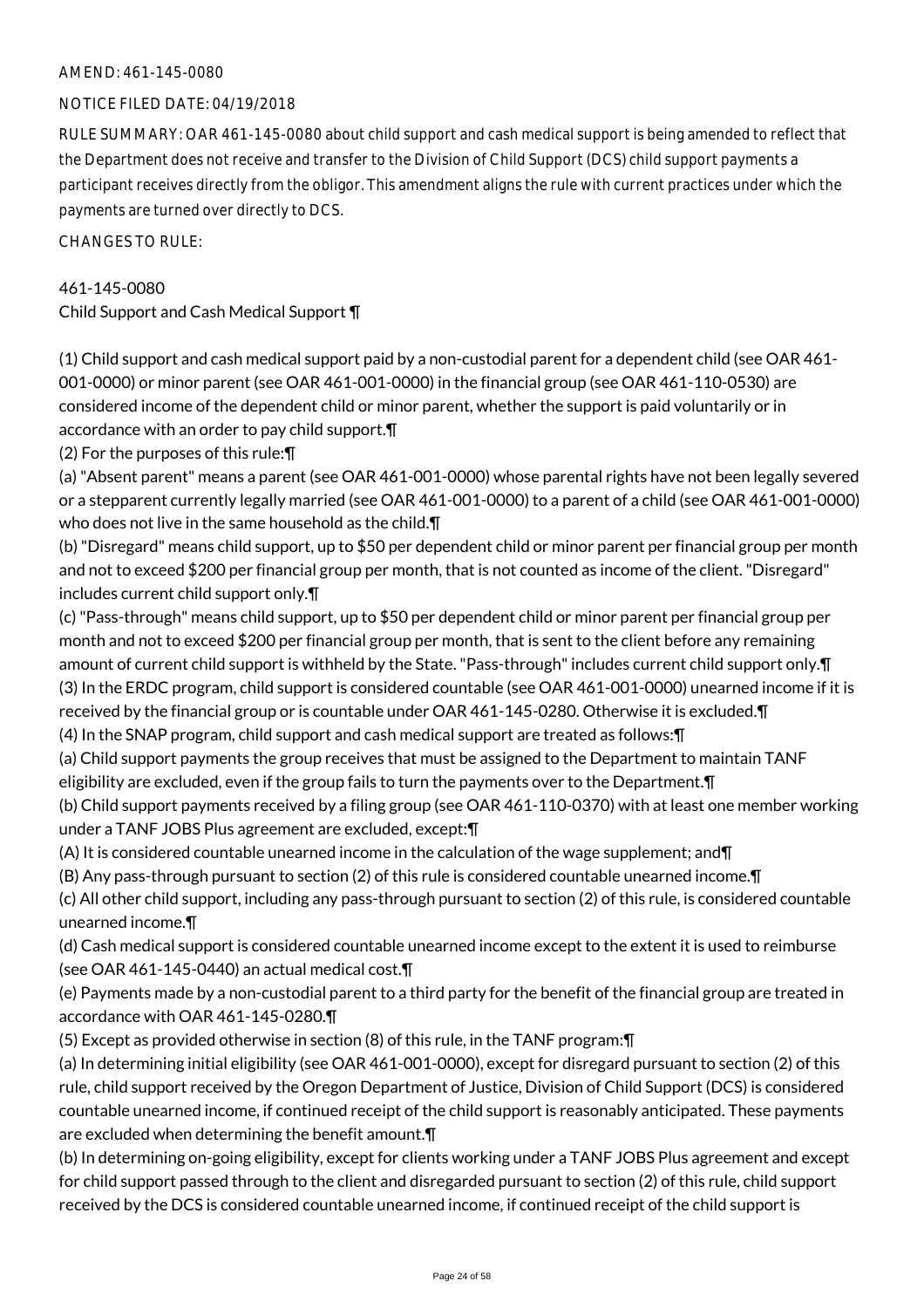reasonably anticipated. These payments are excluded when determining the benefit amount.¶

(c) For clients working under a TANF JOBS Plus agreement:¶

(A) Child support is excluded in determining countable income.¶

(B) Child support is excluded when calculating the TANF portion of the benefit equivalency standards.¶

(C) All child support paid directly to the client is considered countable unearned income in the calculation of the wage supplement.¶

(d) All other child support payments:¶

(A) Paid directly to the financial group that are turned over to the <del>Department or to the DCS</del> are considered countable unearned income except for any amount of pass-through and disregard pursuant to section (2) of this rule.¶

(B) Paid directly to the financial group that are not turned over to the Department or to the DCS are considered countable unearned income.¶

(C) Paid to a third party for the benefit of the financial group are considered countable unearned income. This includes but is not limited to payments made by a non-custodial parent to a third party for rent, mortgage, utilities, or child care.¶

(e) Cash medical support is excluded in determining countable income.¶

(6) In the OSIP, OSIPM, and QMB programs:¶

(a) Child support and cash medical support paid to the financial group are considered countable unearned income, except as follows:¶

(A) One-third of all cash child support (including cash medical support) paid to an individual is excluded.¶

(B) All in-kind child support paid to the financial group is excluded.¶

(C) Child support collected from an absent parent (see section (2) of this rule) by the State on behalf of a child in the custody of the State of Oregon (such as foster care) that is not given to the child or the custodial parent of the child is excluded. ¶

(D) Child support payments collected by the State of Oregon that are given to the individual or to the custodial parent are counted in accordance with paragraph (A) of this subsection.¶

(b) Child support and cash medical support paid by the financial group are not deductible from income except as provided in OAR 461-160-0550, OAR 461-160-0551, and OAR 461-160-0552.¶

(7) In the SFPSS program, notwithstanding section (5) of this rule, for on-going eligibility and benefit determination:¶

(a) Except for disregard pursuant to section (2) of this rule, child support is considered countable unearned income.¶

(b) Cash medical support is excluded in determining countable income.¶

(c) Payments made by a non-custodial parent to a third party for the benefit of the financial group are considered countable unearned income. This includes but is not limited to payments made by a non-custodial parent to a third-party for rent, mortgage, utilities, or child care.¶

(8) For on-going eligibility and benefit determination for TANF clients in a two-parent household:¶

(a) Except for disregard pursuant to section (2) of this rule, child support is considered countable unearned income.¶

(b) Cash medical support is excluded in determining countable income.¶

(c) Payments made by a non-custodial parent to a third party for the benefit of the financial group are considered countable unearned income. This includes but is not limited to payments made by a non-custodial parent to a third party for rent, mortgage, utilities, or child care.¶

(d) For a filing group (see OAR 461-110-0330) with at least one member working under a TANF JOBS Plus agreement:¶

(A) Child support is excluded in determining countable income.¶

(B) Child support is excluded when calculating the TANF portion of the benefit equivalency standards.¶

(C) All child support paid directly to the client is considered countable unearned income in the calculation of the wage supplement.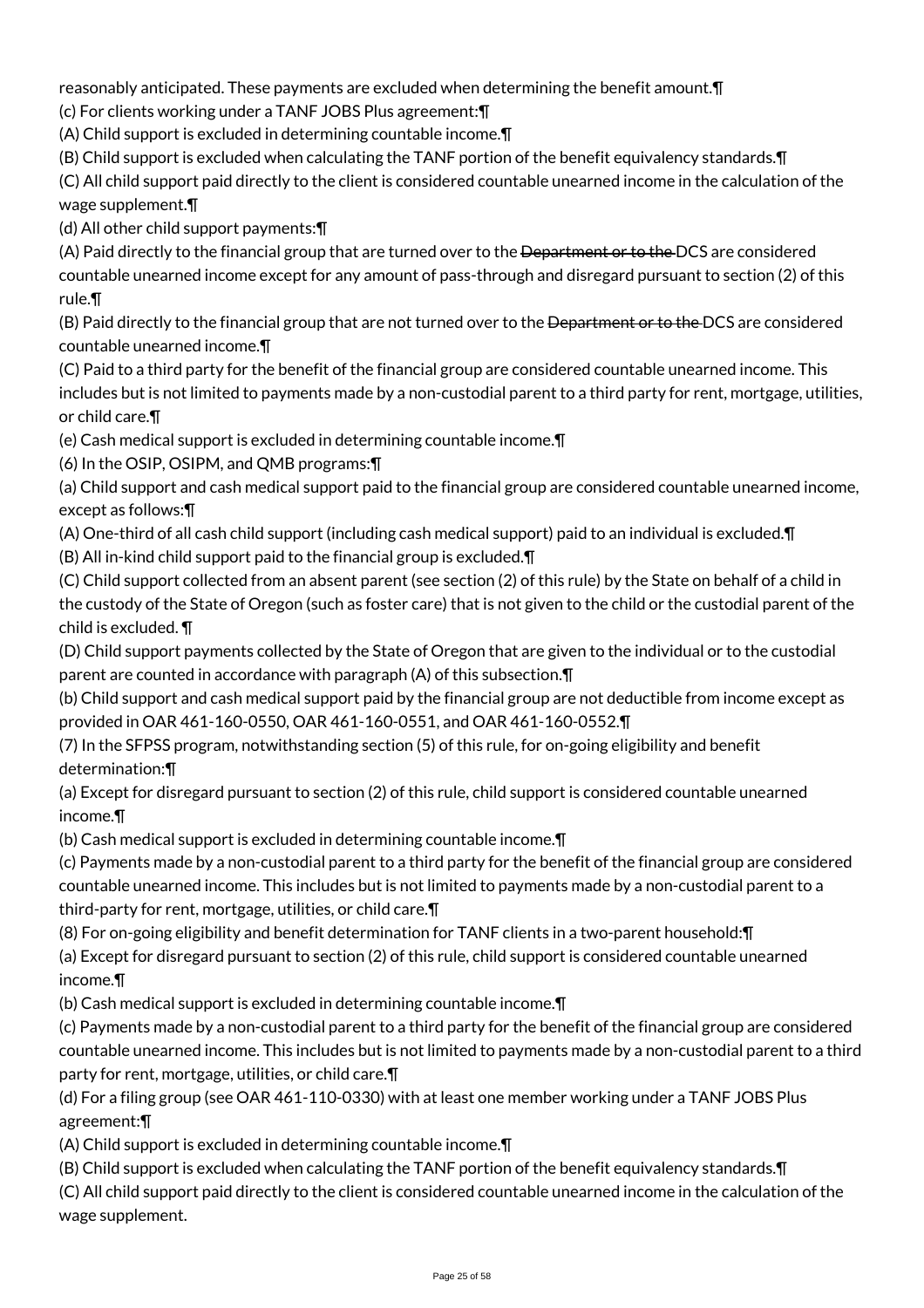Statutory/Other Authority: ORS 329A.500, 409.050, 411.060, 411.070, 411.404, 411.816, 412.009, 412.014, 412.049, 413.085, 414.685, ORS 329A.500 Statutes/Other Implemented: ORS 329A.500, 409.010, 411.060, 411.070, 411.404, 411.816, 412.009, 412.014, 412.049, 413.085, 414.685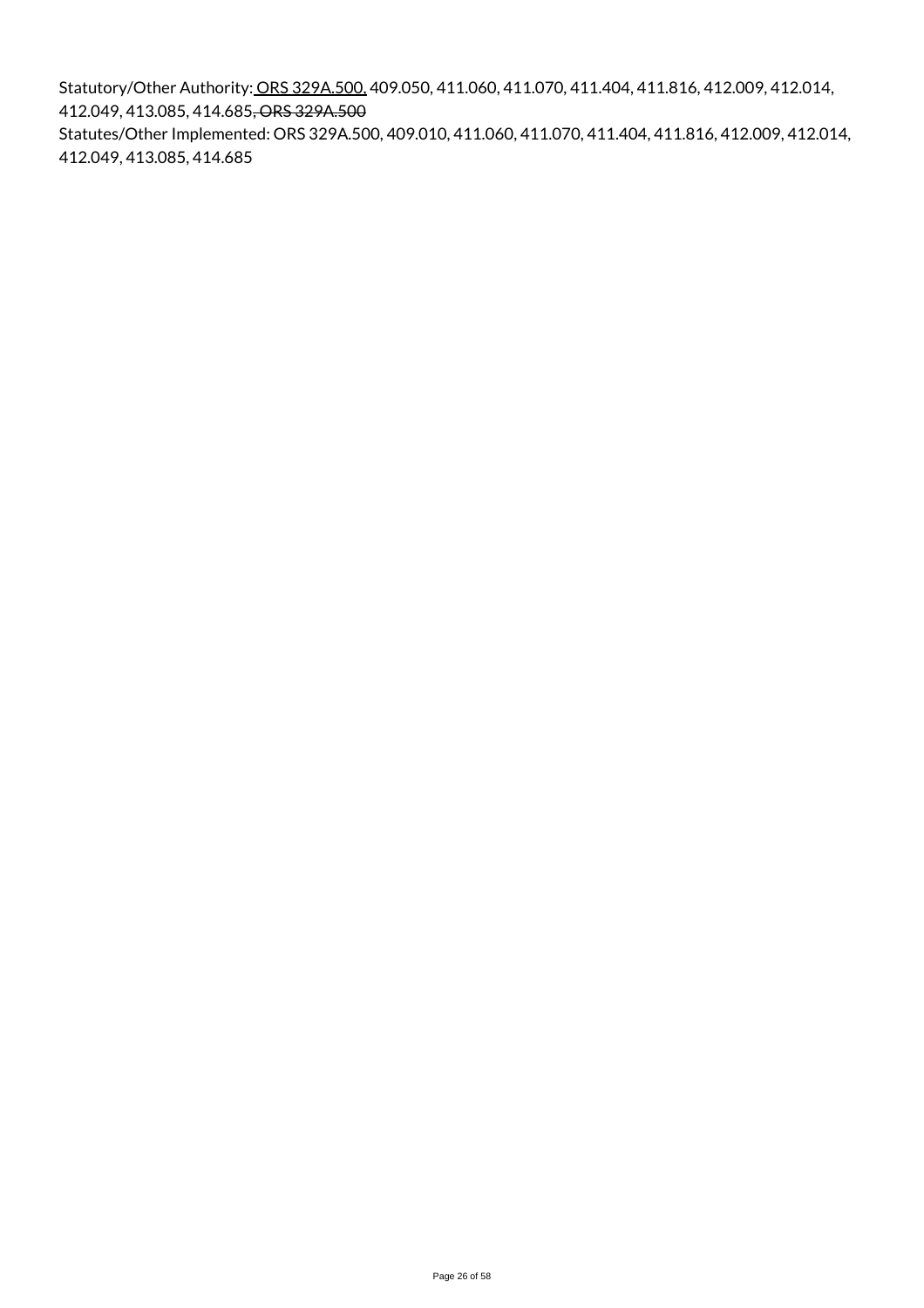### NOTICE FILED DATE: 04/19/2018

RULE SUMMARY: OAR 461-145-0230 about the treatment of housing and urban development payments in the determination of eligibility is being amended to remove YouthBuild Program payments from this rule because this program has moved from HUD to WIOA and will be covered under OAR 461-145-0300.

CHANGES TO RULE:

#### 461-145-0230

Housing and Urban Development ¶

(1) Payments from HUD made to a third party in behalf of the client are treated as follows:¶

(a) In the REF, REFM, and TANF programs, the payment is used to determine shelter-in-kind income.¶

(b) In the EA, ERDC, OSIP, OSIPM, QMB, and SNAP programs, the payments are excluded.¶

(2) HUD payments made directly to a member of the financial group, except Youthbuild Program payments and Family Investment Centers payments, are treated as follows:¶

(a) In the REF, REFM, and TANF programs, the payment is used to determine shelter-in-kind income. If the

payments are made in a lump sum, the lump sum is unearned income.¶

(b) In the EA program, the payment is unearned income.¶

(c) In the ERDC, OSIP, OSIPM, and QMB programs, the payments are excluded.¶

(d) In the SNAP program, payments for utilities are excluded. Other payments are unearned income.¶

(3) Youthbuild Program payments are treated as follows:¶

(a) In the TANF program, if the Youthbuild Program participant is a dependent child in the filing group or a caretaker relative age 19 or younger, the payments are excluded. If the participant is a caretaker relative over age 19, the payments are treated as follows:¶

(A) Incentive payments that are reimbursements for specific expenses not covered by program benefits, for instance transportation and school supplies, are excluded.¶

(B) On-the-job training (OJT) and work experience payments are earned income.¶

(C) The bonus payment (the incentive payment for attendance) is unearned income.¶

(b) In the ERDC program, Youthbuild payments are earned income.¶

(c) In the SNAP program, payments to clients under the age of 19 years who are under the control of an adult member of the filing group are excluded. Other Youthbuild payments are earned income.¶

(4) Escrow accounts established for families participating in the Family Self-Sufficiency (FSS) program sponsored by HUD are excluded.¶

(54) Payments related to family investment centers issued under the Cranston-Gonzalez National Affordable Housing Act, Pub. L. No. 101-625, sec. 515, 104 Stat. 4196 (1990), are treated as follows:¶

(a) Wages are earned income, and stipends are unearned income.¶

(b) Service payments for items such as child care, basic education, literacy, or computer skills training are excluded.

Statutory/Other Authority: ORS 329A.500, 409.050, 411.060, 411.404, 411.816, 412.04914, 412.049, 413.085, 414.685

Statutes/Other Implemented: ORS 329A.500, 409.010, 411.060, 411.404, 411.816, 412.014, 412.049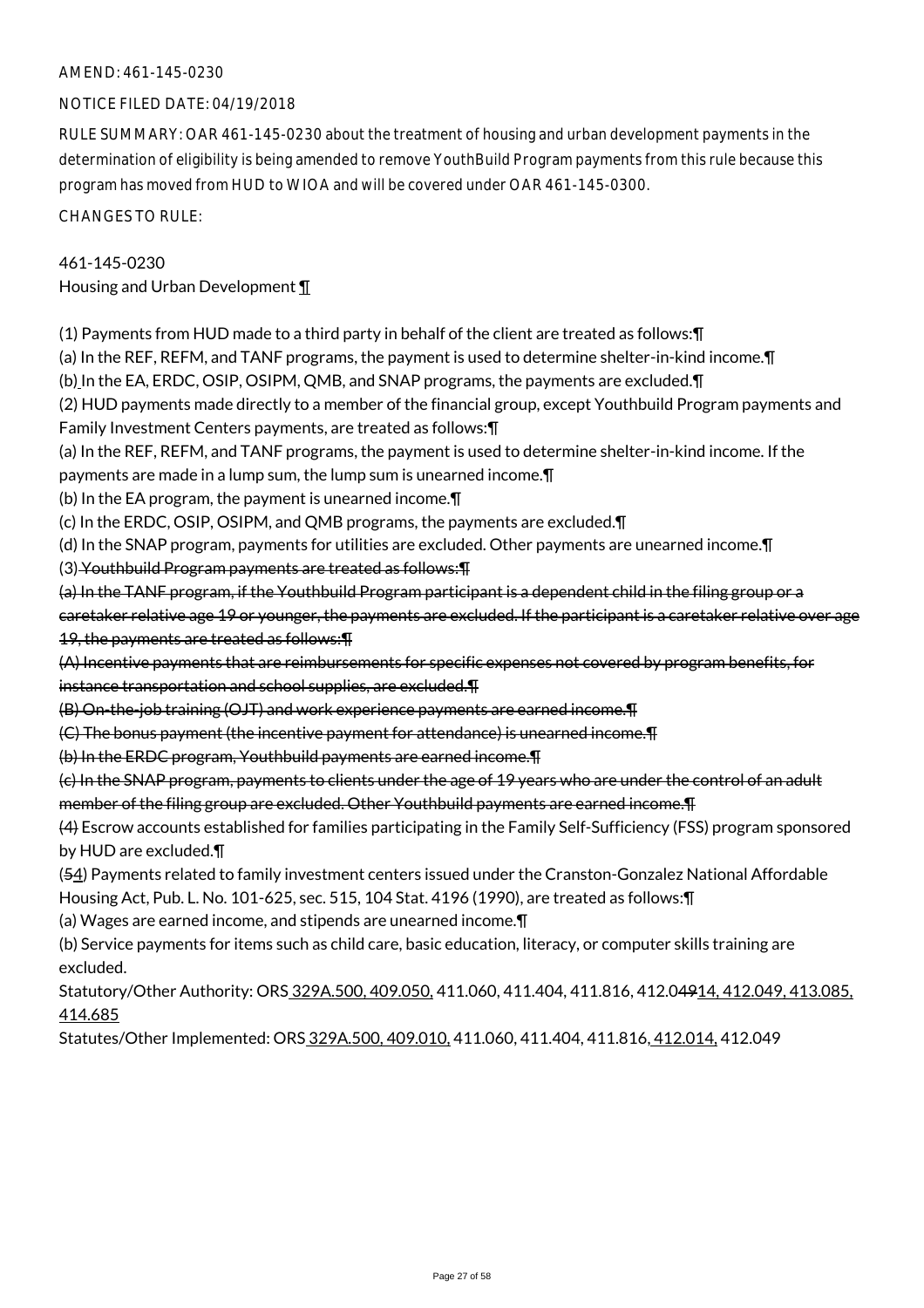### NOTICE FILED DATE: 04/19/2018

RULE SUMMARY: OAR 461-145-0300 about the treatment of Workforce Investment Act payments in determining eligibility is being amended to set out Department policy as to how YouthBuild payments are treated in determining eligibility. This topic was previously addressed under OAR 461-145-0230 but this program is now funded under the Workforce Innovation and Opportunity Act (WIOA). These payments are being excluded in all programs except the SNAP program.

CHANGES TO RULE:

### 461-145-0300

Workforce Investment Act ; Workforce Innovation and Opportunity Act ¶

Payments to clients made under Title I-B of the Workforce Investment Act (WIA, see OAR 589-020-0210) or its successor, the Workforce Innovation and Opportunity Act (WIOA) are treated as provided in this rule.¶ (1) Need-based (stipend) payments are treated as unearned income except as follows:¶ (a) In the SNAP program, these payments are excluded.¶ (b) The payments are excluded in the REF, REFM, and TANF programs for clients under the age of 19 years, or under the age of 20 years if the client is a caretaker relative (see OAR 461-001-0000).¶ (2) OJT (On-the-Job Training) and work experience payments are counted as earned income, except as follows:¶ (a) The payments are excluded in the REF, REFM, and TANF programs for clients under the age of 18 years, or under the age of 20 years if the client is a caretaker relative (see OAR 461-001-0000);¶ (b) The payments are excluded for an SNAP client who is:¶ (A) Under the age of 19 years and under the control of an adult member of the filing group (see OAR 461-110- 0370); or¶ (B) Receiving OJT payments under the Summer Youth Employment and Training Program.¶ (3) A support service payment for an item already covered by the benefits of the benefit group (see OAR 461-110- 0750) is treated as unearned income. All other support service payments (including lunch payments and clothing allowances) are excluded.¶ (4) A reimbursement (see OAR 461-001-0000) is treated as provided in OAR 461-145-0440.¶ [Publication.: Publication(5) In the SNAP program, if the YouthBuild Program participant is under age 19 and under parental control of another filing group member, the payments are excluded. If the participant is age 19 or older or not under parental control of another filing group member, the payments areferenced are available from the agency.] treated as follows:¶ (a) Incentive payments that are reimbursements for specific expenses not covered by program benefits, for instance transportation and school supplies, are excluded.¶ (b) On-the-job training (OJT) and work experience payments are treated as earned income.¶ (c) The bonus payment (the incentive payment for attendance) is treated as unearned income.¶

(6) In all programs except the SNAP program, YouthBuild Program payments are excluded.

Statutory/Other Authority: ORS 329A.500, 409.050, 411.060, 411.070, 411.404, 411.816, 412.049, 413.085, 414.685

Statutes/Other Implemented: ORS 329A.500, 409.010, 411.060, 411.070, 411.404, 411.816, 412.049, 29 USC 3226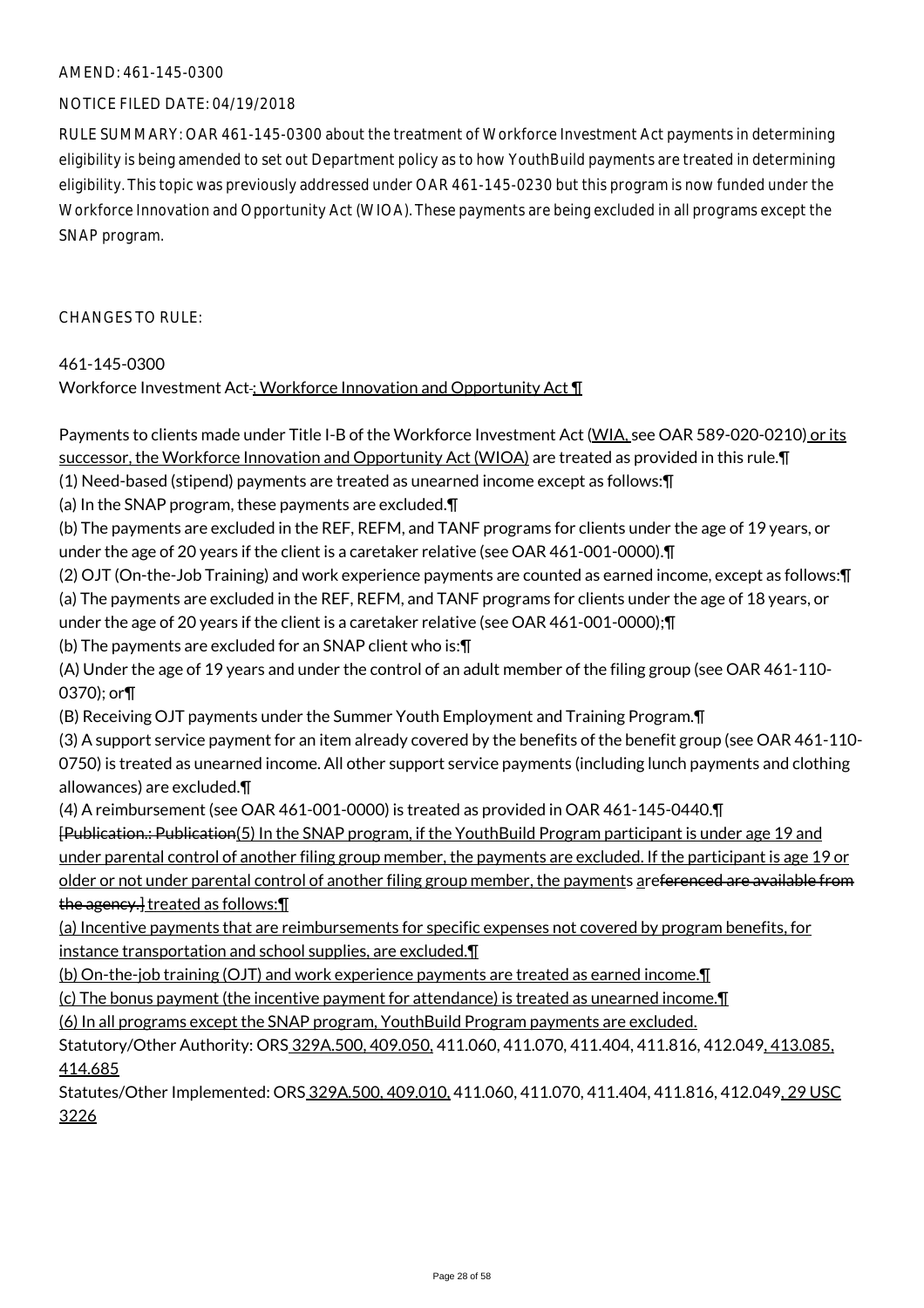### NOTICE FILED DATE: 04/19/2018

RULE SUMMARY: OAR 461-155-0150 about child care eligibility standards, payment rates, and copayments is being amended to indicate that the reduced co-payment for individuals transitioning off of TANF to a new ERDC case is based in the initial ERDC certification, clarifying the rule.

CHANGES TO RULE:

### 461-155-0150

Child Care Eligibility Standard, Payment Rates, and Copayments ¶

The following provisions apply to child care in the ERDC, JOBS, JOBS Plus, and TANF programs:¶

(1) The following definitions apply to the rules governing child care rates:¶

(a) Infant: For all providers other than licensed (registered or certified) care, a child aged newborn to 1 year. For licensed care, an infant is a child aged newborn to 2 years.¶

(b) Toddler: For all providers other than licensed (registered or certified) care, a child aged 1 year to 3 years. For licensed care, a toddler is a child aged 2 years to 3 years.¶

(c) Preschool: A child aged 3 years to 6 years.¶

(d) School: A child aged 6 years or older.¶

(e) Special Needs: A child who meets the age requirement of the program (ERDC or TANF) and who requires a level of care over and above the norm for his or her age due to a physical, behavioral, or mental disability. The disability must be verified by one of the following:¶

(A) A physician, nurse practitioner, clinical social worker, or any additional sources in OAR 461-125-0830.¶ (B) Eligibility for Early Intervention and Early Childhood Special Education Programs, or school-age Special Education Programs.¶

(C) Eligibility for SSI.¶

(2) The following definitions apply to the types of care specified in the child care rate charts in subsections (4)(a) through (4)(c) of this rule:¶

(a) The Standard Family Rate applies to child care provided in the provider's own home or in the home of the child when the provider does not qualify for the enhanced rate allowed by subsection (b) of this section.¶

(b) The Enhanced Family Rate applies to child care provided in the provider's own home or in the home of the child when the provider meets the training requirements of the Oregon Registry, established by the Oregon Center for Career Development in Childhood Care and Education.¶

(c) The Registered Family Rate applies to child care provided in the provider's own home when the provider meets criteria established by the Office of Child Care.¶

(d) The Certified Family Rate applies to child care provided in a residential dwelling that is certified by the Office of Child Care as a Certified Family Home. To earn this designation, the facility must be inspected, and both provider and facility are required to meet certain standards not required of a registered family provider.¶ (e) The Standard Center Rate applies to child care provided in a facility that is not located in a residential dwelling and is exempt from Office of Child Care Certification rules (see OAR 414-300-0000).¶

(f) The Enhanced Center Rate applies to child care provided in an exempt center whose staff meet the training requirements of the Oregon Registry established by the Oregon Center for Career Development in Childhood Care and Education. Eligibility to receive the enhanced center rate for care provided in an exempt center is subject to the following requirements:¶

(A) A minimum of one staff member for every 20 children in care must meet the Oregon Registry training requirements noted in subsection (b) of this section.¶

(B) New staff must meet the Oregon Registry training requirements within 90 days of hire, if necessary to maintain the trained staff-to-children ratio described in paragraph (A) of this subsection.¶

(C) There must be at least one person present where care is provided who has a current certificate in infant and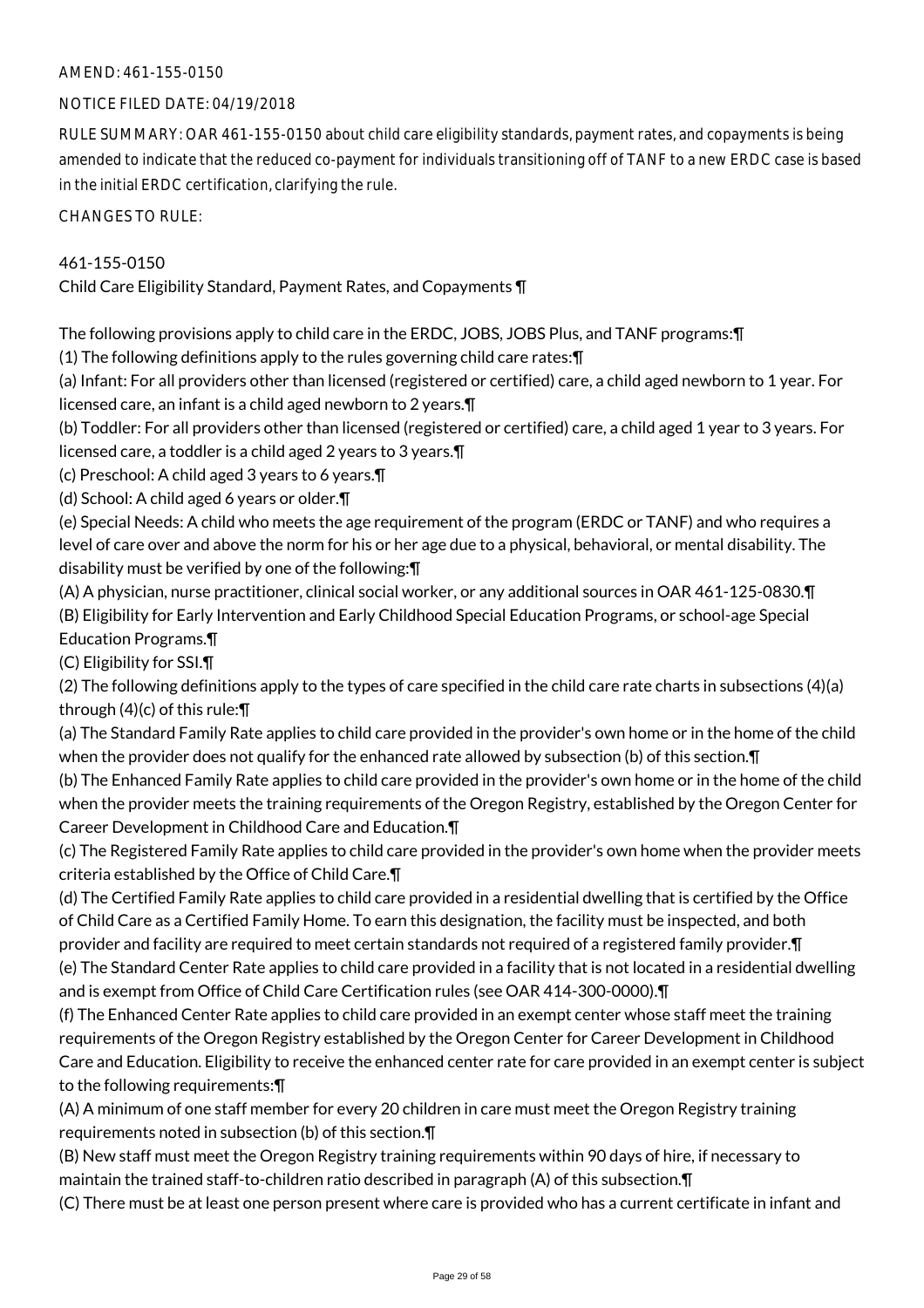child CPR and a current American Red Cross First Aid card or an equivalent.¶

(g) An enhanced rate will become effective not later than the second month following the month in which the Department receives verification that the provider has met the requirements of subsection (b) or (f) of this section.¶

(h) The Certified Center Rate applies to child care provided in a center that is certified by the Office of Child Care.¶

(3) The following provisions apply to child care payments:¶

(a) Providers not eligible for the enhanced or licensed rate will be paid at an hourly rate for children in care less than 158 hours per month subject to the maximum full-time monthly rate.¶

(b) Providers eligible for the enhanced or licensed rate will be paid at an hourly rate for children in care less than 136 hours a month, unless the provider customarily bills all families at a part-time monthly rate subject to the maximum full-time monthly rate and is designated as the primary provider for the case.¶

(c) At their request, providers eligible for the enhanced or licensed rate may be paid at the part-time monthly rate if they provide 63 or more hours of care in the month, customarily bill all families at a part-time monthly rate, and are designated as the primary provider for the case.¶

(d) Unless required by the circumstances of the client or child, the Department will not pay for care at a part-time monthly or a monthly rate to more than one provider for the same child for the same month.¶

(e) The Department will pay at the hourly rate for less than 63 hours of care in the month subject to the maximum full-time monthly rate.¶

(f) The Department will pay for up to five days each month the child is absent if:¶

(A) The child was scheduled to be in care and the provider bills for the amount of time the child was scheduled to be in care; and¶

(B) It is the provider's policy to bill all families for absent days.¶

(g) The Department will not pay for more than five consecutive days of scheduled care for which the child is absent.¶

(h) Child care providers are eligible to receive an incentive payment upon achieving and maintaining a three star or higher rating with the Quality Rating Improvement System (QRIS) subject to all of the following provisions.¶

(A) The incentive payment is in addition to the Department maximum rate.¶

(B) A provider may receive an incentive payment for any ERDC child that the Department paid the provider for full-time care (136 hours or more).¶

(C) Providers who are contracted for child care services through the ERDC program are not eligible to receive incentive payments.¶

(D) Eligibility for the incentive payment is effective the month after the QRIS rating has been achieved.¶

(E) The incentive payment amount is based on the provider's star QRIS rating as follows: [see attached table]¶

(4) The following are the child care rates based on the type of provider, the location of the provider (shown by zip code), the age of the child, and the type of billing used (hourly or monthly):¶

(a) [see attached table]¶

(b) [see attached table]¶

(c) [see attached table]¶

(5) Except to the extent provided otherwise in section (12), (13), or (14) of this rule or for children in contracted child care (see OAR 461-135-0405 and 461-135-0407), this section establishes the ERDC eligibility standard and the client's copayment (copay).¶

(a) At initial certification, the ERDC eligibility standard is met for a need group (see OAR 461-110-0630) of eight or less if monthly countable income (see OAR 461-001-0000) for the need group is less than 185 percent of the federal poverty level (FPL), as described in OAR 461-155-0180. The eligibility standard for a need group of eight applies to any need group larger than eight.¶

(b) During the certification period (see OAR 461-001-0000) and at recertification the ERDC eligibility standard is met for a need group of eight or less if monthly countable income for the need group during the 12 month period is less than 250 percent FPL or 85 percent state median income (SMI), whichever is higher, as described in OAR 461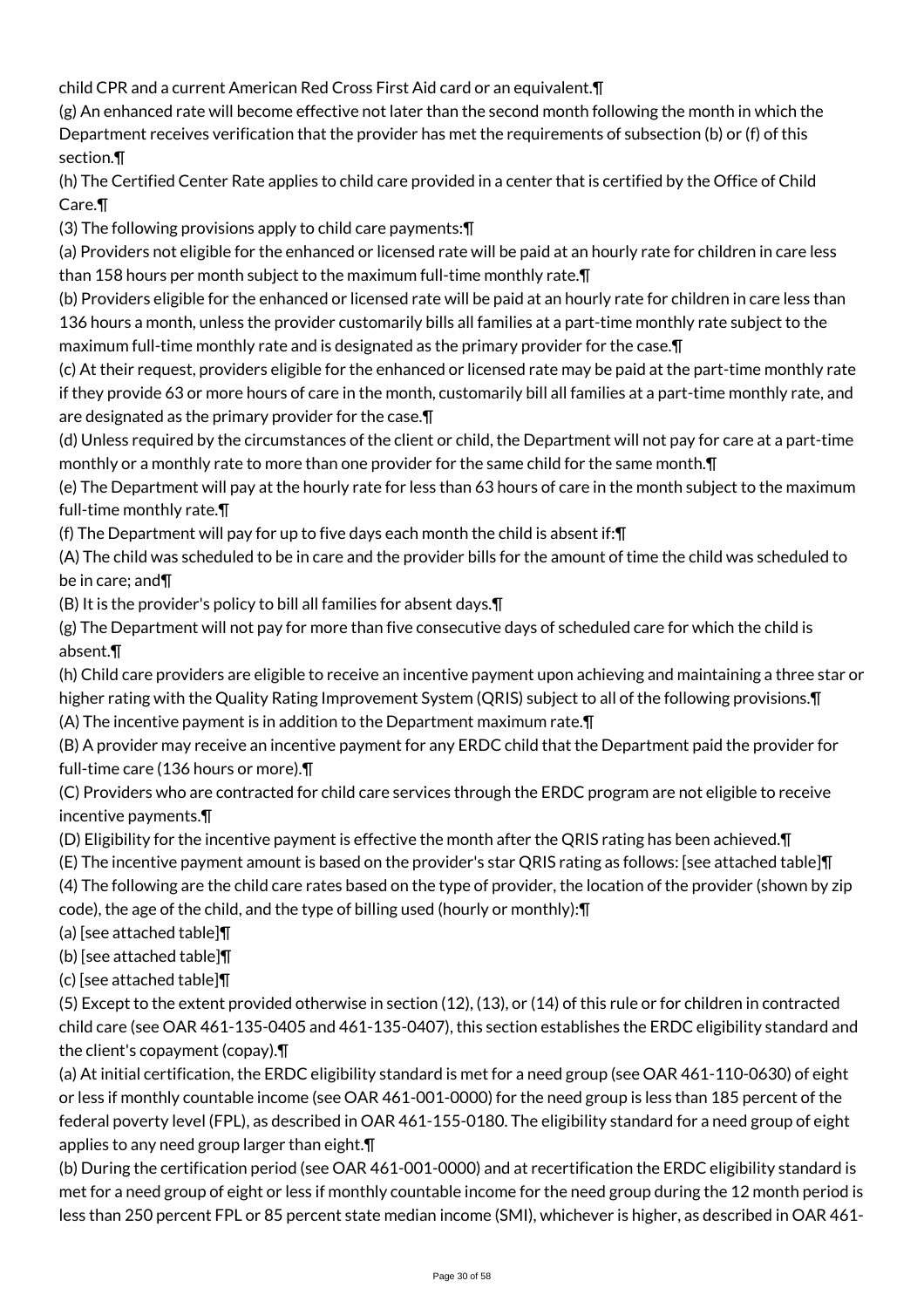155-0180. The eligibility standard for a need group of eight applies to any need group larger than eight.¶ (c) The minimum monthly ERDC copay is \$25.¶

(d) The filing group may not exceed the resource limit in OAR 461-160-0015.¶

(e) For a filing group (see OAR 461-110-0310) whose countable income is at or below 50 percent of the 2007 FPL, the copay is \$25 or 1.5 percent of the filing group's monthly countable income, whichever is greater.¶

(f) For a filing group whose countable income is over 50 percent of the 2007 FPL, the copay amount is determined with the following percentage of monthly income: \[

(A) Divide the filing group's countable income by the 2007 FPL, drop all digits beyond two decimal points, subtract 0.5, and multiply this difference by 0.12.¶

(B) Add .015 to the amount in paragraph (A) of this subsection. This sum is the percentage of monthly income used to determine the copay amount. Multiply this sum by the filing group's countable income and round to the nearest whole dollar.¶

(g) The 2007 federal poverty level used to determine copay amounts under subsections (e) and (f) of this section is set at the following amounts: [see attached table]¶

(6) Subject to the provisions in section (9) of this rule, the monthly limit for each child's child care payments is the lesser of the amount charged by the provider or providers and the following amounts:¶

(a) The monthly rate provided in section (4) of this rule.¶

(b) The product of the hours of care, limited by section (8) of this rule, multiplied by the hourly rate provided in section (4) of this rule.¶

(7) The limit in any month for child care payments on behalf of a child whose caretaker is away from the child's home for more than 30 days because the caretaker is a member of a reserve or National Guard unit that is called up for active duty is the lesser of the following:¶

(a) The amount billed by the provider or providers.¶

(b) The monthly rate established in this rule for 215 hours of care.¶

(8) The number of payable billed hours of care for a child is limited as follows:¶

(a) In the ERDC and TANF programs, the total payable hours of care in a month may not exceed the amounts in paragraphs (A) or (B) of this subsection:¶

(A) 125 percent of the number of child care hours authorized:¶

(i) Under OAR 461-160-0040(2) and (5); or¶

(ii) To participate in activities included in a case plan (see OAR 461-001-0025) including, for clients in the JOBS Plus program, the time the client searches for unsubsidized employment and for which the employer pays the client.¶

(B) The monthly rate established in section (4) of this rule multiplied by a factor of not more than 1.5, determined by dividing the number of hours billed by 215, when the client meets the criteria for extra hours under section (10) of this rule.¶

(b) In the ERDC program, for a client who earns less than the Oregon minimum wage, the total may not exceed 125 percent of the anticipated earnings divided by the state minimum wage not to exceed 172 hours (which is full time).¶

(c) In the TANF program, for a client who earns less than the Oregon minimum wage or is self-employed, the total may not exceed 125 percent of the anticipated earnings divided by the state minimum wage not to exceed 172 hours (which is full time). The limitation of this subsection is waived for the first three months of the client's employment.¶

(d) In the ERDC program, employed caretakers eligible under OAR 461-135-0400 may have education hours added to the authorized work hours. Education hours may not exceed authorized work hours and combined hours may not exceed 215 hours per month. Education hours are hours required to participate in coursework that leads to a certificate, degree, or job-related knowledge or skills attainment at an institution of higher education approved to receive federal financial aid.¶

(9) The limit in any month for child care payments on behalf of a child whose caretaker has special circumstances, defined in section (10) of this rule, is the lesser of one of the following:¶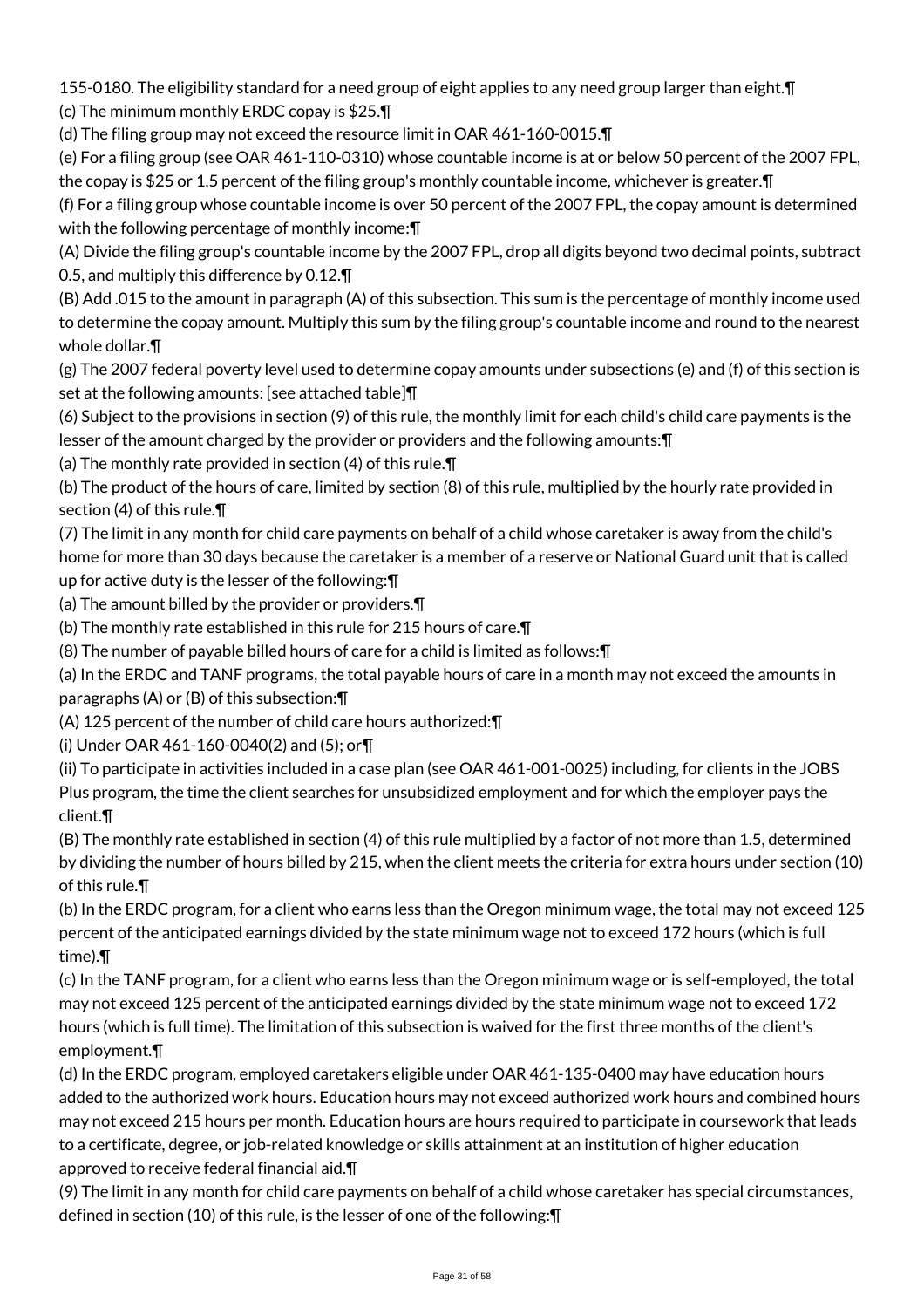(a) The amount billed by the provider or providers; or¶

(b) The monthly rate established in section (4) of this rule multiplied by a factor, of not more than 1.5, determined by dividing the number of hours billed by 215.¶

(10) The limit allowed by section (9) of this rule is authorized once the Department has determined the client has special circumstances. For the purposes of this section, a client has special circumstances when it is necessary for the client to obtain child care in excess of 215 hours in a month to perform the requirements of his or her employment or training required to keep current employment, not including self-employment. This is limited to the following situations:¶

(a) The commute time to and from work exceeds two hours per day.¶

(b) The caretaker works an overnight shift and care is necessary for both work hours and sleep hours.¶

(c) The caretaker works a split shift and it is not feasible to care for the child between shifts.¶

(d) The caretaker consistently works more than 40 hours per week.¶

(11) The payment available for care of a child who meets the special needs criteria described in subsection (e) of section (1) of this rule is increased in accordance with OAR 461-155-0151 if the requirements of both of the following subsections are met:¶

(a) The child requires significantly more direct supervision by the child care provider than normal for a child of the same age.¶

(b) The child is enrolled in a local school district Early Intervention or Early Childhood Special Education program or school-age Special Education Program. The enrollment required by this subsection is waived if determined inappropriate by a physician, nurse practitioner, licensed or certified psychologist, clinical social worker, or school district official.¶

(12) Effective May 1, 2012:¶

(a) The minimum monthly ERDC copay is \$27.¶

(b) Except as stated in subsection (a) of this section, the Department adds 10 percent to the monthly client copay amount set under section (5) of this rule by multiplying the copay amount by 1.1 and rounding down to the nearest whole dollar.¶

(13) Effective April 1, 2016, the ERDC copay is \$27 for no more than three months after closure of Pre-TANF, SFPSS, or TANF benefits when:¶

(a) The closure is because an individual in the need group had earned income that led to the TANF closure;¶

(b) An ERDC date of request (see OAR 461-115-0030) is established within 90 days of closure; and¶

(c) The individual is eligible for ERDC at initial certification.¶

(14) The ERDC copay will be reduced starting the month after the ERDC case has been electronically connected to a Department approved child care provider with a Quality Rating and Improvement System (QRIS) star rating of 3, 4, or 5. The copay will be reduced by the following amounts:¶

(a) A copay set at \$27 is waived, unless the copay is \$27 under section (13) of this rule in which case the copay is not waived under this section.¶

(b) Copay amounts of \$28 to \$200 are reduced by \$20.¶

(c) Copay amounts of \$201 or more are reduced by 10 percent rounding to the nearest dollar.¶ [see attached table]

Statutory/Other Authority: ORS 329A.500, 409.050, 411.060, 411.070, 412.006, 412.049

Statutes/Other Implemented: ORS 329A.500, 409.010, 409.050, 409.610, 411.060, 411.070, 411.122, 411.141, 412.006, 412.049, 412.124, 418.485

RULE ATTACHMENTS DO NOT SHOW CHANGES. PLEASE CONTACT AGENCY REGARDING CHANGES.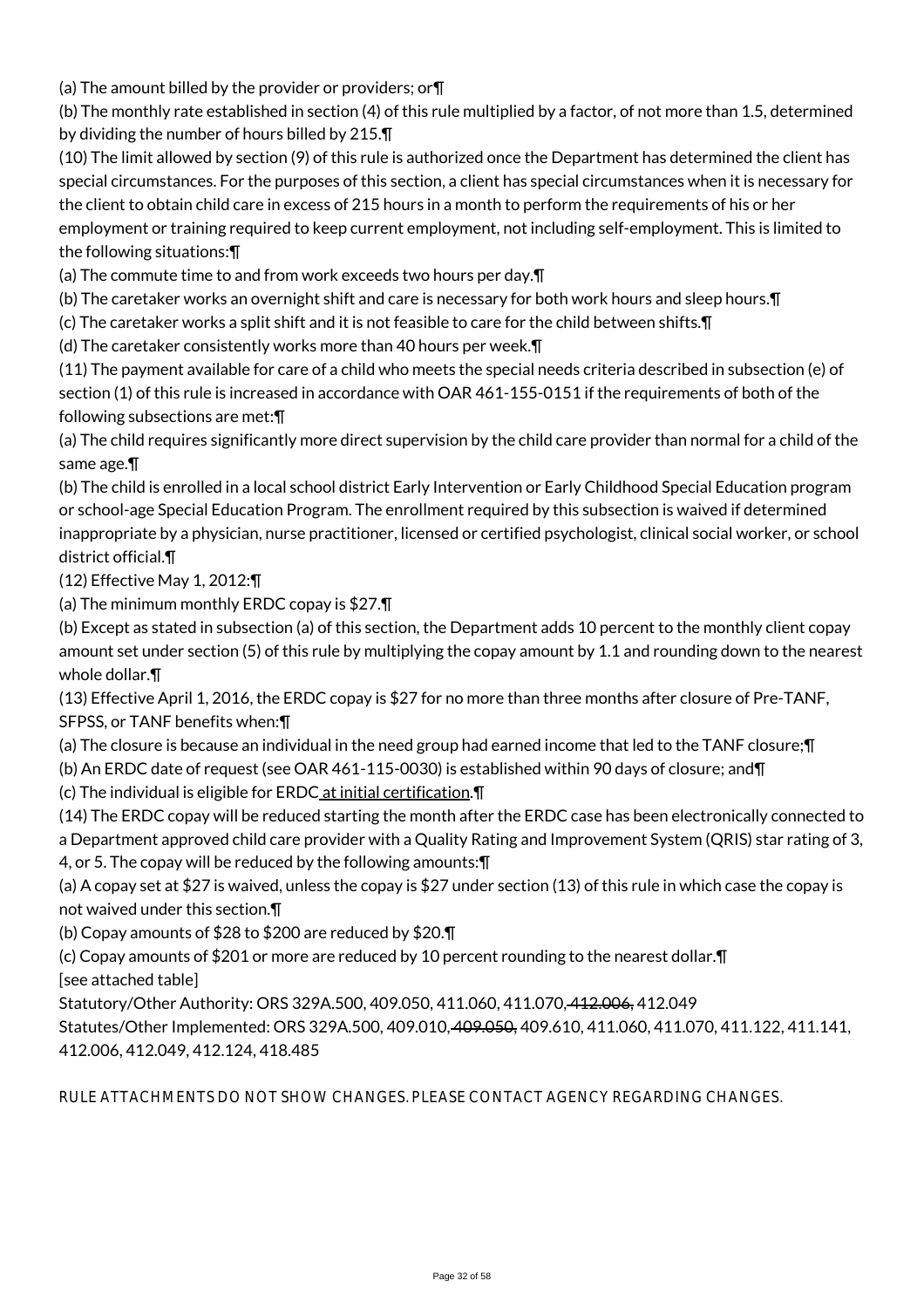The following provisions apply to child care in the ERDC, JOBS, JOBS Plus, and TANF programs:

- (1) The following definitions apply to the rules governing child care rates:
	- (a) Infant: For all providers other than licensed (registered or certified) care, a child aged newborn to 1 year. For licensed care, an infant is a child aged newborn to 2 years.
	- (b) Toddler: For all providers other than licensed (registered or certified) care, a child aged 1 year to 3 years. For licensed care, a toddler is a child aged 2 years to 3 years.
	- (c) Preschool: A child aged 3 years to 6 years.
	- (d) School: A child aged 6 years or older.
	- (e) Special Needs: A child who meets the age requirement of the program (ERDC or TANF) and who requires a level of care over and above the norm for his or her age due to a physical, behavioral, or mental disability. The disability must be verified by one of the following:
		- (A) A physician, nurse practitioner, clinical social worker, or any additional sources in OAR 461-125-0830.
		- (B) Eligibility for Early Intervention and Early Childhood Special Education Programs, or school-age Special Education Programs.
		- (C) Eligibility for SSI.
- (2) The following definitions apply to the types of care specified in the child care rate charts in subsections  $(4)(a)$  through  $(4)(c)$  of this rule:
	- (a) The *Standard Family Rate* applies to child care provided in the provider's own home or in the home of the child when the provider does not qualify for the enhanced rate allowed by subsection (b) of this section.
	- (b) The *Enhanced Family Rate* applies to child care provided in the provider's own home or in the home of the child when the provider meets the training requirements of the Oregon Registry, established by the Oregon Center for Career Development in Childhood Care and Education.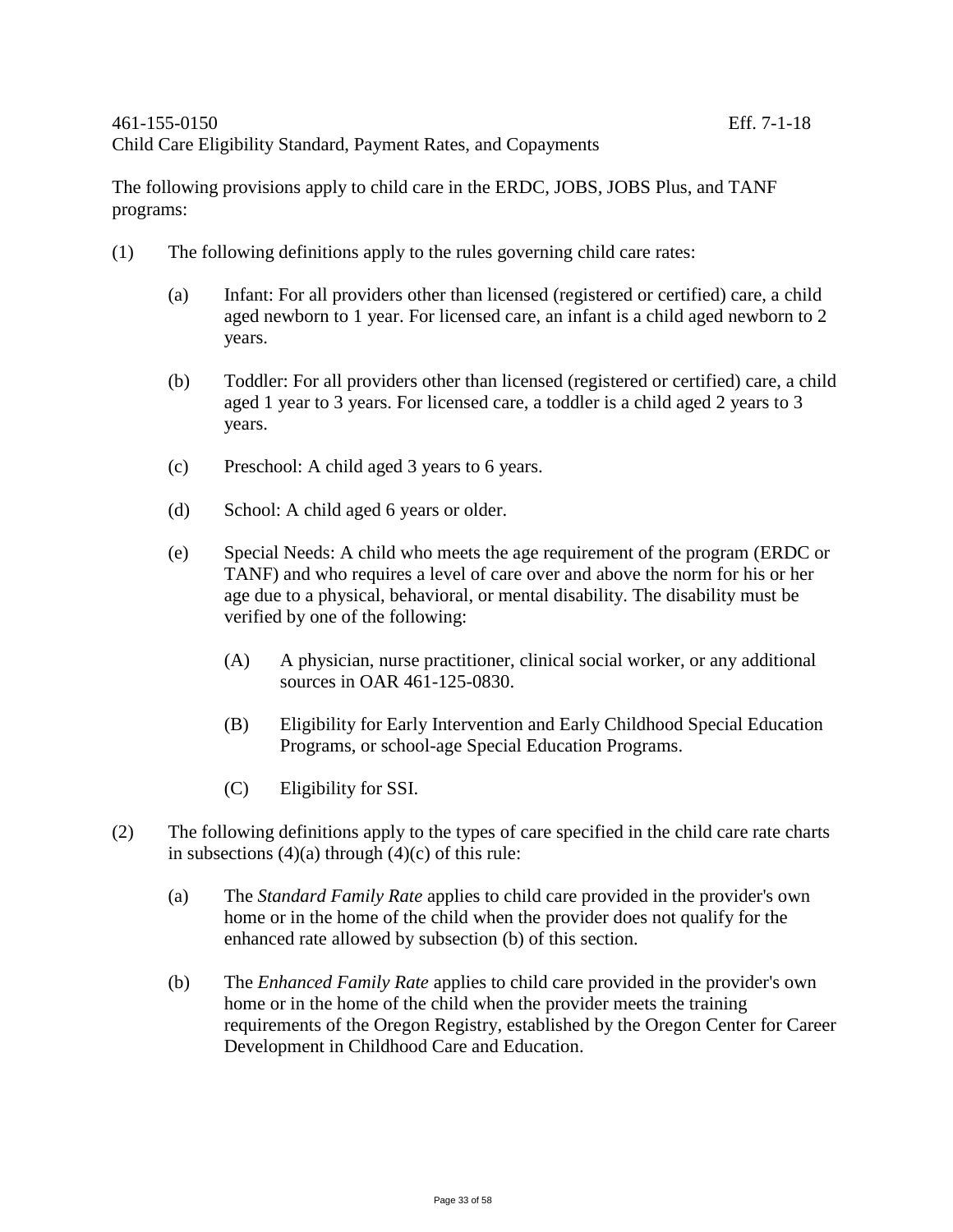- (c) The *Registered Family Rate* applies to child care provided in the provider's own home when the provider meets criteria established by the Office of Child Care.
- (d) The *Certified Family Rate* applies to child care provided in a residential dwelling that is certified by the Office of Child Care as a Certified Family Home. To earn this designation, the facility must be inspected, and both provider and facility are required to meet certain standards not required of a registered family provider.
- (e) The *Standard Center Rate* applies to child care provided in a facility that is not located in a residential dwelling and is exempt from Office of Child Care Certification rules (see OAR 414-300-0000).
- (f) The *Enhanced Center Rate* applies to child care provided in an exempt center whose staff meet the training requirements of the Oregon Registry established by the Oregon Center for Career Development in Childhood Care and Education. Eligibility to receive the enhanced center rate for care provided in an exempt center is subject to the following requirements:
	- (A) A minimum of one staff member for every 20 children in care must meet the Oregon Registry training requirements noted in subsection (b) of this section.
	- (B) New staff must meet the Oregon Registry training requirements within 90 days of hire, if necessary to maintain the trained staff-to-children ratio described in paragraph (A) of this subsection.
	- (C) There must be at least one person present where care is provided who has a current certificate in infant and child CPR and a current American Red Cross First Aid card or an equivalent.
- (g) An enhanced rate will become effective not later than the second month following the month in which the Department receives verification that the provider has met the requirements of subsection (b) or (f) of this section.
- (h) The *Certified Center Rate* applies to child care provided in a center that is certified by the Office of Child Care.
- (3) The following provisions apply to child care payments:
	- (a) Providers not eligible for the enhanced or licensed rate will be paid at an hourly rate for children in care less than 158 hours per month subject to the maximum full-time monthly rate.
	- (b) Providers eligible for the enhanced or licensed rate will be paid at an hourly rate for children in care less than 136 hours a month, unless the provider customarily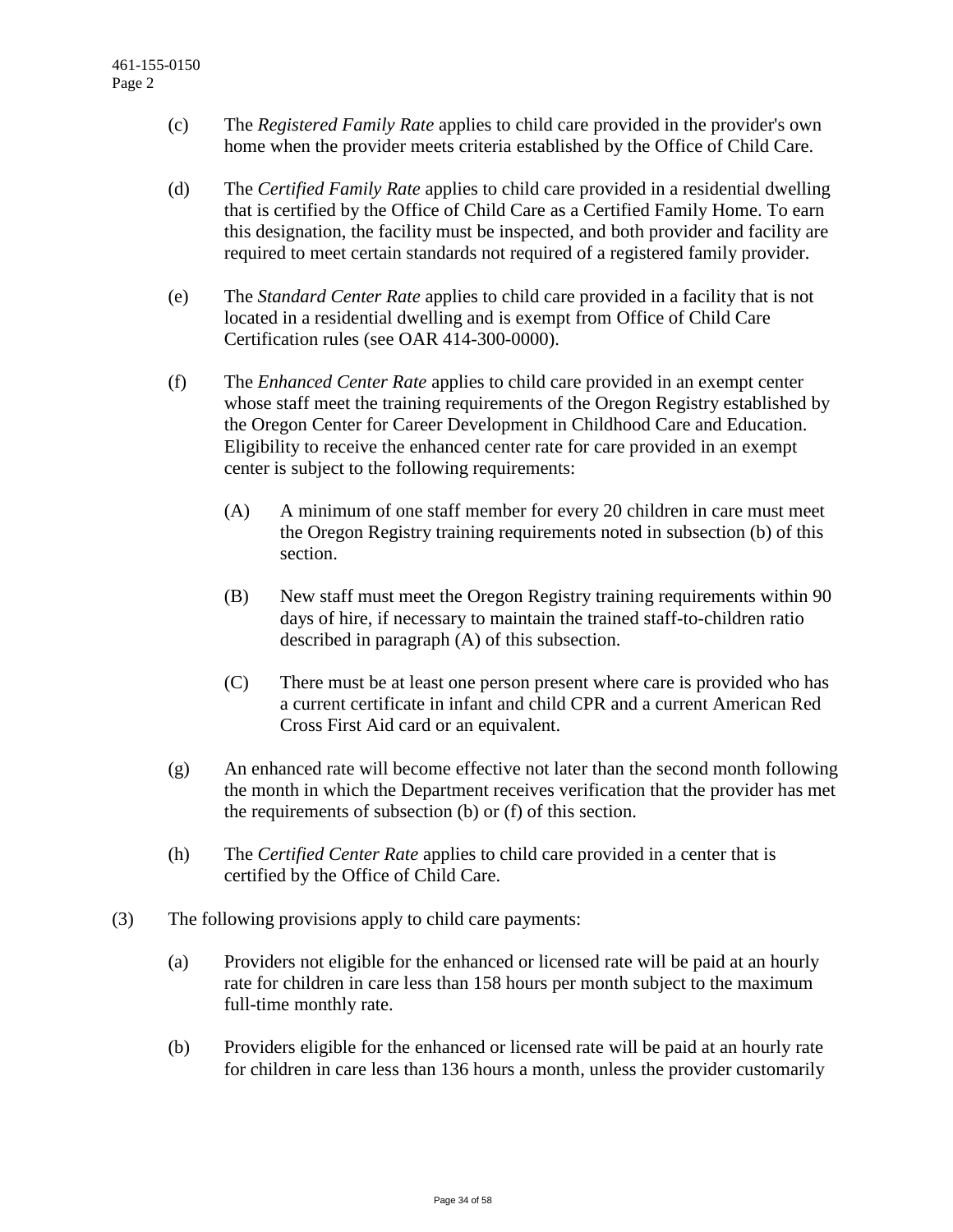bills all families at a part-time monthly rate subject to the maximum full-time monthly rate and is designated as the primary provider for the case.

- (c) At their request, providers eligible for the enhanced or licensed rate may be paid at the part-time monthly rate if they provide 63 or more hours of care in the month, customarily bill all families at a part-time monthly rate, and are designated as the primary provider for the case.
- (d) Unless required by the circumstances of the client or child, the Department will not pay for care at a part-time monthly or a monthly rate to more than one provider for the same child for the same month.
- (e) The Department will pay at the hourly rate for less than 63 hours of care in the month subject to the maximum full-time monthly rate.
- (f) The Department will pay for up to five days each month the child is absent if:
	- (A) The child was scheduled to be in care and the provider bills for the amount of time the child was scheduled to be in care; and
	- (B) It is the provider's policy to bill all families for absent days.
- (g) The Department will not pay for more than five consecutive days of scheduled care for which the child is absent.
- (h) Child care providers are eligible to receive an incentive payment upon achieving and maintaining a three star or higher rating with the Quality Rating Improvement System (QRIS) subject to all of the following provisions.
	- (A) The incentive payment is in addition to the Department maximum rate.
	- (B) A provider may receive an incentive payment for any ERDC child that the Department paid the provider for full-time care (136 hours or more).
	- (C) Providers who are contracted for child care services through the ERDC program are not eligible to receive incentive payments.
	- (D) Eligibility for the incentive payment is effective the month after the QRIS rating has been achieved.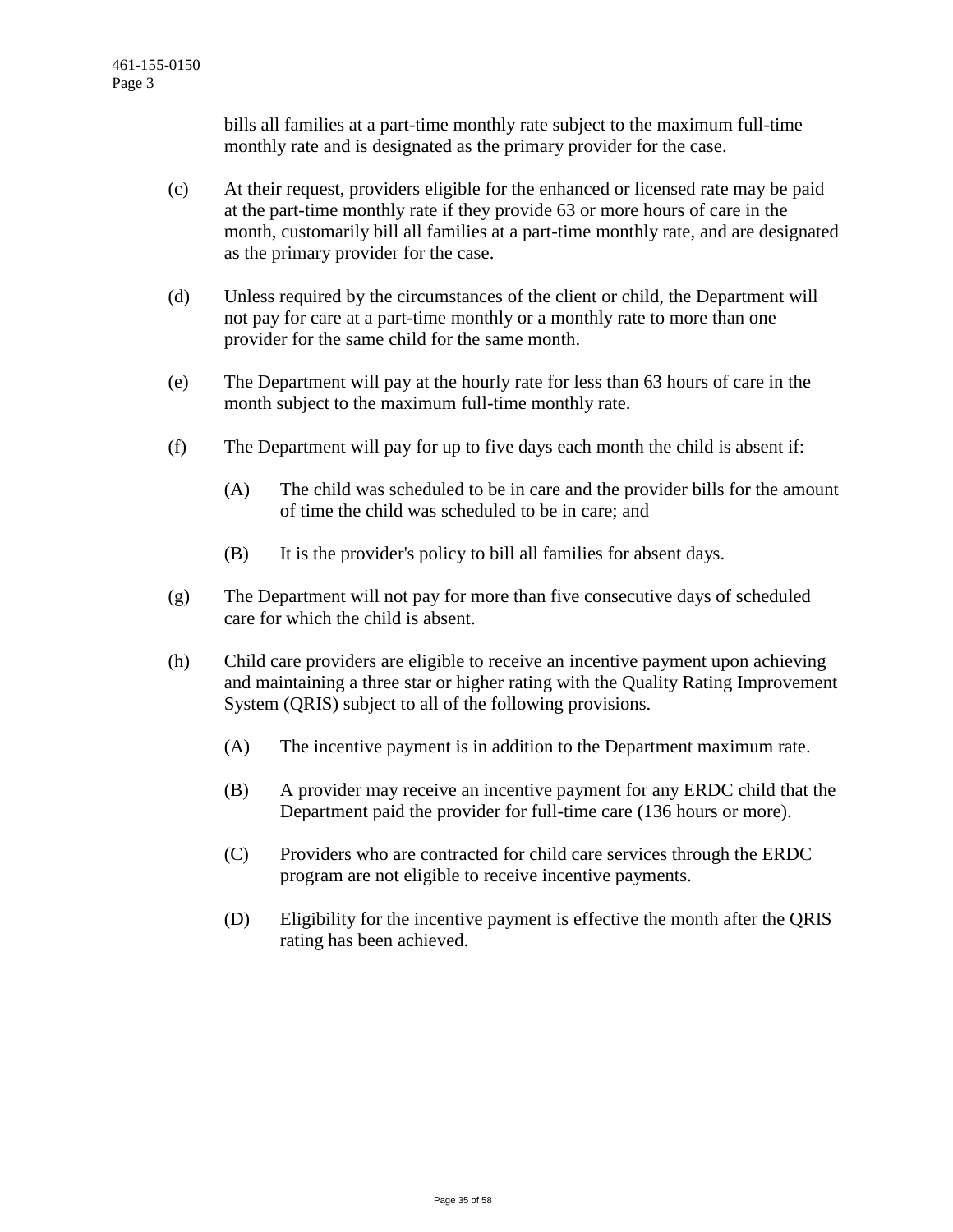(E) The incentive payment amount is based on the provider's star QRIS rating as follows:

| <b>Star Rating</b> | Amount |
|--------------------|--------|
|                    |        |
|                    |        |
|                    |        |

(4) The following are the child care rates based on the type of provider, the location of the provider (shown by zip code), the age of the child, and the type of billing used (hourly or monthly):

(a)

### Group Area A STANDARD RATE MAXIMUMS (Not Licensed)

|                      |           | <b>Standard Family Rate</b> | <b>Standard Center Rate</b> |                           |  |  |
|----------------------|-----------|-----------------------------|-----------------------------|---------------------------|--|--|
|                      |           | 1-157 Hours 158-215 Hours   |                             | 1-157 Hours 158-215 Hours |  |  |
|                      | per month | per month                   | per month                   | per month                 |  |  |
|                      | Hourly    | Monthly                     | Hourly                      | Monthly                   |  |  |
| Infant               | \$3.35    | \$620                       | \$9.00                      | \$941                     |  |  |
| Toddler              | \$3.30    | \$595                       | \$5.25                      | \$928                     |  |  |
| Preschool            | \$3.30    | \$558                       | \$5.06                      | \$724                     |  |  |
| School               | \$3.30    | \$558                       | \$4.50                      | \$638                     |  |  |
| <b>Special Needs</b> | \$3.35    | \$620                       | \$9.00                      | \$941                     |  |  |

# ENHANCED RATE MAXIMUMS (Not Licensed)

|               |                           | <b>Enhanced Family Rate</b> | <b>Enhanced Center Rate</b> |                         |                              |                            |
|---------------|---------------------------|-----------------------------|-----------------------------|-------------------------|------------------------------|----------------------------|
|               | $1-62$ Hours<br>per month | 63-135 Hours<br>per month   | 136-215 Hours<br>per month  | 1-62 Hours<br>per month | 63-135<br>Hours per<br>month | 136-215 Hours<br>per month |
|               | Hourly                    | Part-time                   | Monthly                     | Hourly                  | Part-time                    | Monthly                    |
| Infant        | \$3.60                    | \$488                       | \$650                       | \$10.20                 | \$800                        | \$1,067                    |
| Toddler       | \$3.40                    | \$469                       | \$625                       | \$5.95                  | \$788                        | \$1,051                    |
| Preschool     | \$3.40                    | \$443                       | \$590                       | \$5.74                  | \$615                        | \$820                      |
| School        | \$3.34                    | \$443                       | \$590                       | \$5.10                  | \$542                        | \$723                      |
| Special Needs | \$3.60                    | \$488                       | \$650                       | \$10.20                 | \$800                        | \$1,067                    |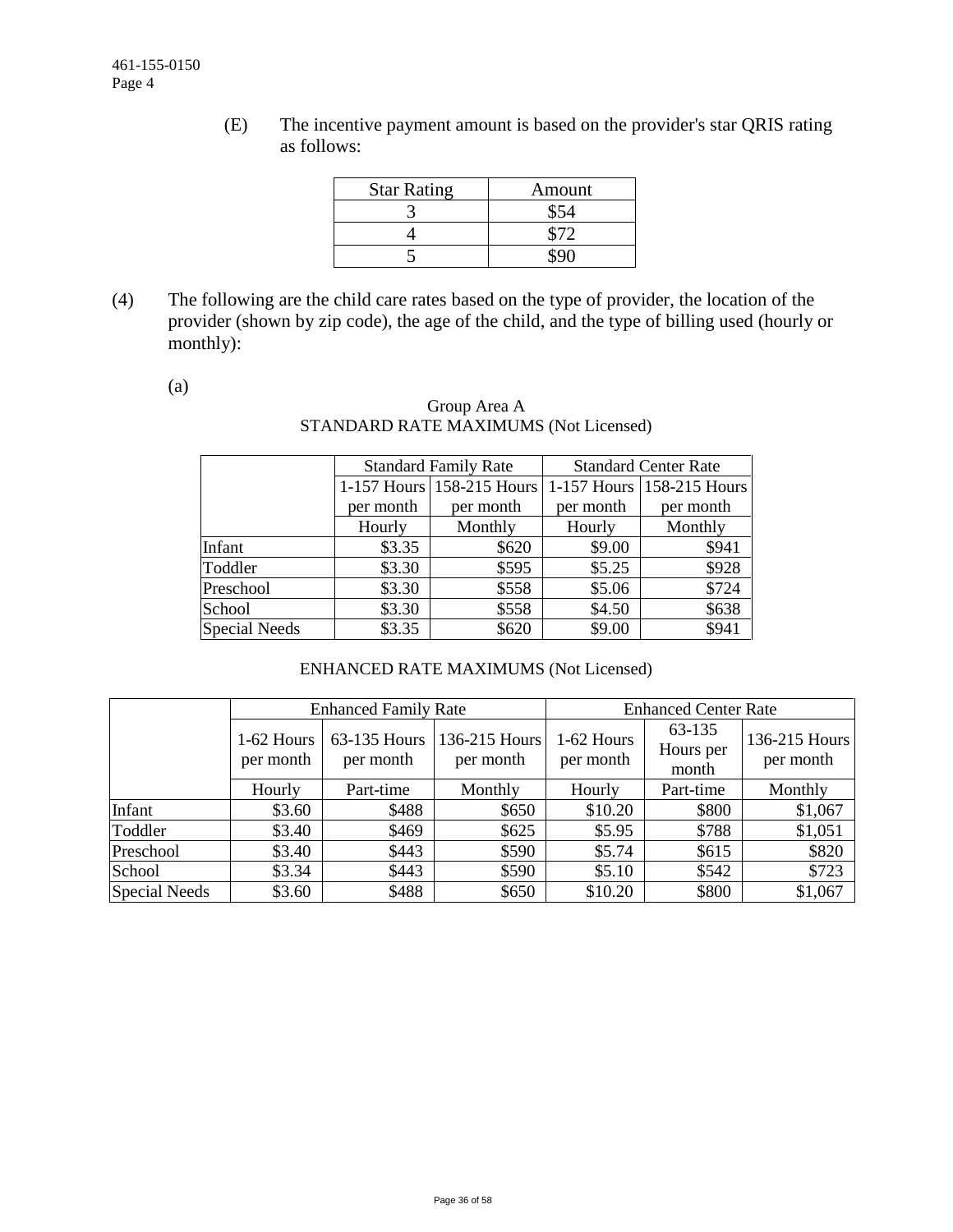|                      |              | <b>Registered Family Rate</b> |         |        | Certified Family Rate |         |         | <b>Certified Center Rate</b>                                |           |  |
|----------------------|--------------|-------------------------------|---------|--------|-----------------------|---------|---------|-------------------------------------------------------------|-----------|--|
|                      | $1-62$ Hours | 63-135                        | 136-215 | $1-62$ | 63-135                | 136-215 | $1-62$  | 63-135                                                      | 136-215   |  |
|                      | per month    | Hours per                     |         |        |                       |         |         | Hours per Hours per Hours per Hours per Hours per Hours per | Hours per |  |
|                      |              | month                         | month   | month  | month                 | month   | month   | month                                                       | month     |  |
|                      | Hourly       | Part-time                     | Monthly | Hourly | Part-time             | Monthly | Hourly  | Part-time                                                   | Monthly   |  |
| Infant               | \$4.00       | \$525                         | \$700   | \$6.00 | \$773                 | \$1,030 | \$12.00 | \$941                                                       | \$1,255   |  |
| Toddler              | \$3.75       | \$499                         | \$665   | \$5.65 | \$765                 | \$1,020 | \$7.00  | \$928                                                       | \$1,237   |  |
| Preschool            | \$3.50       | \$465                         | \$620   | \$5.05 | \$656                 | \$875   | \$6.75  | \$724                                                       | \$965     |  |
| School               | \$3.50       | \$458                         | \$610   | \$4.60 | \$491                 | \$655   | \$6.00  | \$638                                                       | \$850     |  |
| <b>Special Needs</b> | \$4.00       | \$525                         | \$700   | \$6.00 | \$773                 | \$1,030 | \$12.00 | \$941                                                       | \$1,255   |  |

### LICENSED RATE MAXIMUMS

Zip Codes for Group Area A: Portland, Bend, Eugene, Corvallis, Springfield, Monmouth and Ashland areas

| 97003 | 97004 | 97005 | 97006 | 97007 | 97008 | 97009 | 97010 | 97013 | 97014 | 97015 | 97019 |
|-------|-------|-------|-------|-------|-------|-------|-------|-------|-------|-------|-------|
| 97022 | 97023 | 97024 | 97027 | 97028 | 97030 | 97031 | 97034 | 97035 | 97036 | 97041 | 97045 |
| 97051 | 97055 | 97056 | 97060 | 97062 | 97064 | 97068 | 97070 | 97080 | 97086 | 97089 | 97106 |
| 97109 | 97112 | 97113 | 97116 | 97119 | 97123 | 97124 | 97125 | 97132 | 97133 | 97135 | 97140 |
| 97149 | 97201 | 97202 | 97203 | 97204 | 97205 | 97206 | 97209 | 97210 | 97211 | 97212 | 97213 |
| 97214 | 97215 | 97216 | 97217 | 97218 | 97219 | 97220 | 97221 | 97222 | 97223 | 97224 | 97225 |
| 97227 | 97229 | 97230 | 97231 | 97232 | 97233 | 97236 | 97239 | 97242 | 97258 | 97266 | 97267 |
| 97268 | 97286 | 97292 | 97330 | 97331 | 97333 | 97339 | 97351 | 97361 | 97371 | 97376 | 97401 |
| 97402 | 97403 | 97404 | 97405 | 97408 | 97454 | 97455 | 97477 | 97478 | 97482 | 97520 | 97525 |
| 97701 | 97702 | 97703 | 97707 | 97708 | 97709 |       |       |       |       |       |       |

(b)

| Group Area B                          |
|---------------------------------------|
| STANDARD RATE MAXIMUMS (Not Licensed) |

|               |           | <b>Standard Family Rate</b> | <b>Standard Center Rate</b> |                           |  |  |
|---------------|-----------|-----------------------------|-----------------------------|---------------------------|--|--|
|               |           | 1-157 Hours   158-215 Hours |                             | 1-157 Hours 158-215 Hours |  |  |
|               | per month | per month                   | per month                   | per month                 |  |  |
|               | Hourly    | Monthly                     | Hourly                      | Monthly                   |  |  |
| Infant        | \$2.90    | \$495                       | \$3.75                      | \$546                     |  |  |
| Toddler       | \$2.90    | \$475                       | \$3.75                      | \$536                     |  |  |
| Preschool     | \$2.75    | \$470                       | \$3.00                      | \$443                     |  |  |
| School        | \$2.75    | \$457                       | \$3.30                      | \$428                     |  |  |
| Special Needs | \$2.90    | \$495                       | \$3.75                      | \$546                     |  |  |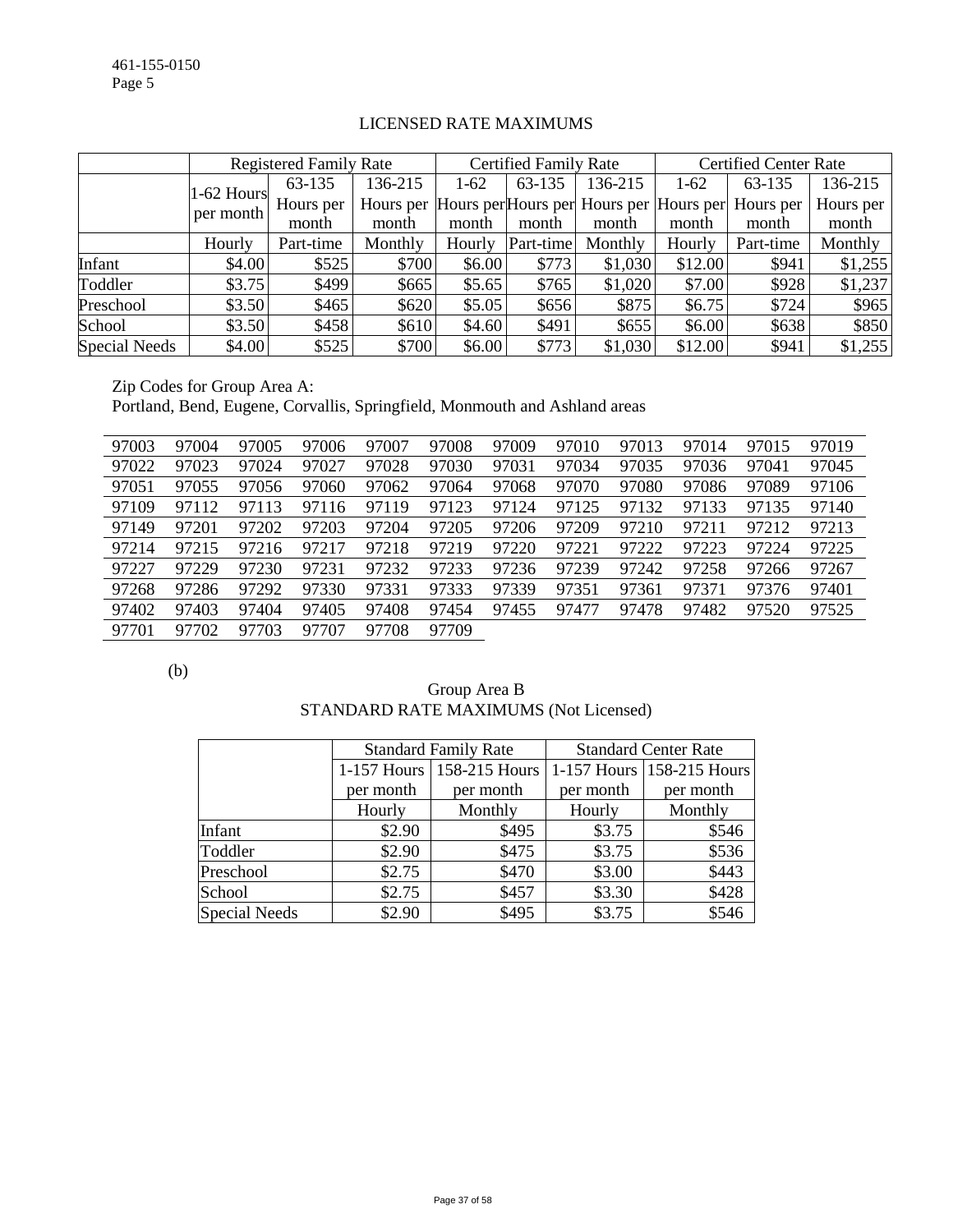|               |           | <b>Enhanced Family Rate</b> |                                       | <b>Enhanced Center Rate</b> |           |                                       |  |
|---------------|-----------|-----------------------------|---------------------------------------|-----------------------------|-----------|---------------------------------------|--|
|               |           |                             | 1-62 Hours 63-135 Hours 136-215 Hours |                             |           | 1-62 Hours 63-135 Hours 136-215 Hours |  |
|               | per month | per month                   | per month                             | per month                   | per month | per month                             |  |
|               | Hourly    | Part-time                   | Monthly                               | Hourly                      | Part-time | Monthly                               |  |
| Infant        | \$3.05    | \$400                       | \$533                                 | \$4.25                      | \$464     | \$619                                 |  |
| Toddler       | \$3.05    | \$381                       | \$508                                 | \$4.25                      | \$456     | \$608                                 |  |
| Preschool     | \$3.05    | \$381                       | \$508                                 | \$3.40                      | \$377     | \$502                                 |  |
| School        | \$3.05    | \$365                       | \$487                                 | \$3.74                      | \$364     | \$485                                 |  |
| Special Needs | \$3.05    | \$400                       | \$533                                 | \$4.25                      | \$464     | \$619                                 |  |

### ENHANCED RATE MAXIMUMS (Not Licensed)

### LICENSED RATE MAXIMUMS

|                      | <b>Registered Family Rate</b> |                     |           |        | <b>Certified Family Rate</b> |           | <b>Certified Center Rate</b>                       |        |           |
|----------------------|-------------------------------|---------------------|-----------|--------|------------------------------|-----------|----------------------------------------------------|--------|-----------|
|                      | $1-62$                        | 63-135              | 136-215   | $1-62$ | 63-135                       | 136-215   |                                                    | 63-135 | 136-215   |
|                      |                               | Hours per Hours per | Hours per |        | Hours per Hours per          | Hours per | $ 1-62$ Hours $ $ Hours per $ \cdot $<br>per month |        | Hours per |
|                      | month                         | month               | month     | month  | month                        | month     |                                                    | month  | month     |
|                      | Hourly                        | Part-time           | Monthly   | Hourly | Part-time                    | Monthly   | Hourly                                             | Part-  | Monthly   |
|                      |                               |                     |           |        |                              |           |                                                    | time   |           |
| Infant               | \$3.25                        | \$416               | \$555     | \$3.60 | \$483                        | \$644     | \$5.00                                             | \$546  | \$728     |
| Toddler              | \$3.05                        | \$413               | \$550     | \$3.70 | \$469                        | \$625     | \$5.00                                             | \$536  | \$715     |
| Preschool            | \$3.05                        | \$398               | \$530     | \$3.70 | \$450                        | \$600     | \$4.00                                             | \$443  | \$590     |
| School               | \$3.05                        | \$383               | \$510     | \$3.75 | \$413                        | \$550     | \$4.40                                             | \$428  | \$570     |
| <b>Special Needs</b> | \$3.25                        | \$416               | \$555     | \$3.60 | \$483                        | \$644     | \$5.00                                             | \$546  | \$728     |

#### Zip Codes for Group Area B:

Salem, Medford, Roseburg, Brookings and areas outside the metropolitan areas in Eugene and Portland

| 97002 |       | 97011 | 97016 | 97017 | 97018 | 97038 | 97042 | 97044 | 97048 | 97049 | 97053 |
|-------|-------|-------|-------|-------|-------|-------|-------|-------|-------|-------|-------|
| 97058 | 97067 | 97071 | 97103 | 97107 | 97108 | 97110 | 97111 | 97114 | 97115 | 97117 | 97118 |
| 97121 | 97122 | 97127 | 97128 | 97131 | 97134 | 97138 | 97141 | 97143 | 97146 | 97148 | 97301 |
| 97302 | 97303 | 97304 | 97305 | 97306 | 97307 | 97309 | 97310 | 97317 | 97321 | 97322 | 97325 |
| 97326 | 97327 | 97328 | 97336 | 97338 | 97341 | 97343 | 97344 | 97348 | 97352 | 97353 | 97355 |
| 97357 | 97362 | 97365 | 97366 | 97367 | 97370 | 97372 | 97374 | 97377 | 97378 | 97380 | 97381 |
| 97383 | 97385 | 97386 | 97389 | 97391 | 97392 | 97394 | 97415 | 97420 | 97423 | 97424 | 97426 |
| 97431 | 97444 | 97446 | 97448 | 97452 | 97456 | 97457 | 97459 | 97465 | 97470 | 97471 | 97479 |
| 97487 | 97489 | 97501 | 97502 | 97503 | 97504 | 97524 | 97534 | 97535 | 97756 | 97759 | 97760 |
| 97801 | 97812 | 97813 |       |       |       |       |       |       |       |       |       |

(c)

# Group Area C STANDARD RATE MAXIMUMS (Not Licensed)

|        |                                          | <b>Standard Family Rate</b> | <b>Standard Center Rate</b> |           |  |  |
|--------|------------------------------------------|-----------------------------|-----------------------------|-----------|--|--|
|        |                                          |                             | 1-157                       | 158-215   |  |  |
|        | 1-157 Hours per $158-215$ Hours<br>month | per month                   | Hours per                   | Hours per |  |  |
|        |                                          |                             | month                       | month     |  |  |
|        | Hourly                                   | Monthly                     | Hourly                      | Monthly   |  |  |
| Infant | \$2.97                                   | \$457                       | \$2.74                      | \$440     |  |  |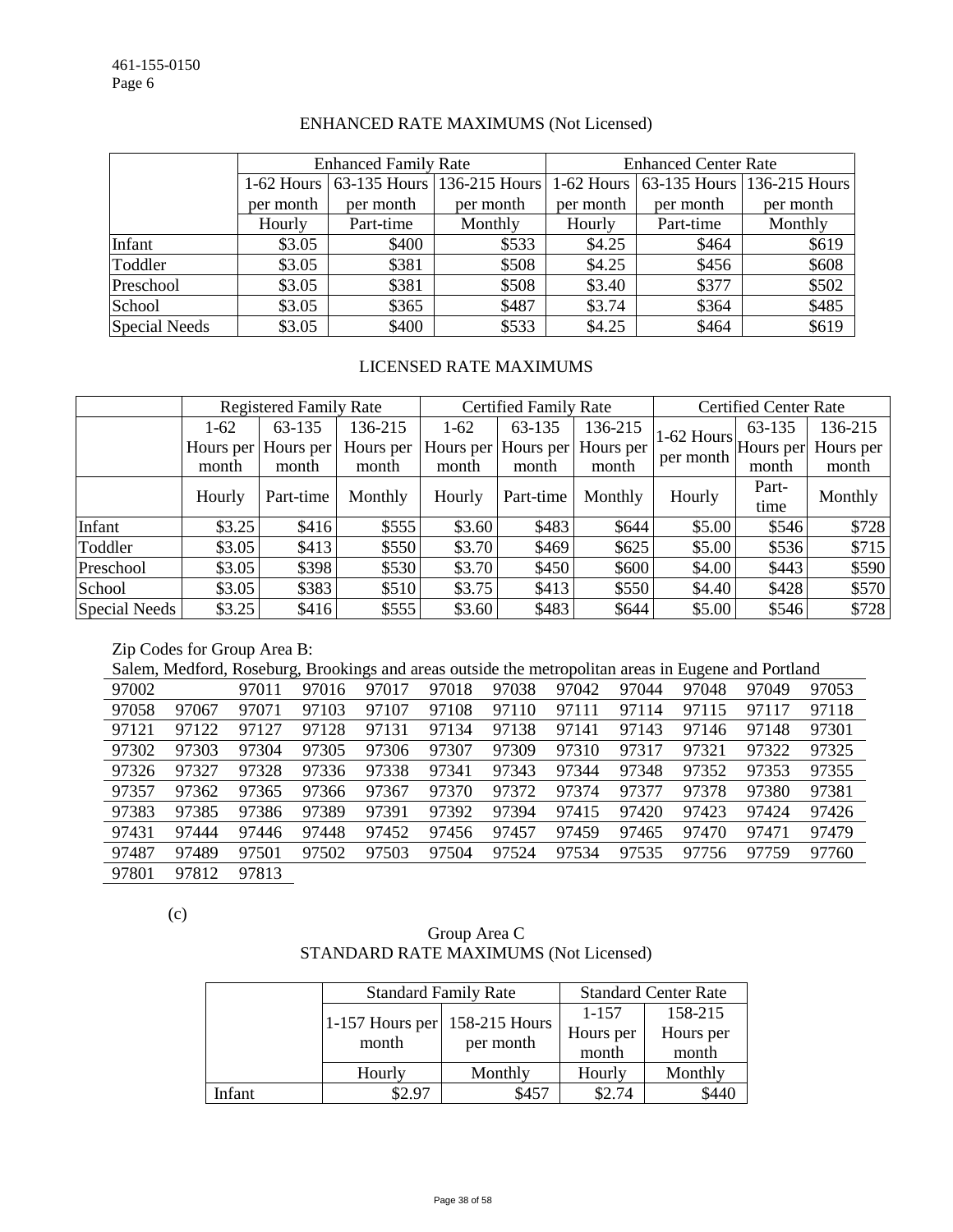| Toddler       | 32.79  | \$435 | \$2.91         | \$432 |
|---------------|--------|-------|----------------|-------|
| Preschool     | \$2.49 | \$422 | ぐつ つぐ<br>04.4J | \$340 |
| School        | \$2.49 | \$422 | \$2.52         |       |
| Special Needs | 0.97   | \$457 | \$2.74         | \$44  |

# ENHANCED RATE MAXIMUMS (Not Licensed)

|                      |              | <b>Enhanced Family Rate</b> |                                          | <b>Enhanced Center Rate</b> |              |               |  |
|----------------------|--------------|-----------------------------|------------------------------------------|-----------------------------|--------------|---------------|--|
|                      | $1-62$ Hours |                             | 63-135 Hours 136-215 Hours<br>1-62 Hours |                             | 63-135 Hours | 136-215 Hours |  |
|                      | per month    | per month                   | per month                                | per month                   | per month    | per month     |  |
|                      | Hourly       | Part-time                   | Monthly                                  | Hourly                      | Part-time    | Monthly       |  |
| Infant               | \$3.02       | \$343                       | \$457                                    | \$3.83                      | \$398        | \$531         |  |
| Toddler              | \$2.84       | \$343                       | \$457                                    | \$3.40                      | \$383        | \$510         |  |
| Preschool            | \$2.54       | \$339                       | \$452                                    | \$2.76                      | \$290        | \$386         |  |
| School               | \$2.54       | \$323                       | \$431                                    | \$2.85                      | \$316        | \$421         |  |
| <b>Special Needs</b> | \$3.02       | \$343                       | \$457                                    | \$3.83                      | \$398        | \$531         |  |

### LICENSED RATE MAXIMUMS

|                      | <b>Registered Family Rate</b> |                              |                               |                              | <b>Certified Family Rate</b>    |                               | <b>Certified Center Rate</b> |                              |                               |
|----------------------|-------------------------------|------------------------------|-------------------------------|------------------------------|---------------------------------|-------------------------------|------------------------------|------------------------------|-------------------------------|
|                      | $1-62$<br>Hours per<br>month  | 63-135<br>Hours per<br>month | 136-215<br>Hours per<br>month | $1-62$<br>Hours per<br>month | 63-135<br>Hours<br>per<br>month | 136-215<br>Hours per<br>month | $1-62$<br>Hours per<br>month | 63-135<br>Hours per<br>month | 136-215<br>Hours per<br>month |
|                      | Hourly                        | Part-time                    | Monthly                       | Hourly                       | Part-<br>time                   | Monthly                       | Hourly                       | Part-time                    | Monthly                       |
| Infant               | \$3.00                        | \$360                        | \$480                         | \$4.00                       | \$413                           | \$550                         | \$4.50                       | \$469                        | \$625                         |
| Toddler              | \$3.00                        | \$360                        | \$480                         | \$3.50                       | \$428                           | \$570                         | \$4.00                       | \$450                        | \$600                         |
| Preschool            | \$3.00                        | \$356                        | \$475                         | \$3.50                       | \$375                           | \$500                         | \$3.25                       | \$340                        | \$453                         |
| School               | \$3.00                        | \$341                        | \$455                         | \$3.50                       | \$375                           | \$500                         | \$3.35                       | \$372                        | \$495                         |
| <b>Special Needs</b> | \$3.00                        | \$360                        | \$480                         | \$4.00                       | \$413                           | \$550                         | \$4.50                       | \$469                        | \$625                         |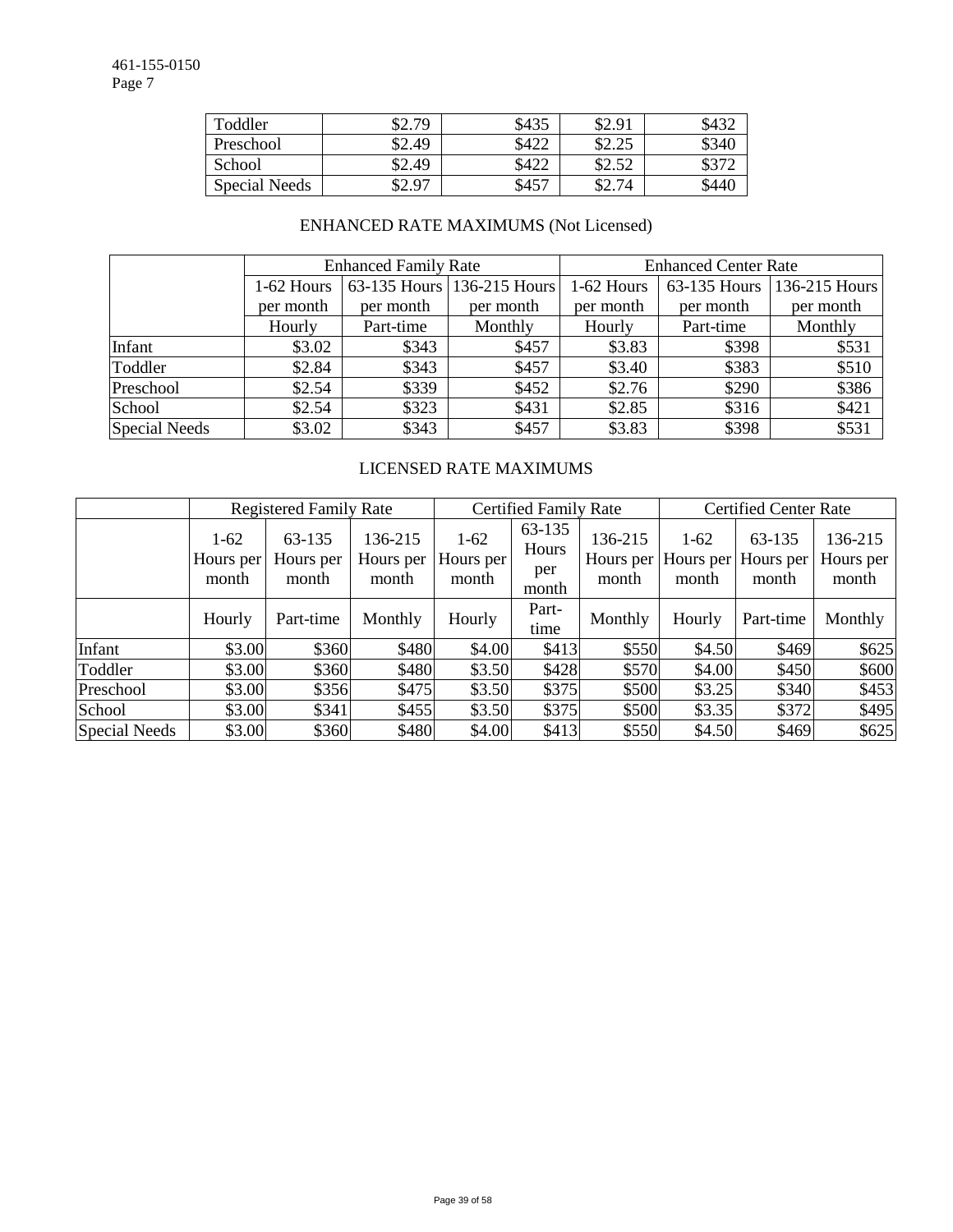| 97001 | 97020 | 97021 | 97026 | 97029 | 97032 | 97033 | 97037 | 97039 | 97040 | 97050 | 97054 | 97057 |
|-------|-------|-------|-------|-------|-------|-------|-------|-------|-------|-------|-------|-------|
| 97063 | 97065 | 97101 | 97102 | 97130 | 97136 | 97137 | 97144 | 97145 | 97147 | 97324 | 97329 | 97335 |
| 97342 | 97345 | 97346 | 97347 | 97350 | 97358 | 97359 | 97360 | 97364 | 97368 | 97369 | 97375 | 97384 |
| 97388 | 97390 | 97396 | 97406 | 97407 | 97409 | 97410 | 97411 | 97412 | 97413 | 97414 | 97416 | 97417 |
| 97419 | 97425 | 97427 | 97428 | 97429 | 97430 | 97432 | 97433 | 97434 | 97435 | 97436 | 97437 | 97438 |
| 97439 | 97441 | 97442 | 97443 | 97447 | 97449 | 97450 | 97451 | 97453 | 97458 | 97460 | 97461 | 97462 |
| 97463 | 97464 | 97466 | 97467 | 97468 | 97469 | 97472 | 97473 | 97476 | 97480 | 97481 | 97484 | 97486 |
| 97488 | 97490 | 97491 | 97492 | 97493 | 97494 | 97495 | 97496 | 97497 | 97498 | 97499 | 97522 | 97523 |
| 97526 | 97527 | 97530 | 97531 | 97532 | 97533 | 97536 | 97537 | 97538 | 97539 | 97540 | 97541 | 97543 |
| 97544 | 97601 | 97603 | 97604 | 97620 | 97621 | 97622 | 97623 | 97624 | 97625 | 97626 | 97627 | 97630 |
| 97632 | 97633 | 97634 | 97635 | 97636 | 97637 | 97638 | 97639 | 97640 | 97641 | 97710 | 97711 | 97712 |
| 97720 | 97721 | 97722 | 97730 | 97731 | 97732 | 97733 | 97734 | 97735 | 97736 | 97737 | 97738 | 97739 |
| 97740 | 97741 | 97742 | 97750 | 97751 | 97752 | 97753 | 97754 | 97758 | 97761 | 97810 | 97814 | 97817 |
| 97818 | 97819 | 97820 | 97821 | 97822 | 97823 | 97824 | 97825 | 97826 | 97827 | 97828 | 97830 | 97831 |
| 97833 | 97834 | 97835 | 97836 | 97837 | 97838 | 97839 | 97840 | 97841 | 97842 | 97843 | 97844 | 97845 |
| 97846 | 97848 | 97850 | 97856 | 97857 | 97859 | 97861 | 97862 | 97864 | 97865 | 97867 | 97868 | 97869 |
| 97870 | 97871 | 97872 | 97873 | 97874 | 97875 | 97876 | 97877 | 97880 | 97882 | 97883 | 97884 | 97885 |
| 97886 | 97901 | 97902 | 97903 | 97904 | 97905 | 97906 | 97907 | 97908 | 97909 | 97910 | 97911 | 97913 |
| 97914 | 97918 | 97919 | 97920 |       |       |       |       |       |       |       |       |       |

Zip Codes for Group Area C: Balance of State, Other State Zips

- (5) Except to the extent provided otherwise in section (12), (13), or (14) of this rule or for children in contracted child care (see OAR 461-135-0405 and 461-135-0407), this section establishes the ERDC eligibility standard and the client's copayment (copay).
	- (a) At initial certification, the ERDC eligibility standard is met for a *need group* (see OAR 461-110-0630) of eight or less if monthly *countable income* (see OAR 461- 001-0000) for the *need group* is less than 185 percent of the federal poverty level (FPL), as described in OAR 461-155-0180. The eligibility standard for a *need group* of eight applies to any *need group* larger than eight.
	- (b) During the *certification period* (see OAR 461-001-0000) and at recertification the ERDC eligibility standard is met for a *need group* of eight or less if monthly *countable income* for the *need group* during the 12 month period is less than 250 percent FPL or 85 percent state median income (SMI), whichever is higher, as described in OAR 461-155-0180. The eligibility standard for a *need group* of eight applies to any *need group* larger than eight.
	- (c) The minimum monthly ERDC copay is \$25.
	- (d) The filing group may not exceed the resource limit in OAR 461-160-0015.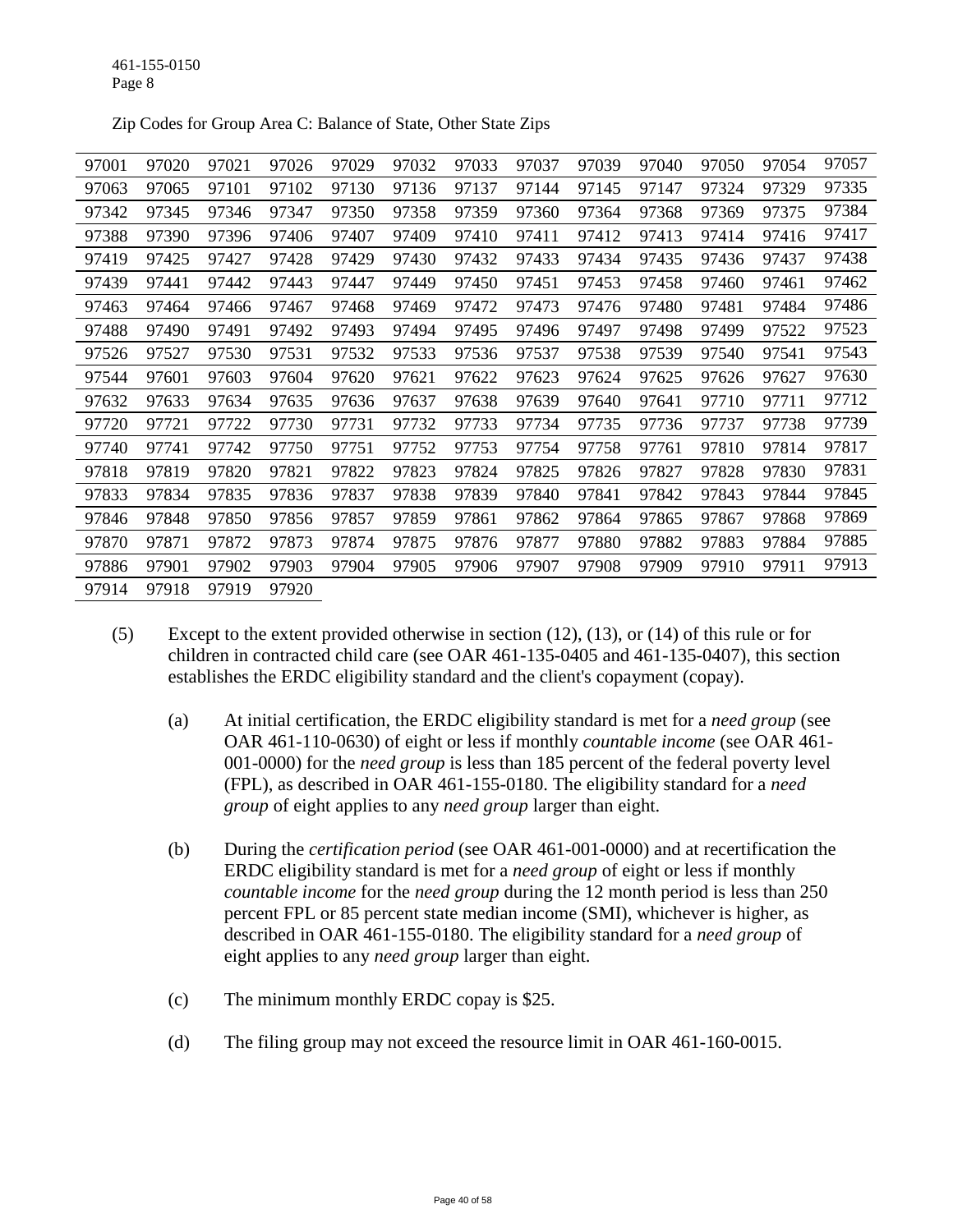- (e) For a filing group (see OAR 461-110-0310) whose *countable income* is at or below 50 percent of the 2007 FPL, the copay is \$25 or 1.5 percent of the filing group's monthly *countable income*, whichever is greater.
- (f) For a filing group whose *countable income* is over 50 percent of the 2007 FPL, the copay amount is determined with the following percentage of monthly income:
	- (A) Divide the filing group's *countable income* by the 2007 FPL, drop all digits beyond two decimal points, subtract 0.5, and multiply this difference by 0.12.
	- (B) Add .015 to the amount in paragraph (A) of this subsection. This sum is the percentage of monthly income used to determine the copay amount. Multiply this sum by the filing group's *countable income* and round to the nearest whole dollar.
- (g) The 2007 federal poverty level used to determine copay amounts under subsections (e) and (f) of this section is set at the following amounts:

| Number in | <b>Gross Monthly</b> | <b>Gross Yearly</b> |  |
|-----------|----------------------|---------------------|--|
| Family    | Income               | Income              |  |
| 2         | \$1,141              | \$13,690            |  |
| 3         | 1,431                | 17,170              |  |
|           | 1,721                | 20,650              |  |
| 5         | 2,011                | 24,130              |  |
| 6         | 2,301                | 27,610              |  |
|           | 2,591                | 31,090              |  |
| or more   | 2,881                | 34,570              |  |

- (6) Subject to the provisions in section (9) of this rule, the monthly limit for each child's child care payments is the lesser of the amount charged by the provider or providers and the following amounts:
	- (a) The monthly rate provided in section (4) of this rule.
	- (b) The product of the hours of care, limited by section (8) of this rule, multiplied by the hourly rate provided in section (4) of this rule.
- (7) The limit in any month for child care payments on behalf of a child whose caretaker is away from the child's home for more than 30 days because the caretaker is a member of a reserve or National Guard unit that is called up for active duty is the lesser of the following:
	- (a) The amount billed by the provider or providers.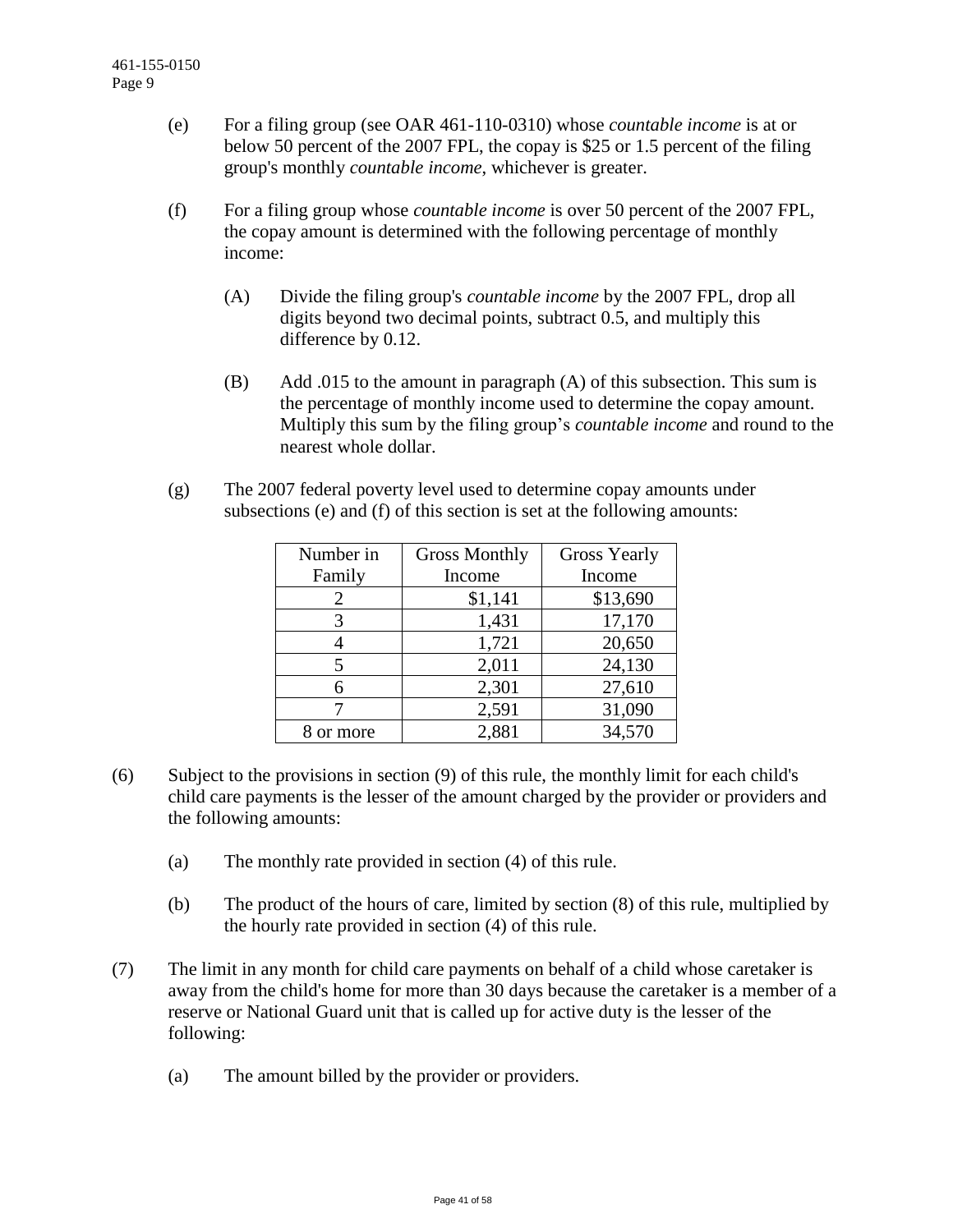- (b) The monthly rate established in this rule for 215 hours of care.
- (8) The number of payable billed hours of care for a child is limited as follows:
	- (a) In the ERDC and TANF programs, the total payable hours of care in a month may not exceed the amounts in paragraphs (A) or (B) of this subsection:
		- (A) 125 percent of the number of child care hours authorized:
			- (i) Under OAR 461-160-0040(2) and (5); or
			- (ii) To participate in activities included in a *case plan* (see OAR 461- 001-0025) including, for clients in the JOBS Plus program, the time the client searches for unsubsidized employment and for which the employer pays the client.
		- (B) The monthly rate established in section (4) of this rule multiplied by a factor of not more than 1.5, determined by dividing the number of hours billed by 215, when the client meets the criteria for extra hours under section (10) of this rule.
	- (b) In the ERDC program, for a client who earns less than the Oregon minimum wage, the total may not exceed 125 percent of the anticipated earnings divided by the state minimum wage not to exceed 172 hours (which is full time).
	- (c) In the TANF program, for a client who earns less than the Oregon minimum wage or is self-employed, the total may not exceed 125 percent of the anticipated earnings divided by the state minimum wage not to exceed 172 hours (which is full time). The limitation of this subsection is waived for the first three months of the client's employment.
	- (d) In the ERDC program, employed caretakers eligible under OAR 461-135-0400 may have education hours added to the authorized work hours. Education hours may not exceed authorized work hours and combined hours may not exceed 215 hours per month. Education hours are hours required to participate in coursework that leads to a certificate, degree, or job-related knowledge or skills attainment at an institution of higher education approved to receive federal financial aid.
- (9) The limit in any month for child care payments on behalf of a child whose caretaker has special circumstances, defined in section (10) of this rule, is the lesser of one of the following:
	- (a) The amount billed by the provider or providers; or
	- (b) The monthly rate established in section (4) of this rule multiplied by a factor, of not more than 1.5, determined by dividing the number of hours billed by 215.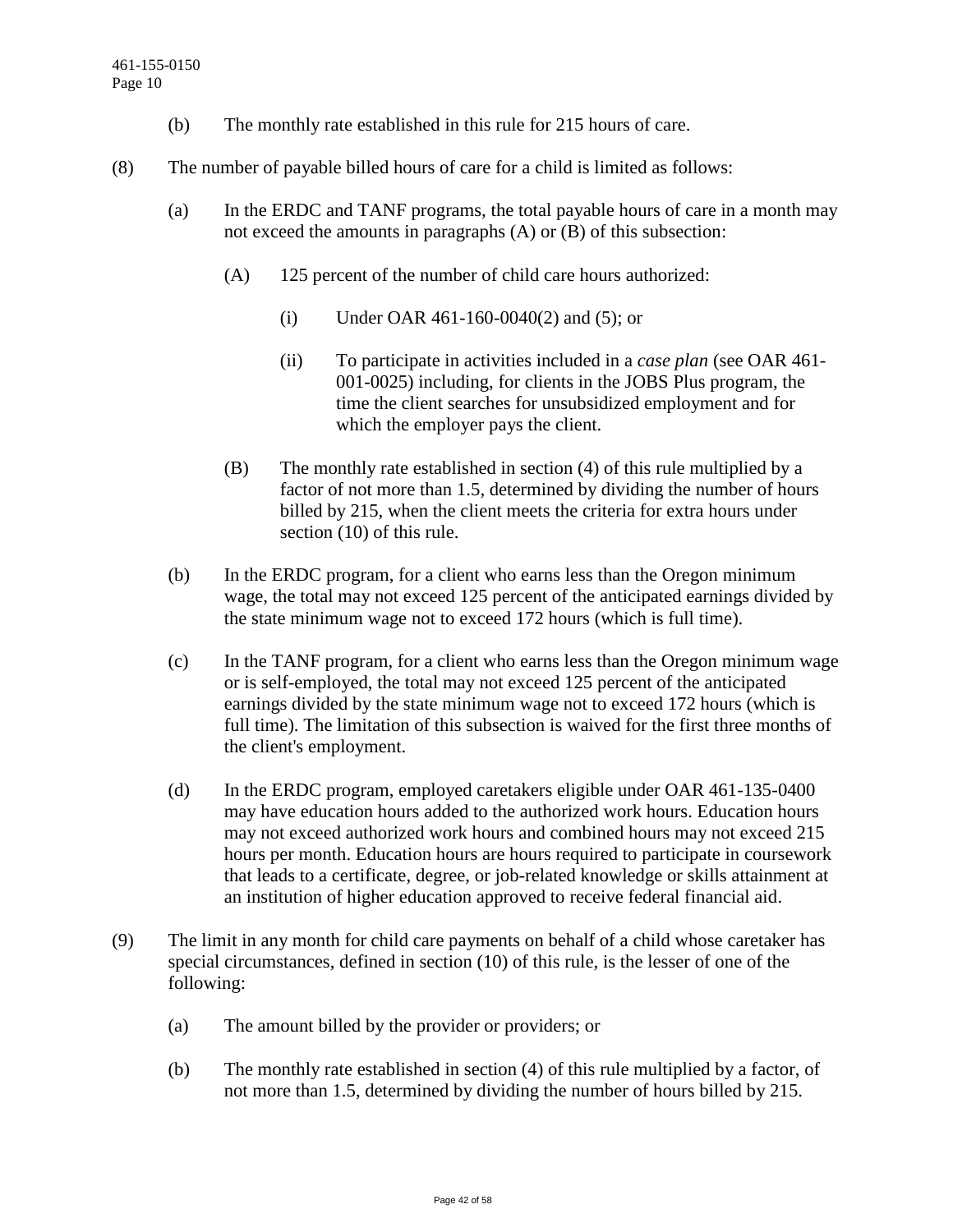- (10) The limit allowed by section (9) of this rule is authorized once the Department has determined the client has special circumstances. For the purposes of this section, a client has special circumstances when it is necessary for the client to obtain child care in excess of 215 hours in a month to perform the requirements of his or her employment or training required to keep current employment, not including self-employment. This is limited to the following situations:
	- (a) The commute time to and from work exceeds two hours per day.
	- (b) The caretaker works an overnight shift and care is necessary for both work hours and sleep hours.
	- (c) The caretaker works a split shift and it is not feasible to care for the child between shifts.
	- (d) The caretaker consistently works more than 40 hours per week.
- (11) The payment available for care of a child who meets the special needs criteria described in subsection (e) of section (1) of this rule is increased in accordance with OAR 461-155- 0151 if the requirements of both of the following subsections are met:
	- (a) The child requires significantly more direct supervision by the child care provider than normal for a child of the same age.
	- (b) The child is enrolled in a local school district Early Intervention or Early Childhood Special Education program or school-age Special Education Program. The enrollment required by this subsection is waived if determined inappropriate by a physician, nurse practitioner, licensed or certified psychologist, clinical social worker, or school district official.
- (12) Effective May 1, 2012:
	- (a) The minimum monthly ERDC copay is \$27.
	- (b) Except as stated in subsection (a) of this section, the Department adds 10 percent to the monthly client copay amount set under section (5) of this rule by multiplying the copay amount by 1.1 and rounding down to the nearest whole dollar.
- (13) Effective April 1, 2016, the ERDC copay is \$27 for no more than three months after closure of Pre-TANF, SFPSS, or TANF benefits when:
	- (a) The closure is because an individual in the *need group* had earned income that led to the TANF closure;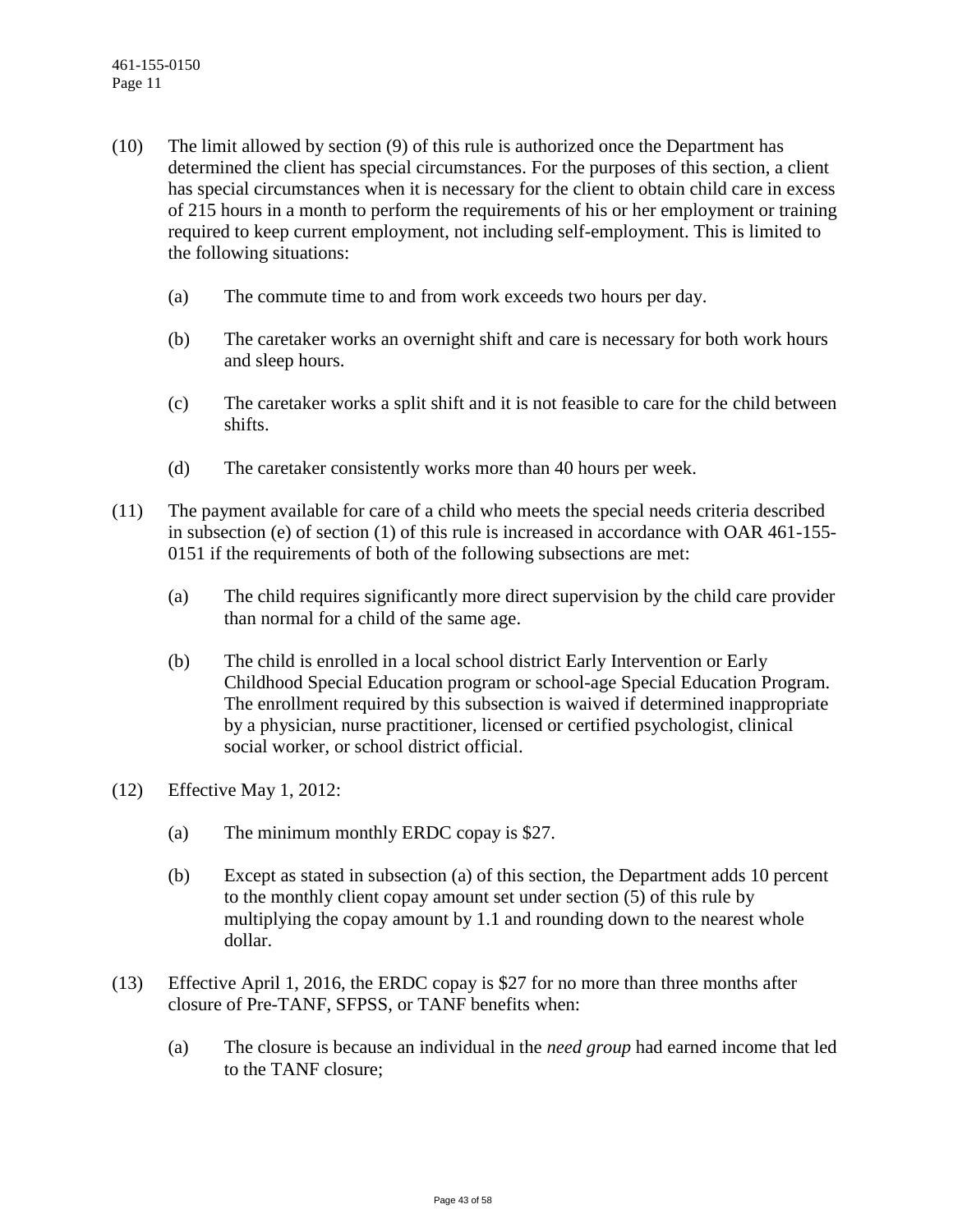- (b) An ERDC *date of request* (see OAR 461-115-0030) is established within 90 days of closure; and
- (c) The individual is eligible for ERDC at initial certification.
- (14) The ERDC copay will be reduced starting the month after the ERDC case has been electronically connected to a Department approved child care provider with a Quality Rating and Improvement System (QRIS) star rating of 3, 4, or 5. The copay will be reduced by the following amounts:
	- (a) A copay set at \$27 is waived, unless the copay is \$27 under section (13) of this rule in which case the copay is not waived under this section.
	- (b) Copay amounts of \$28 to \$200 are reduced by \$20.
	- (c) Copay amounts of \$201 or more are reduced by 10 percent rounding to the nearest dollar.

Stat. Auth.: ORS 329A.500, 409.050, 411.060, 411.070, 412.006, 412.049 Stats. Implemented: ORS 329A.500, 409.010, 409.610, 411.060, 411.070, 411.122, 411.141, 412.006, 412.049, 412.124, 418.485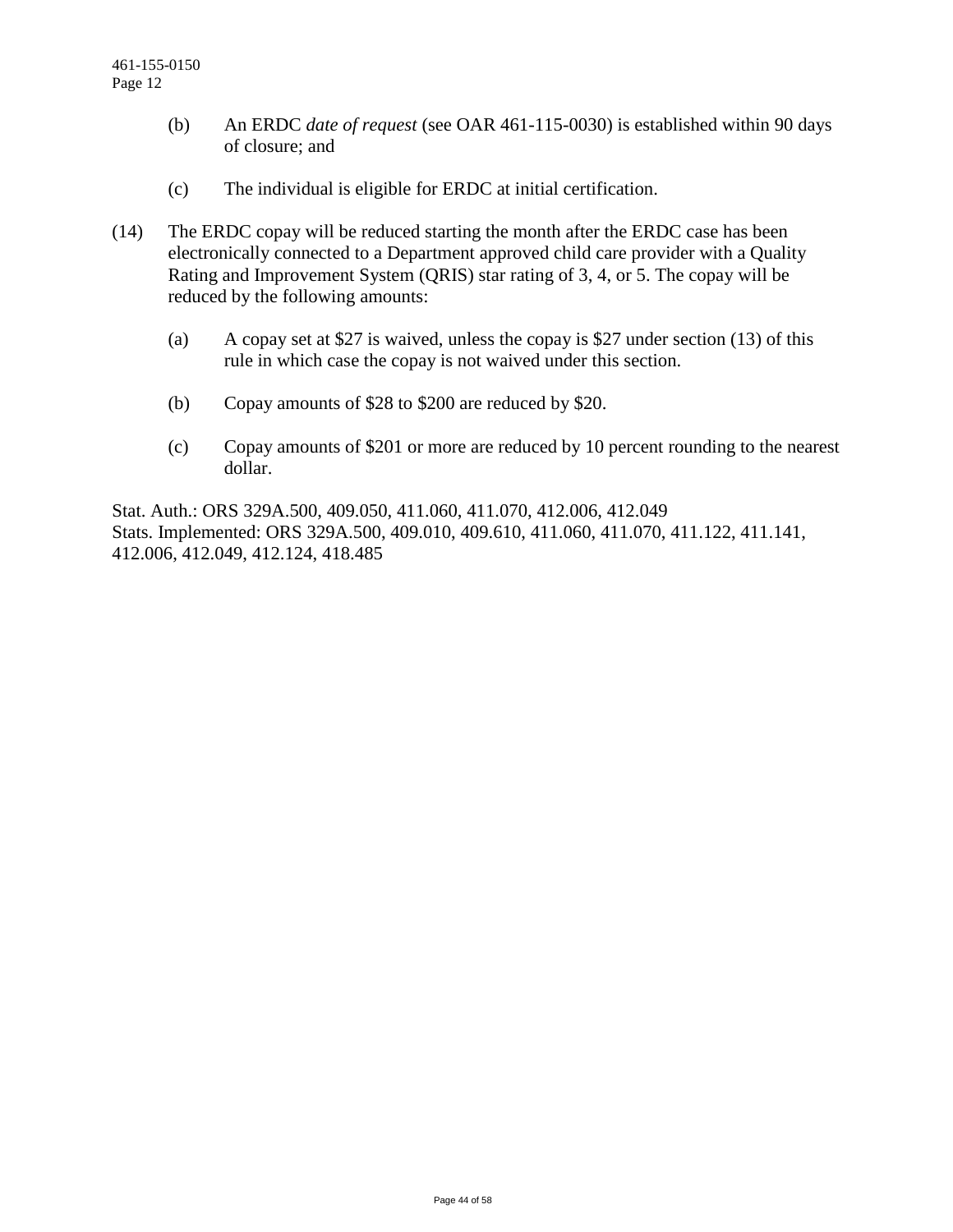### NOTICE FILED DATE: 04/19/2018

RULE SUMMARY: OAR 461-155-0180 is being amended to make permanent a temporary rule amendment effective March 1, 2018 that updated federal poverty guidelines at the levels of 185 and 250 percent and the state median income at the level of 85 percent. The standards being changed affect benefit decisions in the ERDC, SNAP, and TANF programs.

CHANGES TO RULE:

# 461-155-0180 Income Standards; Not OSIP, OSIPM, QMB ¶

(1) A Department program may cite this rule if the program uses a monthly income standard based on the federal poverty level or state median income. The standards in this rule are effective as of OctoberMarch 1, 20178, except as provided otherwise.¶

(2) A monthly income standard set at 100 percent of the 2017 federal poverty level is set at the following amounts: [see attached table]¶

(3) A monthly income standard set at 130 percent of the 2017 federal poverty level is set at the following amounts: [see attached table]¶

(4) Effective March 1, 20178, a monthly income standard set at 185 percent of the 20178 federal poverty level is set at the following amounts: [see attached table]¶

(5) A monthly income standard set at 200 percent of the 2017 federal poverty level is set at the following amounts: [see attached table]¶

(6) A monthly income standard set at 250 percent of the 20178 federal poverty level is set at the following amounts: [see attached table]¶

(7) A monthly income standard set at 350 percent of the 2016 federal poverty level is set at the following amounts: [see attached table]¶

(8) A monthly income standard set at 85 percent of the 2017 $\underline{8}$  state median income is set at the following amounts: [see attached table]

Statutory/Other Authority: ORS 329A.500, 409.050, 411.060, 411.070, 411.816, 412.014, 412.049, ORS 329A.500, 411.4049

Statutes/Other Implemented: ORS 329A.500, 409.010, 411.060, 411.070, 411.816, 412.014, 412.049<del>, 409.010,</del> ORS 329A.500, 411.404

RULE ATTACHMENTS DO NOT SHOW CHANGES. PLEASE CONTACT AGENCY REGARDING CHANGES.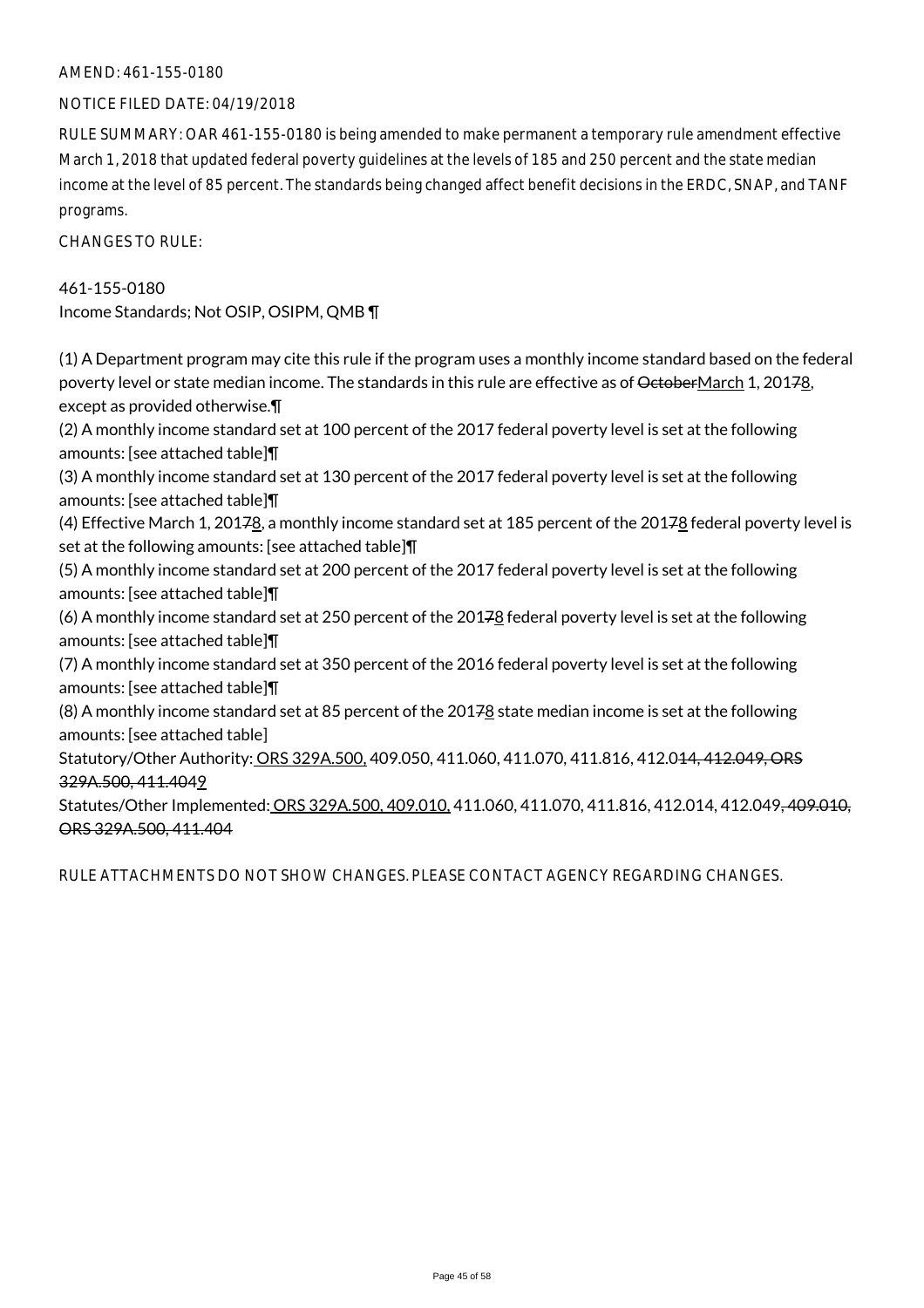## 461-155-0180 Eff. 7-1-18 Income Standards; Not OSIP, OSIPM, QMB

- (1) A Department program may cite this rule if the program uses a monthly income standard based on the federal poverty level or state median income. The standards in this rule are effective as of March 1, 2018, except as provided otherwise.
- (2) A monthly income standard set at 100 percent of the 2017 federal poverty level is set at the following amounts:

| Size of Group  | Standard    |
|----------------|-------------|
| 1              | \$<br>1,005 |
| $\overline{2}$ | 1,354       |
| 3              | 1,702       |
| 4              | 2,050       |
| 5              | 2,399       |
| 6              | 2,747       |
| 7              | 3,095       |
| 8              | 3,444       |
| 9              | 3,792       |
| 10             | 4,140       |
| $+1$           | $+349$      |

(3) A monthly income standard set at 130 percent of the 2017 federal poverty level is set at the following amounts:

| Size of Group | Standard |
|---------------|----------|
|               | \$1,307  |
| 2             | 1,760    |
| 3             | 2,213    |
| 4             | 2,665    |
| 5             | 3,118    |
| 6             | 3,571    |
| 7             | 4,024    |
| 8             | 4,477    |
| 9             | 4,930    |
| 10            | 5,382    |
| $+1$          | 453      |

(4) Effective March 1, 2018, a monthly income standard set at 185 percent of the 2018 federal poverty level is set at the following amounts:

| Size of Group | Standard |
|---------------|----------|
|               | \$1,872  |
|               | 2,538    |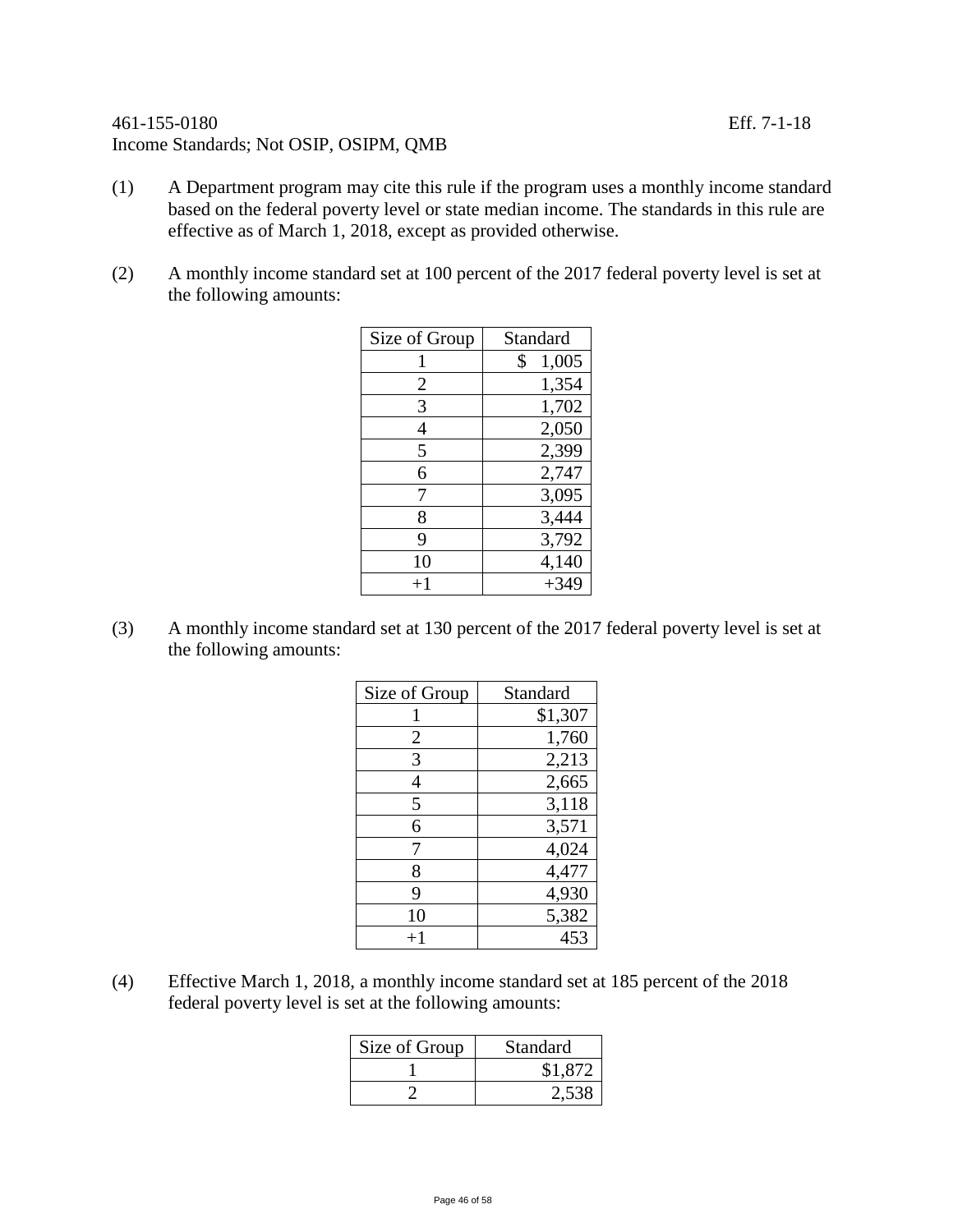| 3,204  |
|--------|
| 3,870  |
| 4,536  |
| 5,202  |
| 5,868  |
| 6,534  |
| 7,200  |
| 7,866  |
| $+666$ |
|        |

(5) A monthly income standard set at 200 percent of the 2017 federal poverty level is set at the following amounts:

| Size of Group | Standard |
|---------------|----------|
|               | \$2,010  |
| 2             | 2,707    |
| 3             | 3,403    |
| 4             | 4,100    |
| 5             | 4,797    |
| 6             | 5,493    |
|               | 6,190    |
| 8             | 6,887    |
|               | $+697$   |

(6) A monthly income standard set at 250 percent of the 2018 federal poverty level is set at the following amounts:

| Size of Group | Standard |
|---------------|----------|
| 2             | \$3,430  |
| 3             | 4,330    |
| 4             | 5,230    |
| 5             | 6,130    |
| 6             | 7,030    |
|               | 7,930    |
|               | 8.830    |

(7) A monthly income standard set at 350 percent of the 2016 federal poverty level is set at the following amounts:

| Size of Group | Standard |
|---------------|----------|
|               | \$3,465  |
|               | 4,673    |
|               | 5,880    |
|               | 7,088    |
|               | 8.295    |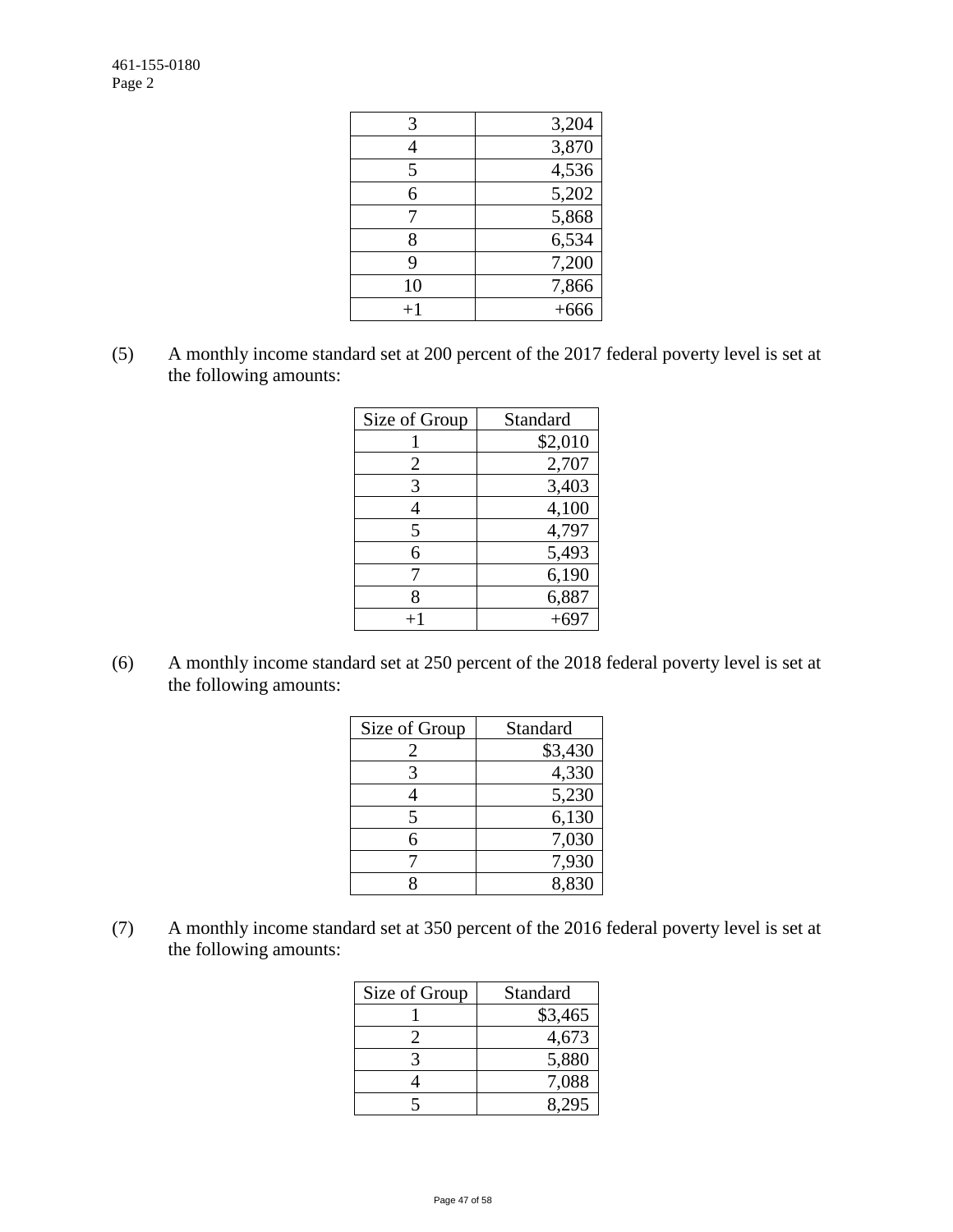| 6  | 9,503  |
|----|--------|
|    | 10,713 |
| 8  | 11,927 |
| Q  | 13,140 |
| 10 | 14,353 |
|    | 1,214  |

(8) A monthly income standard set at 85 percent of the 2018 state median income is set at the following amounts:

| Size of Group | Standard |
|---------------|----------|
| 2             | \$3,566  |
| 3             | 4,405    |
|               | 5,244    |
| 5             | 6,083    |
| б             | 6,922    |
|               | 7,079    |
|               | 7.236    |

Stat. Auth.: ORS 329A.500, 409.050, 411.060, 411.070, 411.816, 412.014, 412.049 Stats. Implemented: ORS 329A.500, 409.010, 411.060, 411.070, 411.816, 412.014, 412.049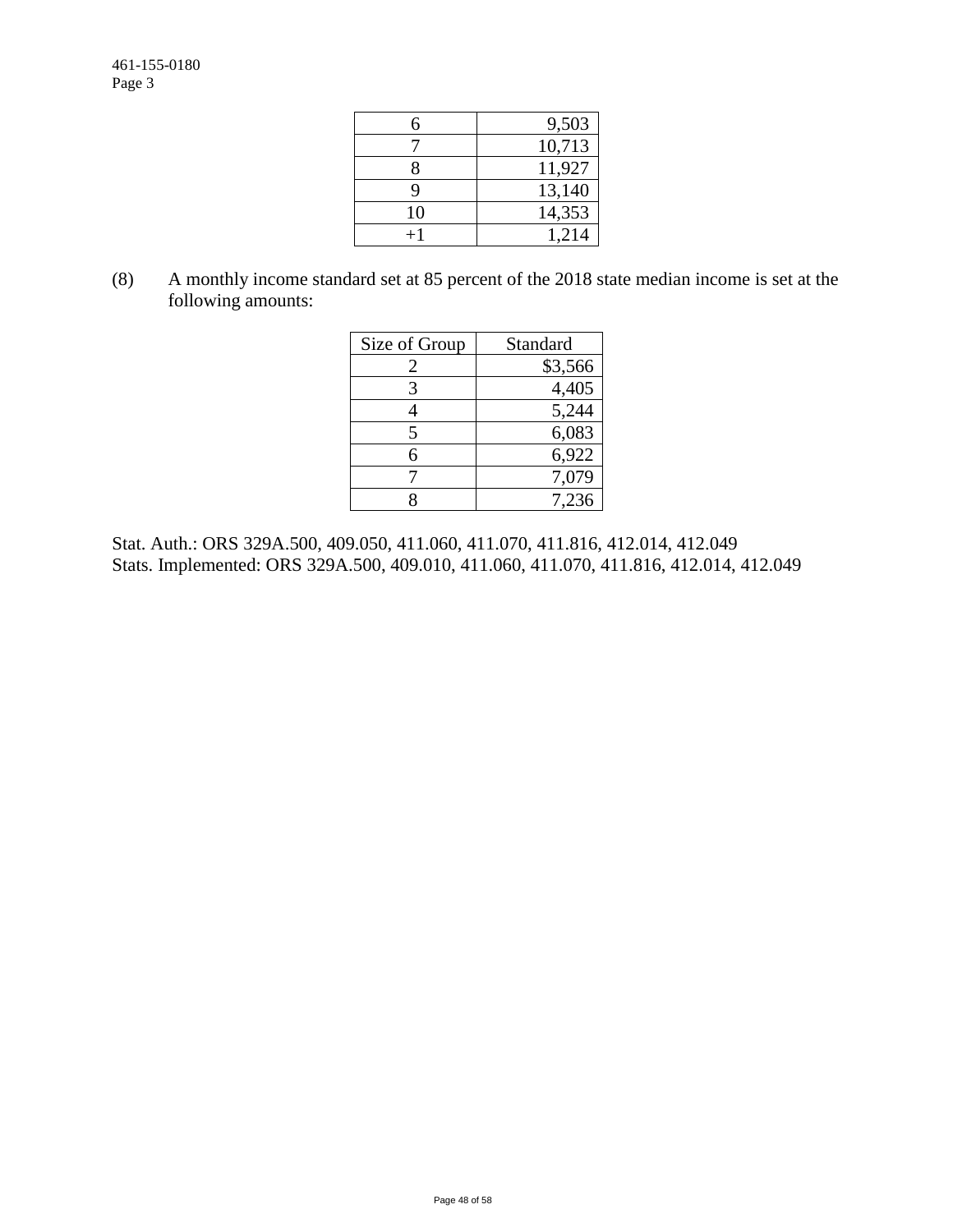### NOTICE FILED DATE: 04/19/2018

RULE SUMMARY: OAR 461-175-0200 about notices is being amended to set out Department policy as to notices approving and denying support services in the REP (Refugee Employment) program, aligning this program with the JOBS program.

CHANGES TO RULE:

### 461-175-0200

Notice Situations; General Information ¶

(1) In the EA program, a basic decision notice (see OAR 461-001-0000) is sent for all situations.¶

(2) In the SNAP program, a basic decision notice is sent for all actions on applications for assistance.¶ (3) In the REP and JOBS programs:¶

(a) A basic decision notice is sent whenever a request for a support service payment is denied.¶

(b) No decision notice is required if  $a$  request for a support service is approved. $\P$ 

(4) A basic decision notice is sent to close JPI benefits when the filing group (see OAR 461-110-0310) reports a change during the reporting period in which SNAP benefits do not decrease.¶

(5) In the TANF program, a notice approving benefits informs the client, within one month following eligibility determination, of the opportunity to volunteer for JOBS participation and of the procedure for JOBS program entry.¶

(6) In the Pre-TANF program, a basic decision notice is sent when payment for basic living expenses is denied or when payment for other support services in the JOBS program is denied. No other notices are required for this program.¶

(7) In the TA-DVS program, a basic decision notice (see OAR 461-001-0000) is sent to a safe mailing address or hand delivered for all situations. This includes when the program is approved, denied, or closed (prior to the end of the 90 day eligibility period) and when a payment under the program is denied.¶

(8) In all programs except the Pre-TANF program, unless stated differently in this rule or another rule, the Department mails or otherwise provides the client with (sends) a decision notice (see OAR 461-001-0000) as follows:¶

(a) A basic decision notice is sent whenever an application for assistance, including retroactive medical assistance, is approved or denied or a request for a support service payment in the JOBS program is denied.¶

(b) A timely continuing benefit decision notice (see OAR 461-001-0000) is sent whenever benefits or support service payments authorized by OAR 461-190-0211 are reduced or closed, or the method of payment changes to protective, vendor, or two-party.¶

(c) A decision notice is sent whenever the Department adjusts previously underissued cash assistance or SNAP benefits.¶

(9) In all programs:¶

(a) Notwithstanding any rule in Chapter 461, to the extent permitted by OAR 137-003-0530, the Department may take any of the following actions:¶

(A) Amend a decision notice with another decision notice or a contested case notice.¶

(B) Amend a contested case notice.¶

(C) Delay a reduction or closure of benefits as a result of a client's request for hearing.¶

(D) Extend the effective date on a decision notice or contested case notice.¶

(b) Except as provided in subsection (a) of this section or when a delay results from the client's request for a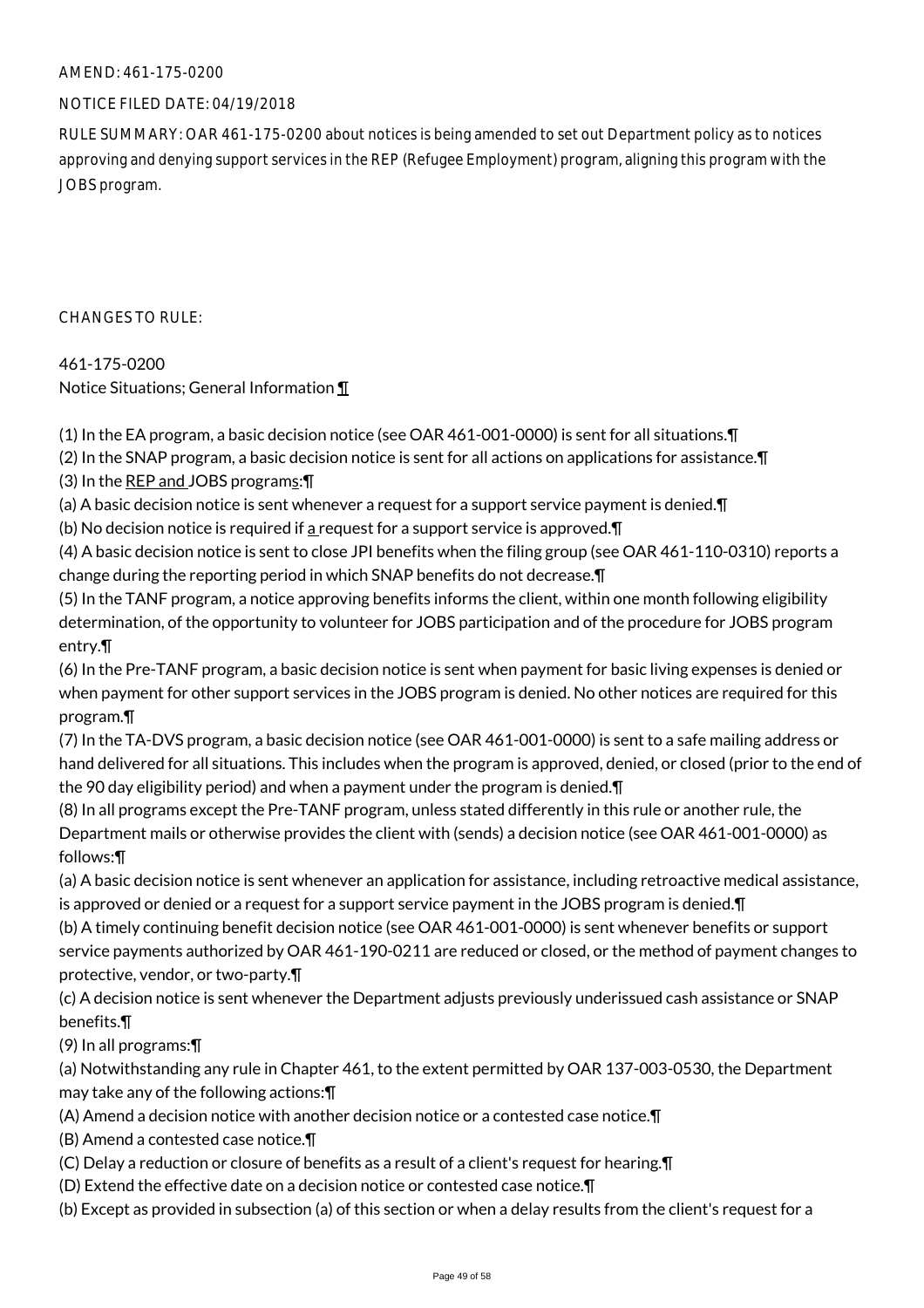hearing, a notice to reduce or close benefits becomes void if the reduction or closure is not initiated on the date stated on the notice. If the notice is void, a new notice is sent to inform the financial group (see OAR 461-110-

0530) of a new date on which their benefits will be reduced or closed.¶

(c) No decision notice is required in each of the following situations:¶

(A) Benefits are ended because there is no living person in the benefit group (see OAR 461-110-0750).¶

(B) A notice was sent, the client requested a hearing, and either the hearing request is dismissed or a final order is issued.¶

(C) The client has signed a voluntary agreement that qualifies as a final order under ORS 183.417(3)(b) (see OAR 461-175-0340(2)) except as provided otherwise in OAR 461-175-0220.¶

(D) To end Employment Payments (see OAR 461-001-0025 and 461-135-1270) or JPI benefit (see OAR 461-135- 1260) when the individual has applied for and been found eligible for Pre-TANF, SFPSS, or TANF.¶

(E) No decision notice is required in OAR 461-175-0300 based on prior notice. ¶

(d) When the Department amends a decision notice with another decision notice under subsection (a) of this section, the date of the amended notice restarts the client's deadlines to request a hearing or continuing benefits, or both.¶

(e) When a contested case notice extends an effective date or delays a reduction or closure, the date of the amended notice restarts a client's timeline to request continuing benefits.¶

(f) When a client has a pending hearing request or is receiving continuing benefits, and the Department amends a notice under this section, the client need not re-file the hearing request or renew the request for continuing benefits.

Statutory/Other Authority: ORS 329A.500, 409.050, 411.060, 411.070, 411.404, 411.706, 411.816, 412.014, 412.049, 413.085, 414.685

Statutes/Other Implemented: ORS 183.415, 183.417, 409.010, 411.060, 411.070, 411.117, 411.404, 411.706, 411.816, 412.014, 412.049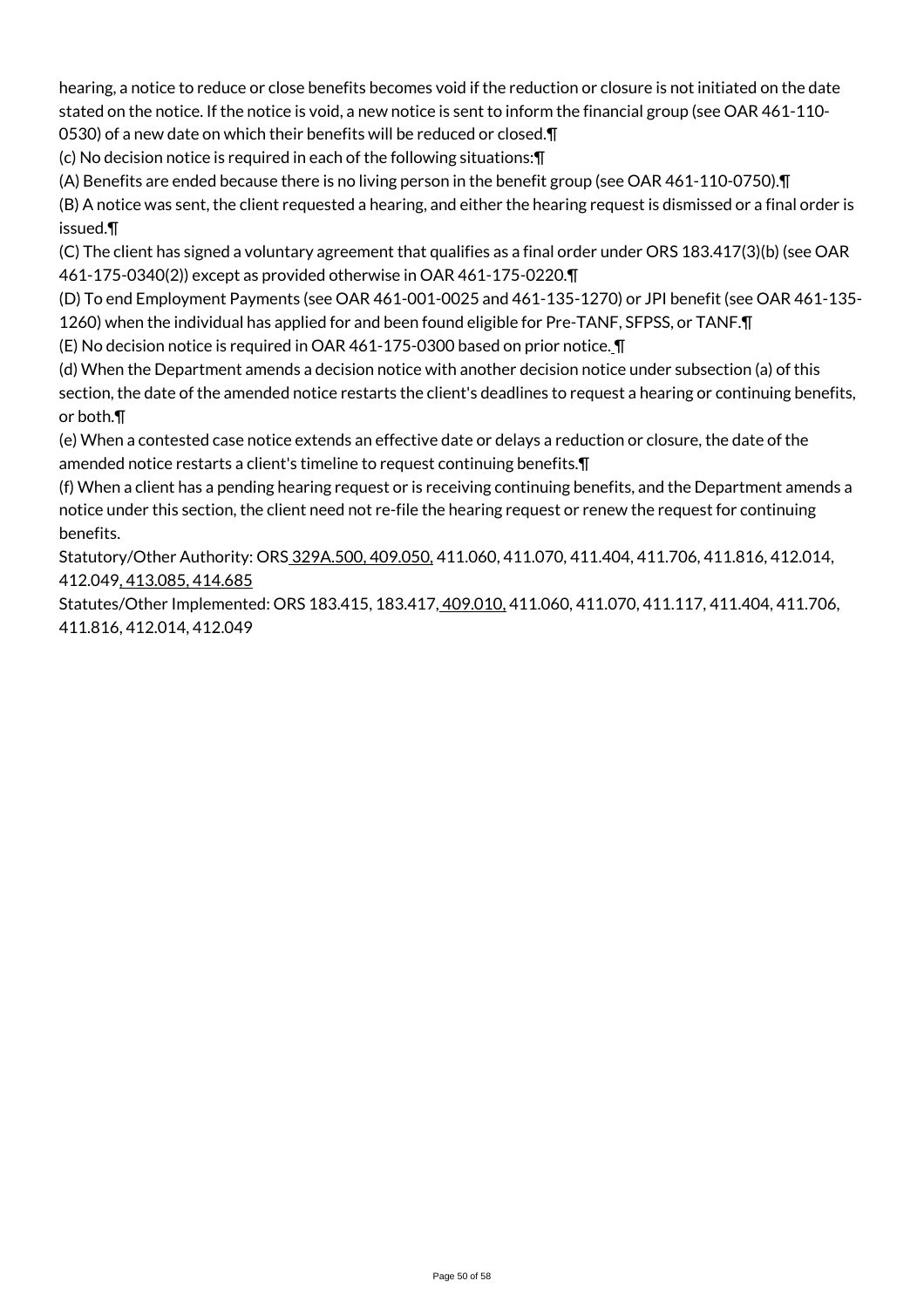### NOTICE FILED DATE: 04/19/2018

RULE SUMMARY: OAR 461-180-0050 about effective dates for closing or suspending benefits and payments is being amended to set out the Department policy on this topic for REP (Refugee Employment) program support service payments, aligning this program with the JOBS program.

CHANGES TO RULE:

### 461-180-0050

Effective Dates; Suspending or Closing Benefits and JOBS and REP Support Service Payments ¶

(1) This rule explains the effective date for closing or suspending benefits for the entire benefit group (see OAR 461-110-0750) and the effective date for ending JOBS and REP support service payments. T

(2) In all programs except the ERDC program, when the only individual in a benefit group dies, the effective date of the closure is:¶

(a) In the REF, SNAP, and TANF programs, the last day of the month in which the death occurred.¶

(b) In all other programs, the date of the death.¶

(3) For all closures and suspensions not covered by section (2) of this rule, the effective date is determined as follows:¶

(a) When prospective eligibility is used, the effective date for closing or suspending benefits is the last day of the month in which the notice period ends.¶

(b) For a pregnant female receiving benefits of the OSIPM program, the effective date for closing benefits is no earlier than the last day of the calendar month in which the 60th day after the last day of pregnancy falls, except at the client's request.¶

(c) For a client who is receiving medical assistance and becomes incarcerated with an expected stay of a year or less, the effective date for suspending medical benefits is the effective date on the decision notice (see OAR 461- 001-0000).¶

(d) The effective date for ending support service payments authorized under OAR 461-190-0211 is the earlier of the following:¶

(A) The date the related JOBS or REP activity is scheduled to end.¶

(B) The date the client no longer meets the requirements of OAR 461-190-0211.

Statutory/Other Authority: ORS 409.050, 411.060, 411.070, 411.404, 411.706, 411.816, 412.04406, 412.049, 414.231, 414.82609

Statutes/Other Implemented: ORS 409.0510, 411.060, 411.070, 411.404, 411.706, 411.816, 412.014, 412.049, 414.231, 414.826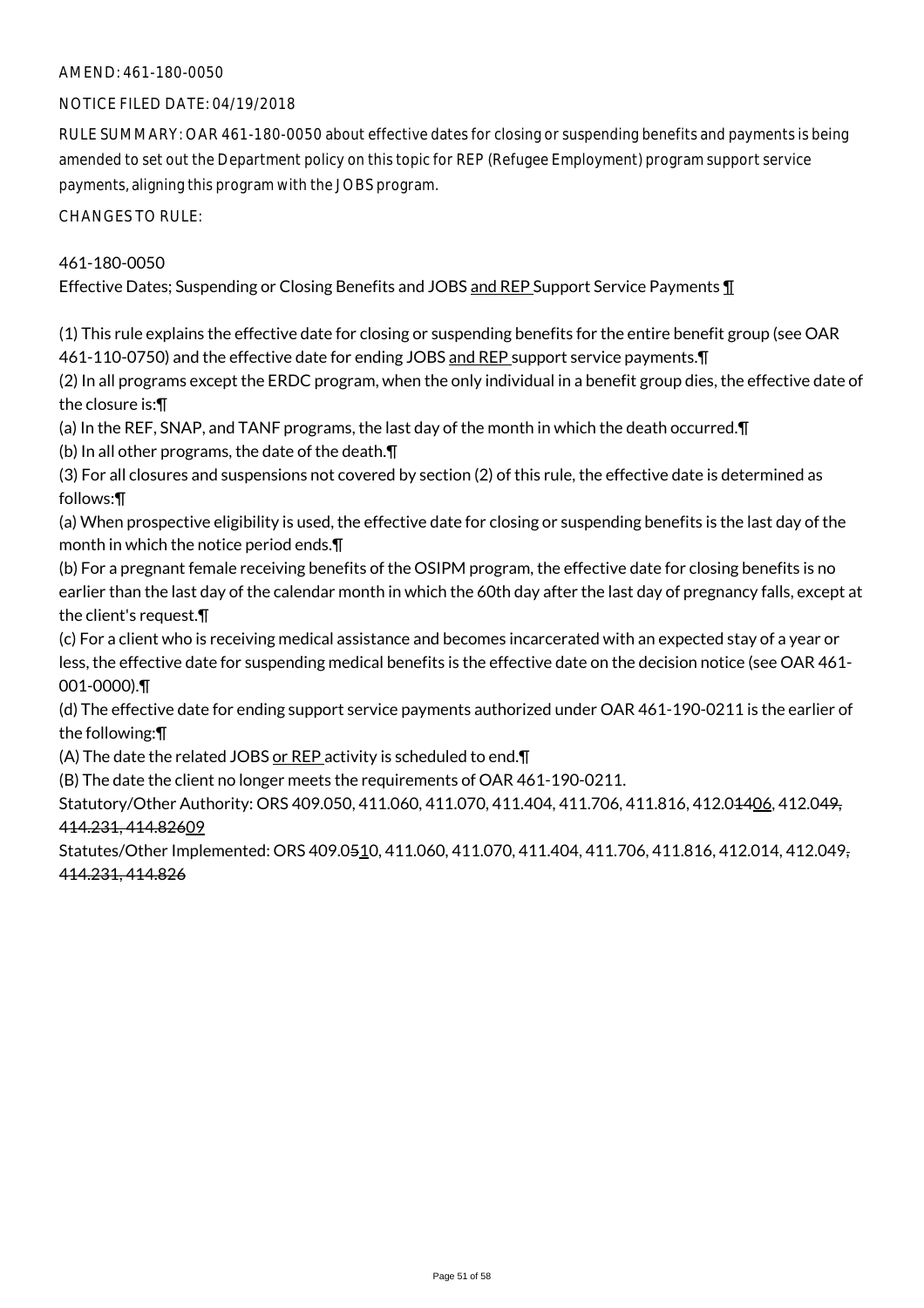### NOTICE FILED DATE: 04/19/2018

RULE SUMMARY: OAR 461-180-0065 about the effective date for ending disqualifications is being amended to set out the Department's policy on this topic in the Refugee (REF) program.

CHANGES TO RULE:

### 461-180-0065

Effective Dates; Ending Disqualifications ¶

(1) The effective date for ending a JOBS disqualification or a disqualification related to diagnosis, counseling, or treatment for substance abuse or mental health is;¶

(a) The date the client meets the requirements for ending the JOBS disqualification (see OAR 461-130-0335); or¶ (b) The date the client meets the requirements for ending the disqualification for failure to comply with OAR 461- 135-0085(1) (see OAR 461-135-0089).¶

(2) In the OSIPM program, the effective date for ending the disqualification for failing to enroll in cost-effective, employer-sponsored health insurance is the date the client provides verification of enrollment during the open enrollment period.¶

(3) In the SNAP program, the effective date for ending an employment program disqualification is the date the client fulfills the requirements to end the disqualification or the first of the month following the minimum disqualification period, whichever occurs later (see OAR 461-180-0010 regarding the effective date for adding a person to an open case).¶

(4) For an IPV disqualification, the disqualification ends the day after the minimum disqualification period ends, if there is no additional IPV disqualification to be served and all eligibility requirements are met.¶

(5) For all other disqualifications in the TANF program, the disqualification ends whenever the client agrees to cooperate.¶

(6) For other disqualifications in the SNAP program, the disqualification ends at the end of the disqualification period.¶

(7) In the REF program, a disqualification ends at the end of the disqualification period.

Statutory/Other Authority: ORS 411.060, 411.816413.085, 414.685, ORS 329A.500, 409.050, 411.060, 411.816, 412.006, 412.009, 412.049

Statutes/Other Implemented: ORS 411.060, 411.816329A.500, 409.010, 411.060, 411.816, 412.006, 412.009, 412.049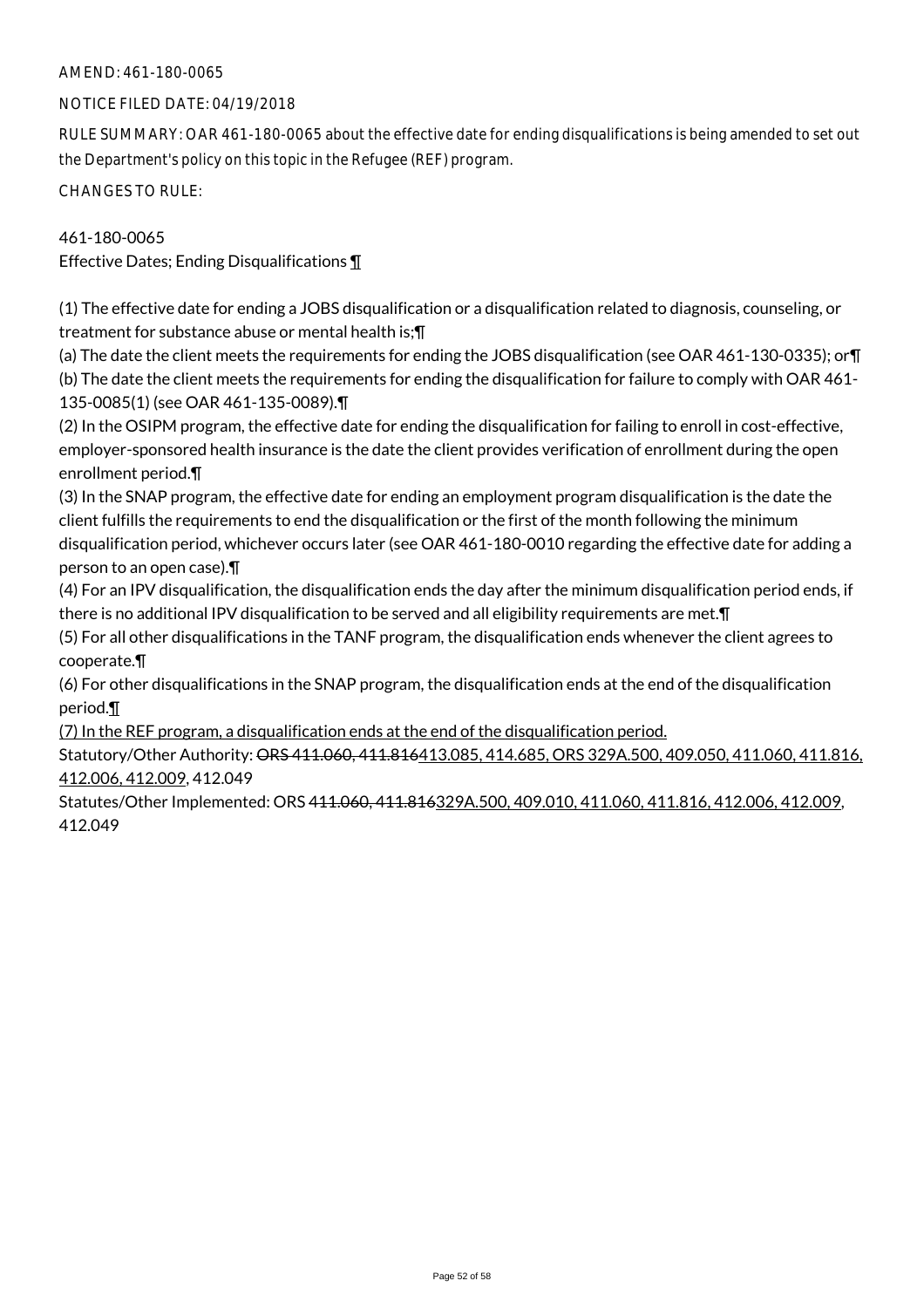### NOTICE FILED DATE: 04/19/2018

RULE SUMMARY: OAR 461-180-0100 about the new effective date of eligibility following closure of benefits or following the end of a certification period is being amended to align the Department's policy on this topic for the Refugee (REF) program with its policy for the TANF program.

CHANGES TO RULE:

### 461-180-0100

Effective Dates; Eligibility Following Closure ¶

The new effective date of eligibility following closure of benefits or following the end of a certification period is determined as follows:¶

(1) ForIn the SNAP program, see OAR 461 115 0450.

(2) In the ERDC program, eligibility starts the first day of the month of the date of request.¶

(3) In the REF and TANF programs:¶

(a) Eligibility starts on the date provided by OAR 461-180-0070 for REF and TANF unless the client meets the requirements of subsection (b) of this section.¶

(b) Eligibility starts the first day of the month following closure if:¶

(A) The client contacts the Department during the month of closure; and¶

(B) Submits to the Department a complete application not later than the end of the month following closure.¶ (4) In all programs other than the ERDC, REF, SNAP, and TANF programs: [

(a) If the client completes the application process within the applicable time period described in chapter 461 of the Oregon Administrative Rules, eligibility starts on the first day of the month following closure if the filing group meets all eligibility requirements on that date and if:¶

(A) The filing group established a date of request (see OAR 461-115-0030 for the meaning of date of request) prior to closure; or¶

(B) The Department initiated a redetermination of eligibility prior to closure.¶

(b) If the client does not complete the application process within the time period described in chapter 461 of the Oregon Administrative Rules, the determination of an effective date requires a new date of request (see OAR 461-115-0030 for the meaning of date of request).

Statutory/Other Authority: ORS 411.060, 411.816 329A.500, 409.050, 411.060, 411.404, 411.816, 412.014, 412.049

Statutes/Other Implemented: ORS 411.060, 411.816 329A.500, 409.010, 411.060, 411.404, 411.816, 412.014, 412.049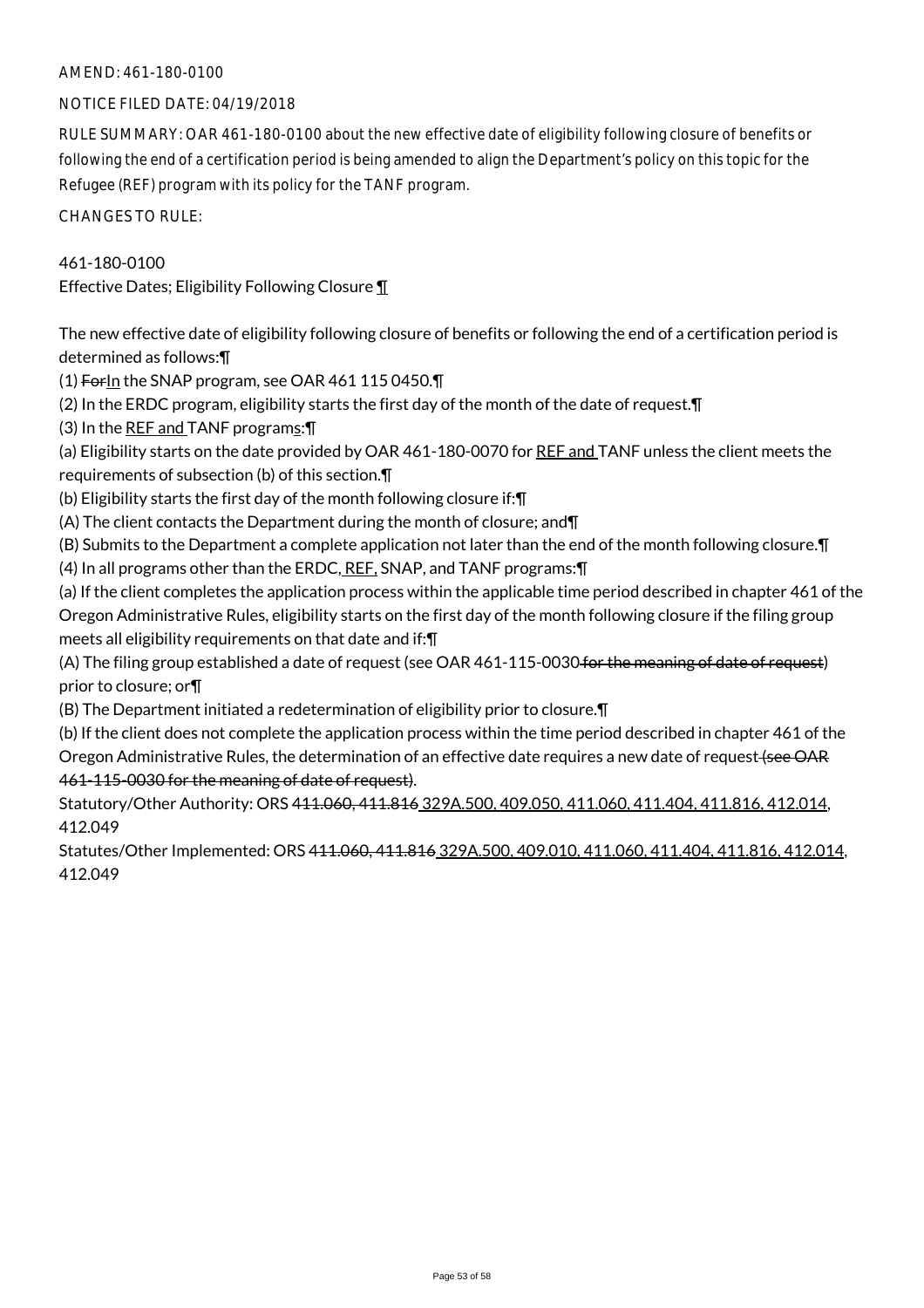### NOTICE FILED DATE: 04/19/2018

RULE SUMMARY: OAR 461-180-0105 about the effective date for a reduction delayed pending a hearing is being amended to align the Department's policy on this topic for disqualifications in the Refugee Employment (REP) program with its policy in the JOBS program.

CHANGES TO RULE:

### 461-180-0105

Effective Dates; Reductions Delayed Pending a Hearing Decision ¶

(1) If a proposed reduction or closure of benefits or a proposed disqualification arising out of an employment program is delayed because the client requested a hearing, the proposed action takes effect in accordance with sections (2) and (3) of this rule.¶

(2) A disqualification is effective in the following programs on the first day of the month following issuance of a final order upholding the disqualification:¶

(a) In the JOBS-and, JOBS Plus, and REP programs.

(b) In the SNAP program, if the disqualification is a result of any of the following:¶

(A) A job quit.¶

(B) Failure to comply with a requirement in OAR 461-130-0320.¶

(C) Failure to comply with a requirement of the JOBS or UC employment program.¶

(3) All other reductions or closures are effective in accordance with the notice that precipitated the appeal.

Statutory/Other Authority: ORS 329A.500, 409.050, 411.060, 411.404, 411.816, 412.014, 412.049, 413.085, 414.685

Statutes/Other Implemented: ORS 329A.500, 409.010, 411.060, 411.404, 411.816, 412.014, 412.049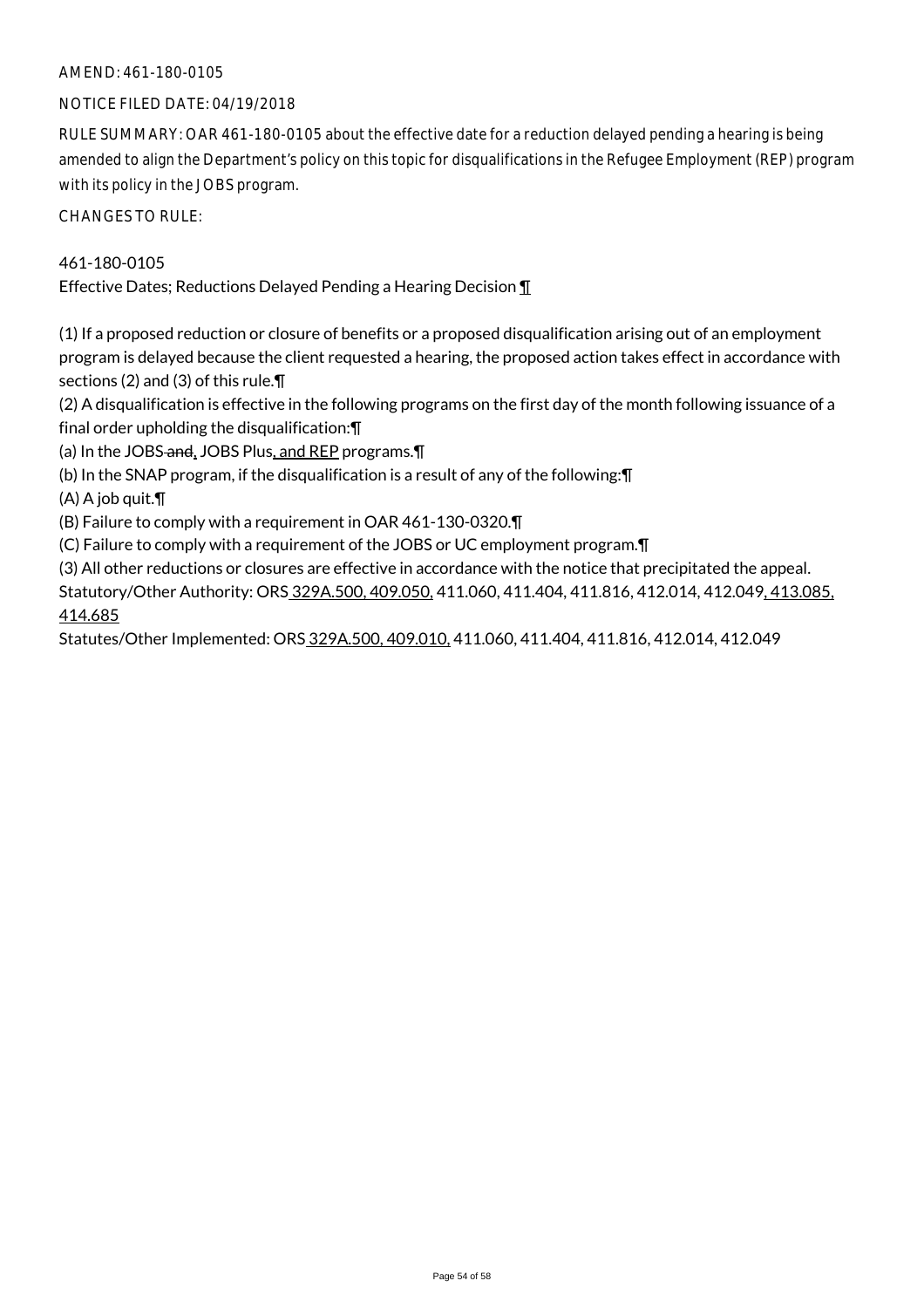### NOTICE FILED DATE: 04/19/2018

RULE SUMMARY: OAR 461-180-0120 about the effective date for removing an individual from a benefit group is being amended to align the Department's policy on this topic for the Refugee Medical (REFM) program with the policy for the Refugee (REF) and TANF programs.

CHANGES TO RULE:

### 461-180-0120

Effective Dates; Removing an Individual ¶

The effective date for removing an individual from a benefit group (see OAR 461-110-0750) is one of the following:¶

(1) If the individual has left the benefit group in the current budget month because he or she is ineligible, is disqualified, or has left the household, the effective date is:¶

(a) The first of the month after the notice period (see OAR 461-175-0050) ends, if the change will reduce benefits.¶

(b) The last day of the month in which the notice period ends, if the change will end benefits.¶

(2) If the individual is reasonably expected to leave the household next month, the effective date is the later of the following:¶

(a) The first of the month following the month in which the individual leaves the household group (see OAR 461- 110-0210), if the change will reduce benefits.¶

(b) The end of the month in which the individual is expected to leave the household group, if the change will end benefits.¶

(3) When an individual in a benefit group of more than one individual dies, the effective date of the closure or reduction in benefits is one of the following:¶

(a) In the ERDC, REF, REFM. SNAP, and TANF programs, the last day of the month in which the 10-day notice period ends.¶

(b) For all programs not covered by subsection (a) of this section, the date of the individual's death.

Statutory/Other Authority: ORS 329A.500, 409.050, 411.060, 411.070, 411.404, 411.706, 411.816, 412.014, 412.049, 414.2313.085, 414.231, 414.685, 414.826

Statutes/Other Implemented: ORS 329A.500, 409.0510, 411.060, 411.070, 411.404, 411.706, 411.816, 412.014, 412.049, 414.231, 414.826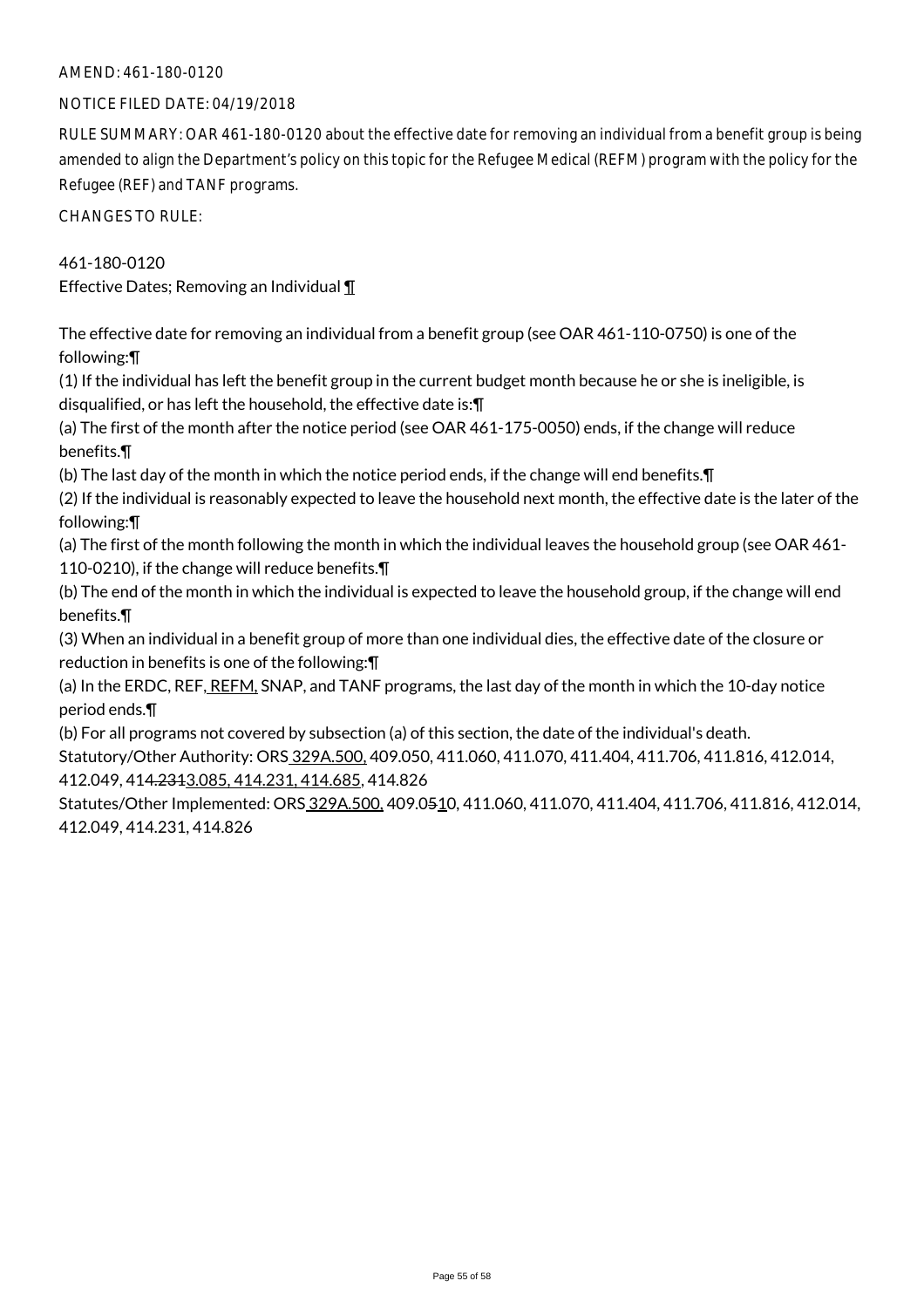### NOTICE FILED DATE: 04/19/2018

RULE SUMMARY: OAR 461-190-0211 about case plan activities and standards for support service payments is being amended to make permanent a temporary rule amendment effective April 1, 2018 stating that support services are not used to support employment in an activity that is illegal under either Oregon or federal law. This rule keeps the Department aligned with federal funding requirements.

CHANGES TO RULE:

### 461-190-0211

Case Plan Activities and Standards for Support Service Payments; JOBS, Post-TANF, Pre-TANF, REF, REP, SFPSS, TA-DVS, TANF ¶

In the JOBS, Post-TANF, Pre-TANF, REF, SFPSS, TA-DVS, and TANF programs, notwithstanding any other administrative rule in chapter 461 and subject to the limitations of state funding, the following special provisions apply:¶

(1) Participation in an activity (see OAR 461-001-0025) is available to the following individuals:¶ (a) An individual who is an adult parent, needy caretaker relative (see OAR 461-001-0000), or teen parent (see OAR 461-001-0000) receiving TANF who is not otherwise exempt (see OAR 461-130-0305) and in accordance

with participation requirements in OAR 461-130-0310.¶

(b) An individual who is an applicant or recipient in the Pre-TANF, Post-TANF, or SFPSS program.¶

(c) Subject to local services and budget, an individual who is a JOBS volunteer (see OAR 461-130-0310).¶

(d) An individual who has gone over-income for the TANF program due to earnings and needs to increase activity hours to meet Post-TANF federally required participation rates (see OAR 461-001-0025).¶

(e) An individual who has become over-income for the TANF program due to earnings in an on-the-job training (see OAR 461-001-0000) activity is eligible to receive support services (see OAR 461-001-0025) for no more than three months, unless circumstances unique to the situation are identified and warrant the Department to approve a limited number of additional months. Eligibility for support services under this subsection is only permitted while the individual continues to participate in the on-the-job training activity.¶

(f) An individual who is receiving REF who is not otherwise exempt (see OAR 461-130-0305) and in accordance with participation requirements in OAR 461-130-0310.¶

(2) For eligible individuals, subject to the requirements and limitations in sections (1), (4), (5), (6), (7), (8), and (89) of this rule, the following activities are available, and include support services payments if needed:¶ (a) Job search (see OAR 461-001-0025).¶

(b) JOBS Plus (see OAR 461-001-0025 and OAR 461-101-0010) is limited to six months per individual, unless circumstances unique to the employment situation are identified and warrant the Department to approve a limited number of additional months.¶

(c) Work experience (see OAR 461-001-0025).¶

(d) Supported work (see OAR 461-001-0025).¶

(e) High School or GED Completion Attendance (see OAR 461-001-0025).¶

(f) Parents as Scholars (see OAR 461-001-0025).¶

(g) Limited family stability (see OAR 461-001-0000) activity.¶

(A) Drug and alcohol services (see OAR 461-001-0025).¶

(B) Mental health services (see OAR 461-001-0025).¶

(C) Attending medical appointments or services.¶

(D) Rehabilitation activities (see OAR 461-001-0025).¶

(E) Crisis Intervention (see OAR 461-001-0025).¶

(F) SSI application process.¶

(G) Domestic violence (see OAR 461-001-0000) intervention.¶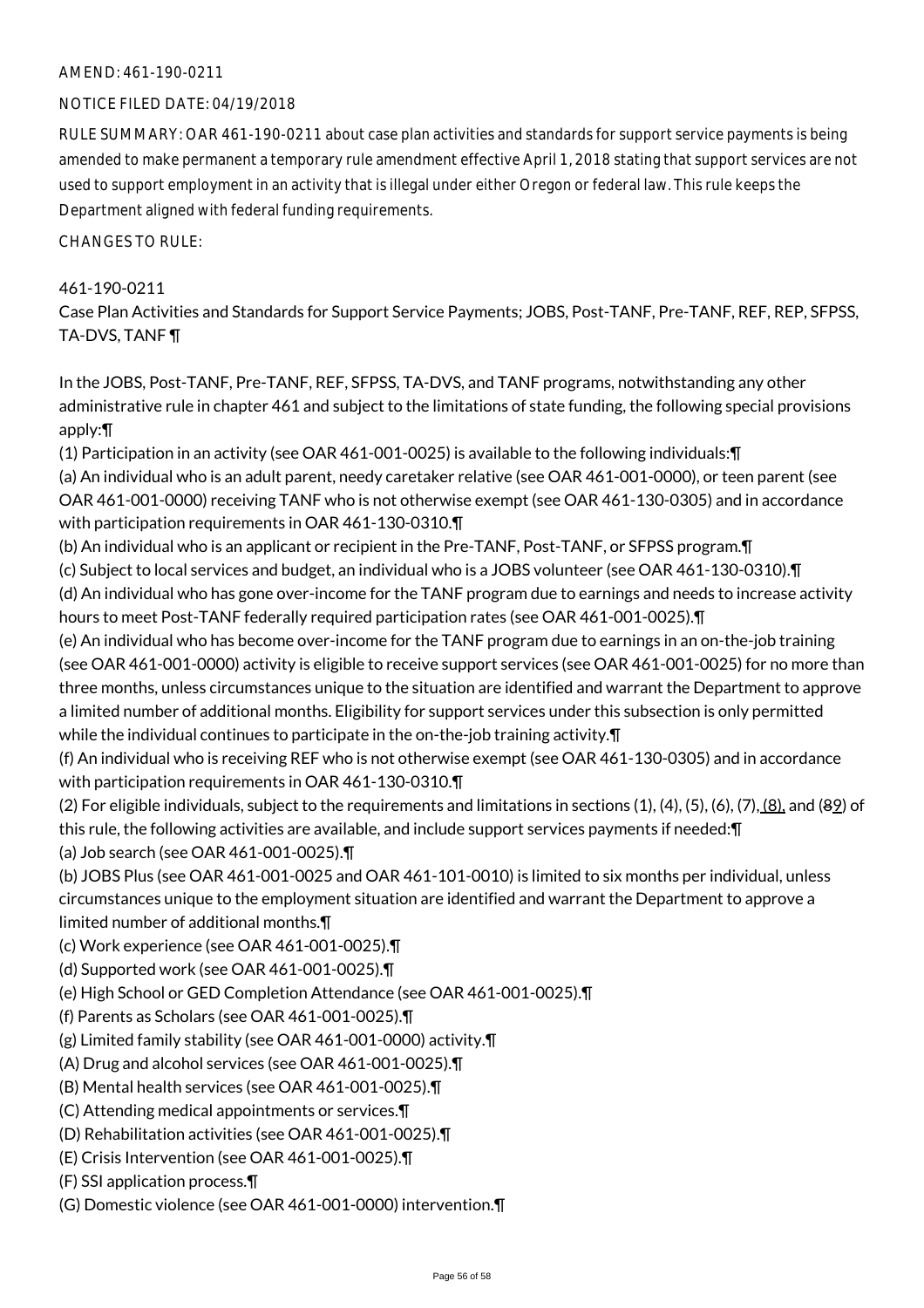(h) Vocational training (see OAR 461-001-0025).¶

(i) Life skills (see OAR 461-001-0025).¶

(j) On-the-job training.¶

(k) Unsubsidized employment (work).¶

(L) Adult Basic Education (see OAR 461-001-0025).¶

(m) Job skills training (see OAR 461-001-0025).¶

(n) Self-initiated training (see OAR 461-001-0025).¶

(o) Program entry (see OAR 461-001-0025).¶

(3) The following activities do not include support services payments:¶

(a) Family Support & Connections.¶

(b) Microenterprise (see OAR 461-001-0000).¶

(c) Post-TANF.¶

(4) In approving JOBS program or REP program support services payments, the Department must consider lower cost alternatives. This rule is not intended to supplant Department funding with other funding that is available in the community. The expectation of the Department is that Department staff and participants work collaboratively to seek resources that are reasonably available to the participant in order to participate in activities.¶

(5) Payments for support services are only provided when:¶

(a) Necessary to participate in activities in a signed case plan;¶

(b) Authorized in advance; and¶

(c) All other provisions of this rule are met.¶

(6) Payments for support services for JOBS participants are subject to the following limitations:¶

(a) Child Care. Payments for child care may be authorized, as limited by OAR 461-160-0040, if necessary to enable individuals to participate in an approved JOBS program activity specified in the individual's case plan, including an individual approved by the district to complete a family stability activity. If authorized, payment for child care is:¶

(A) The lesser of the actual rate charged by the care provider and the rate established in OAR 461-155-0150. The Department rate for children in care less than 158 hours in a month is limited by OAR 461-155-0150.¶ (B) The minimum hours necessary, including meal and commute time, for the individual to participate in an approved JOBS program activity.¶

(b) Transportation. The Department may provide payments for an individual for transportation costs incurred in travel to and from an approved JOBS program activity or an individual approved by the district to complete a family stability activity. Payment is made only for the cost of public transportation, the cost of fuel, or for minimal vehicle repairs. Payments are subject to the following considerations:¶

(A) Payment for public transportation is a priority over payment for a privately owned vehicle.¶

(B) Payment for fuel costs for a privately-owned vehicle is provided if the participant or individual providing the transportation reports having a valid driver's license and vehicle insurance and either of the following is true:¶ (i) No public transportation is available or the participant is unable to use public transportation because of a verifiable medical condition or disability for which no accommodation is available.¶

(ii) Public transportation is available but is more costly than the cost of fuel.¶

(C) Payment for vehicle repairs may be authorized at the discretion of the district if the following are true:¶ (i) No reasonable public transportation is available; and¶

(ii) The costs to repair the participant's vehicle is reasonable in relation to the value of the vehicle and the minimum necessary.¶

(c) Housing and Utilities. Payments for housing and utilities are not allowed.¶

(d) Other Payments. When the need is identified by the district and no other sources are available, the

Department may provide other payments needed --¶

(A) To look for work.¶

(B) To accept a job offer.¶

(C) To attain a high school diploma or GED.¶